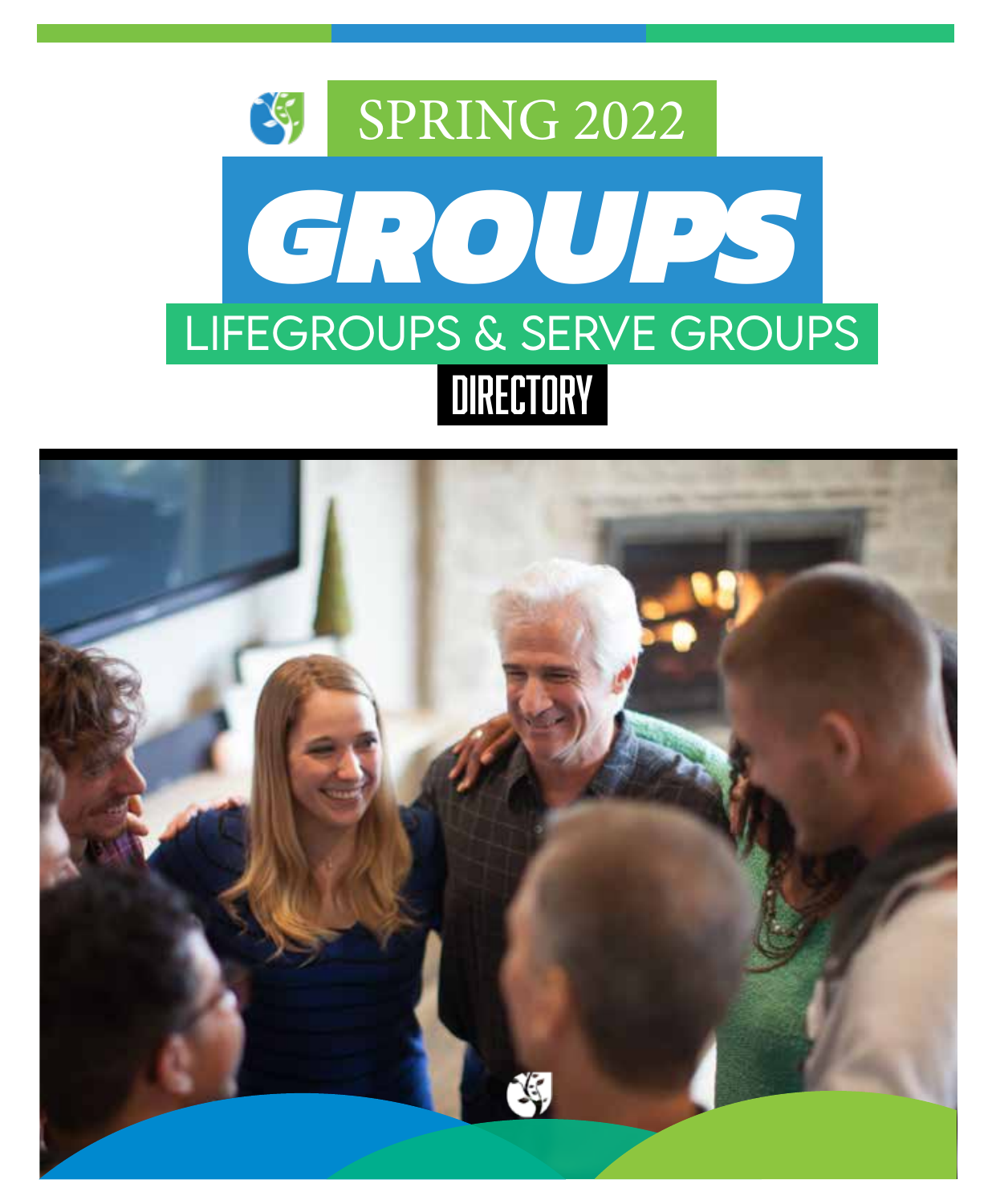# 66 "I've met some of my best-friends, had some of my best laughs, and grown spiritually all because I joined lifegroups."

Amanda DeLaune (Rooted and Grounded Lifegroup)

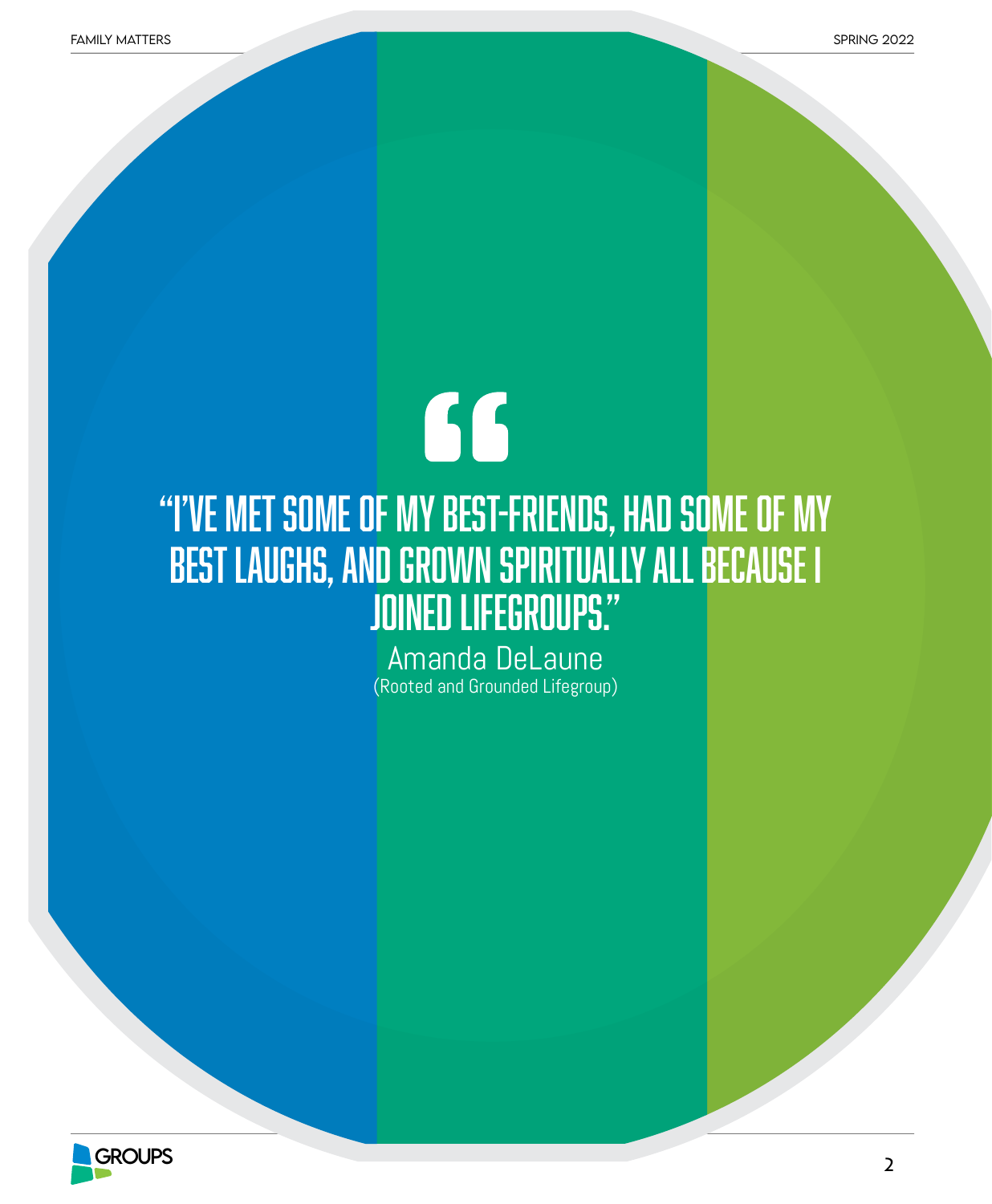

*Rich Delgado* Lifegroup Coordinator

It's a new year and new semester for Life Groups and Serve Groups! Last semester there were many great moments, testimonies, and relationships grown, all to God's glory. This semester the joy of fellowship will continue as we love God and love each other. Please make sure you don't miss the fulfilling experiences and friendships by signing up and attending one or more of many of the diverse groups available at both campuses.

These groups are the best way we as a church body connect. It's in our spiritual DNA. I encourage you to not only join a group but find a way to give away what the Lord has placed in you, whether it be time, talent, compassion, ideas, etc. All of these things return benefit tenfold to others. Life Group and Serve Group leaders are poised to be a part of your closer walk with Jesus. They are "doing business with what they have been given," and I hope you participate with them in the Christian journey. If you are interested in leading a Life or Serve Group, GREAT! Please contact me.

*Rich Delgado*

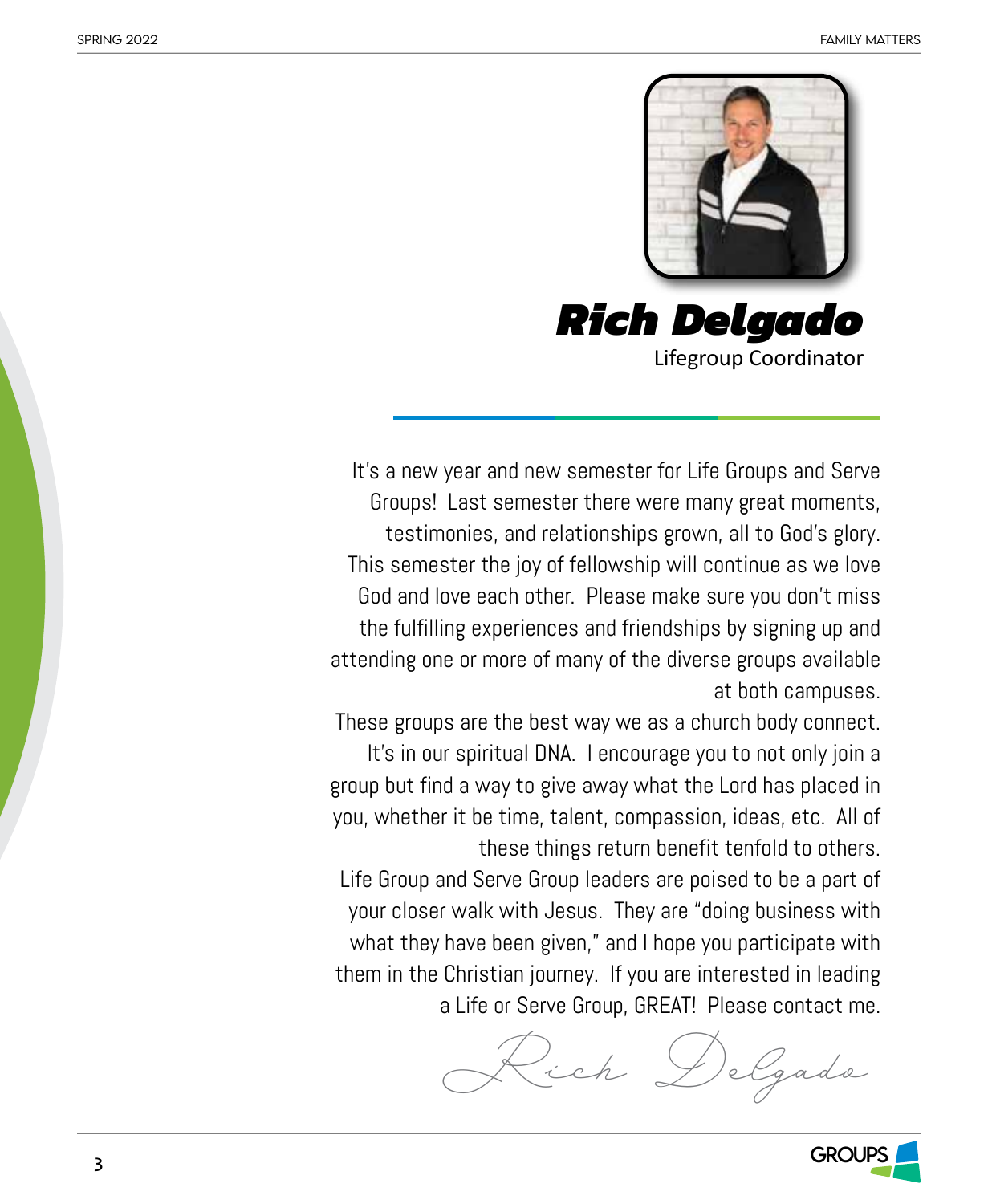# *I wouldn't be in church if it were not for God & Guns. Kerry*

*TABLE OF*

*CONTENTS*

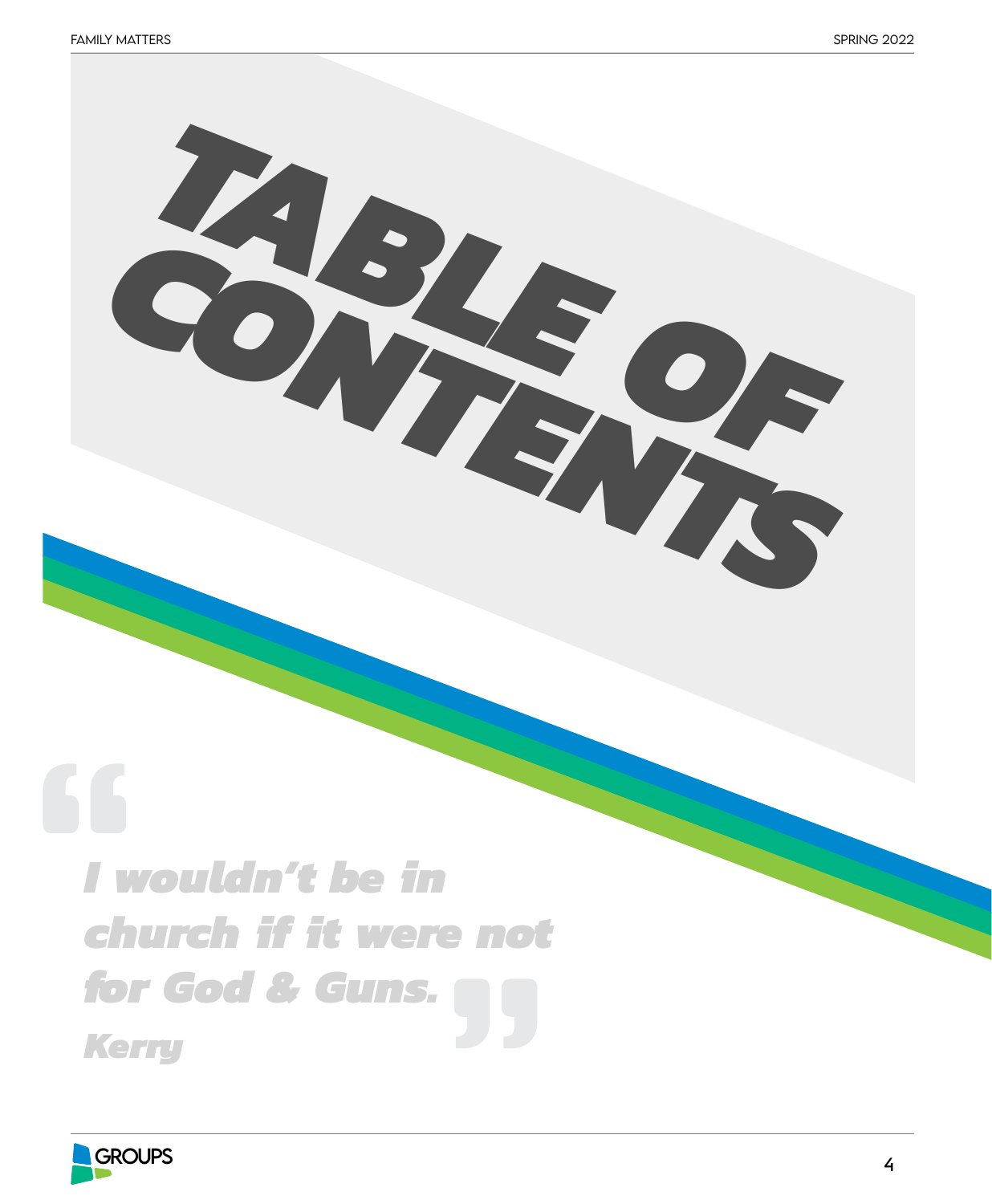"I appreciate my Lifegroup because it has become my family who prays, supports and listens to my needs. Our leader, Sandy Lemoine, is the most supportive, understanding individual who keeps us focused on what's important, loving Christ and loving one another."

Patty Baynes





# LIFE GROUPS | page 8

Small groups where you can connect with others and grow in your spiritual walk.

# SERVE GROUPS | PAGE 31

Groups that meet weekly, monthly and periodically where you can give your life away by serving others.



# NEW BELIVER GROUPS | page 53

These are groups that will help you in your walk with God and show you how to overcome and be an overcomer.



# COVENANT KIDS GROUPS (Look for the CKM Logo)

Small groups that meet on Wednesday nights in the Covenant Kids building that cover everything from learning how to cook to playing basketball.

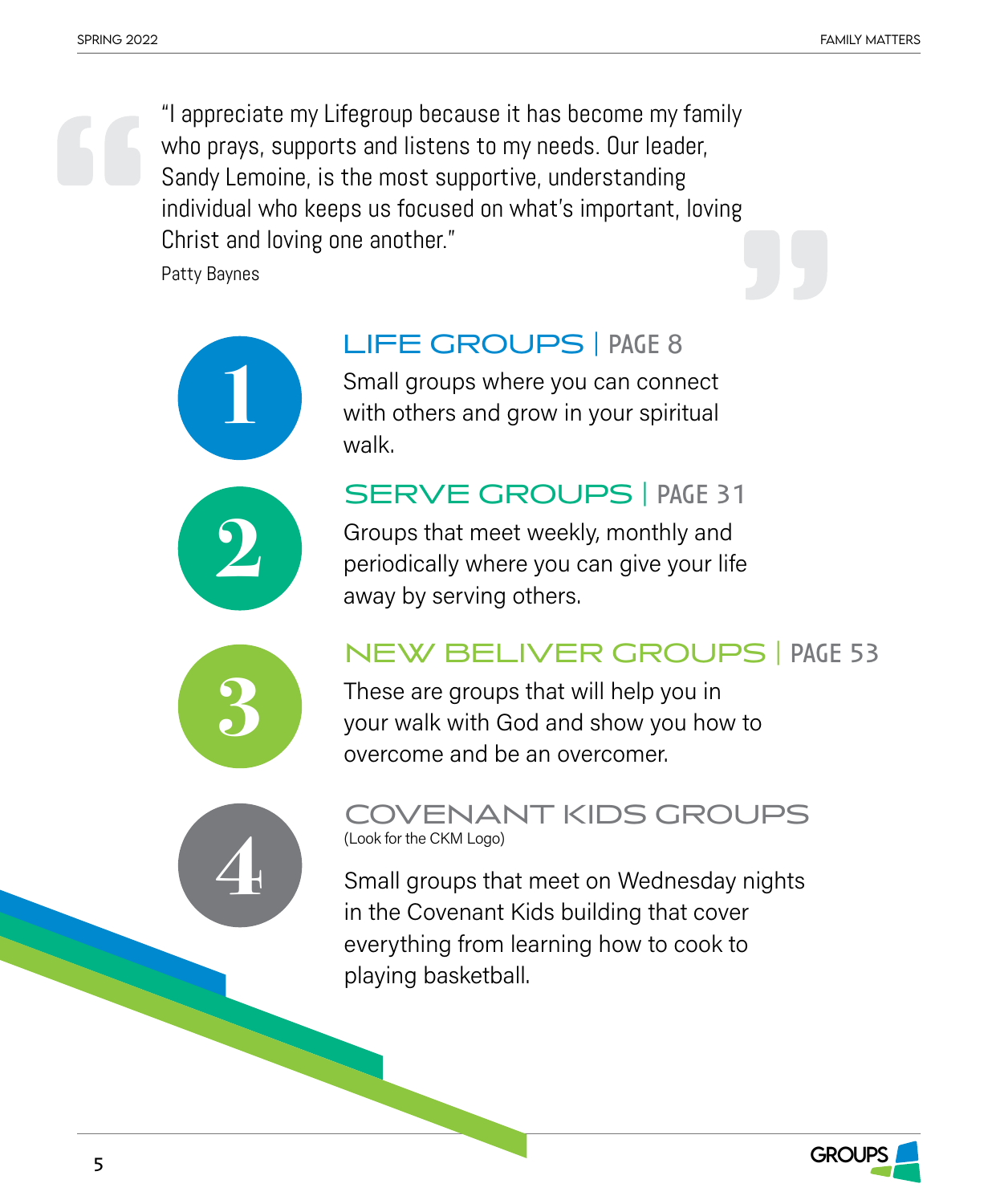

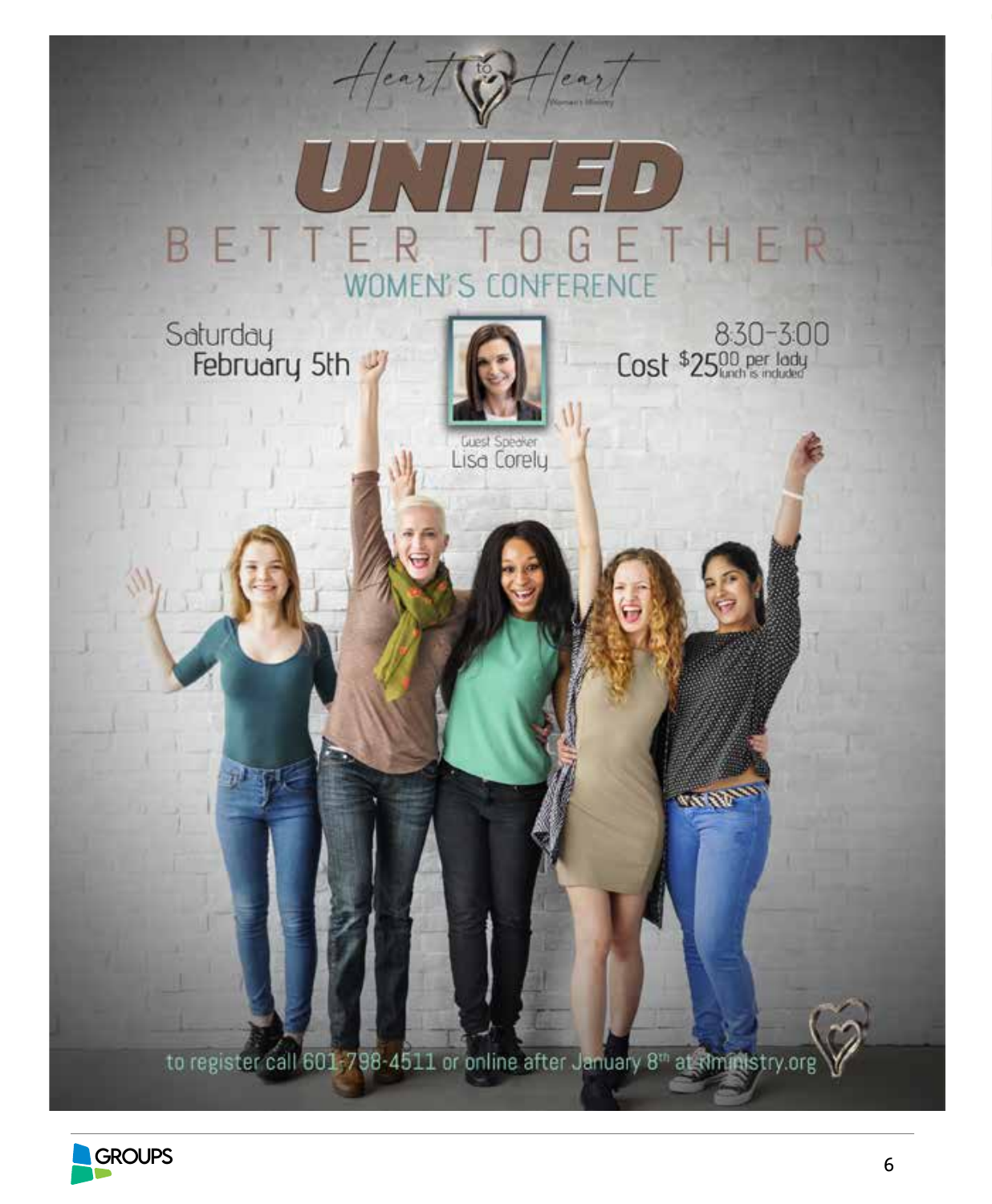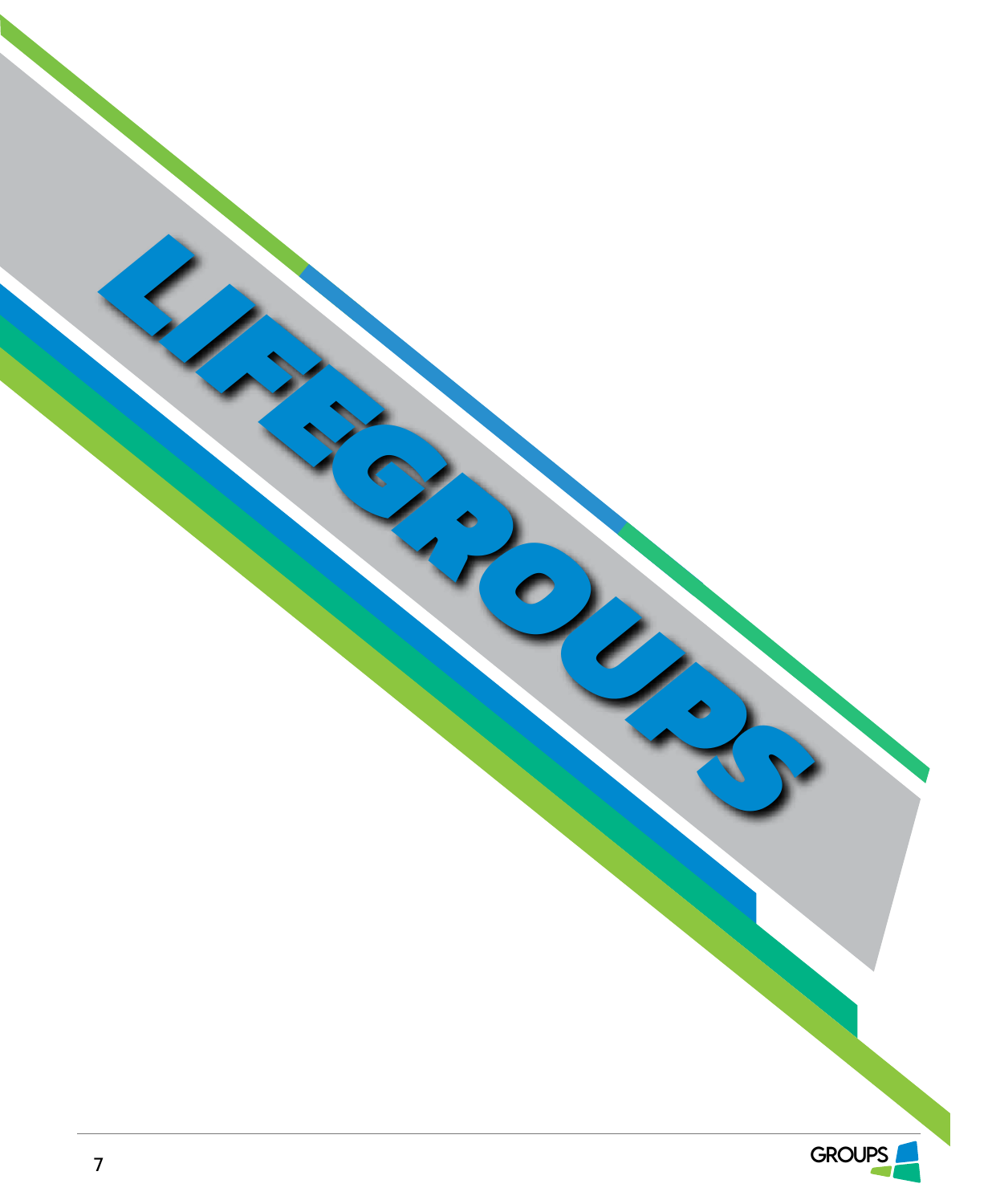# *AMERICAN BIOGRAPHY*

**LEADER**: Gene McGraw **CONTACT**: gene.usa@aol.com ■ 985-710-0294 **TIME**: 1st and 3rd Wednesday 6:30 PM **PLACE**: Burger King on Memorial Blvd **CITY**: Picayune **DESCRIPTION**: Book discussion, starting with "A Secret Gift: How One Man's Kindness--and a Trove of Letters--Revealed the Hidden History of the Great Depression" by Ted Gup, 2010. One copy is available to read in the café, but not taken home. You are also welcome to obtain your own copy to read. Nominations for future books will be accepted. **WHO**: Co-ed 18 and up

**REQUIREMENTS**: willing to purchase books

# *ANTHEM BEARERS*

**LEADER**: Tania Stockstil CONTACT: taniad@charter.net **■ 601-273-2682 TIME**: Wednesday 6pm-9pm **PLACE**: Milard County Jail **CITY**: Poplarville **DESCRIPTION**: We will go in to the county jail to bring love and hope to the incarcerated women while teaching the My New Life Now curriculum. **WHO**: Co-ed 21+ **REQUIREMENTS**: Bible and a workbook. Also you may be asked to bring a snack. You must have a heart for the lost and broken.

# *ARTS, SNACKS, CRAFTS, AND FRIENDSHIP*



**LEADER**: Stephanie Dorr **CONTACT**: Missy@rlministry.org ■ 601-798-4511 **TIME**: 1st Wednesday 7:00-8:15 **PLACE**: Children's Building **CITY**: Picayune **DESCRIPTION**: Join us for fun & fellowship as we make different crafts each month while enjoying a special treat. **WHO**: Co-ed 1st-6th grade **REQUIREMENTS**: none

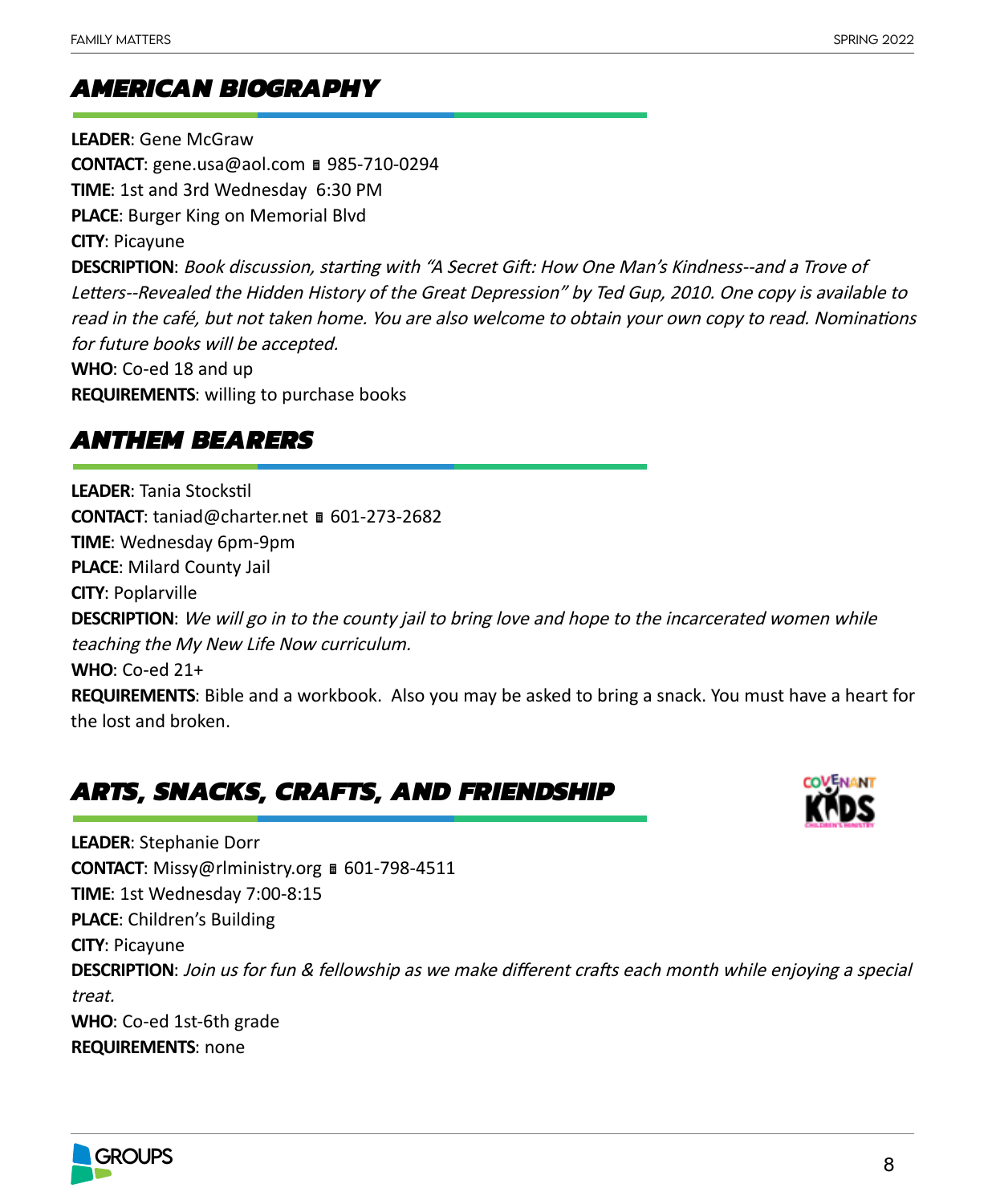# *BALLIN' ON A BUDGET*

**LEADER**: Brooke Carbone **CONTACT**: brooke@rlministry.org ■ 601-590-2819 **TIME**: Last Sundays of Month 6:00 PM **PLACE**: RLM Java Café **CITY**: Picayune **DESCRIPTION**: We will meet once a month and talk about ways to budget properly, manage your money, and not be broke in the real world. **WHO**: Co-ed 16-25 **REQUIREMENTS**: Bring food for yourself!

# *BEE BLESSED AGAIN*

**LEADER**: Gary Stenger **CONTACT**: garysting@rocketmail.com ■ (601) 795-7277 **TIME**: 2nd & 4th Saturday 8:30 - 10:30 am **PLACE**: Gary's House **CITY**: Poplarville **DESCRIPTION**: Learn about beekeeping as a hobby. **WHO**: Co-ed 8-10 years and above **REQUIREMENTS**: desire to learn about bees and maybe get stung.

# *BIBLE BASIC TRAINING I*

**LEADER**: Tina McMurrin **CONTACT:** Tinamcmurrin@yahoo.com ■ 985-664-7974 **TIME**: Tuesday 10:00 AM **PLACE**: Covenant Kids Room 103 **CITY**: Picayune **DESCRIPTION**: It is a firm foundation class on Jesus: how you are in Christ Jesus and how to enjoy your life with the Lord. You will learn about the way we tithe, why we worship, what the Trinity is, how to hear the Lord's voice, and much more. **WHO**: Co-ed Teens and up **REQUIREMENTS**: Notebook and a Bible

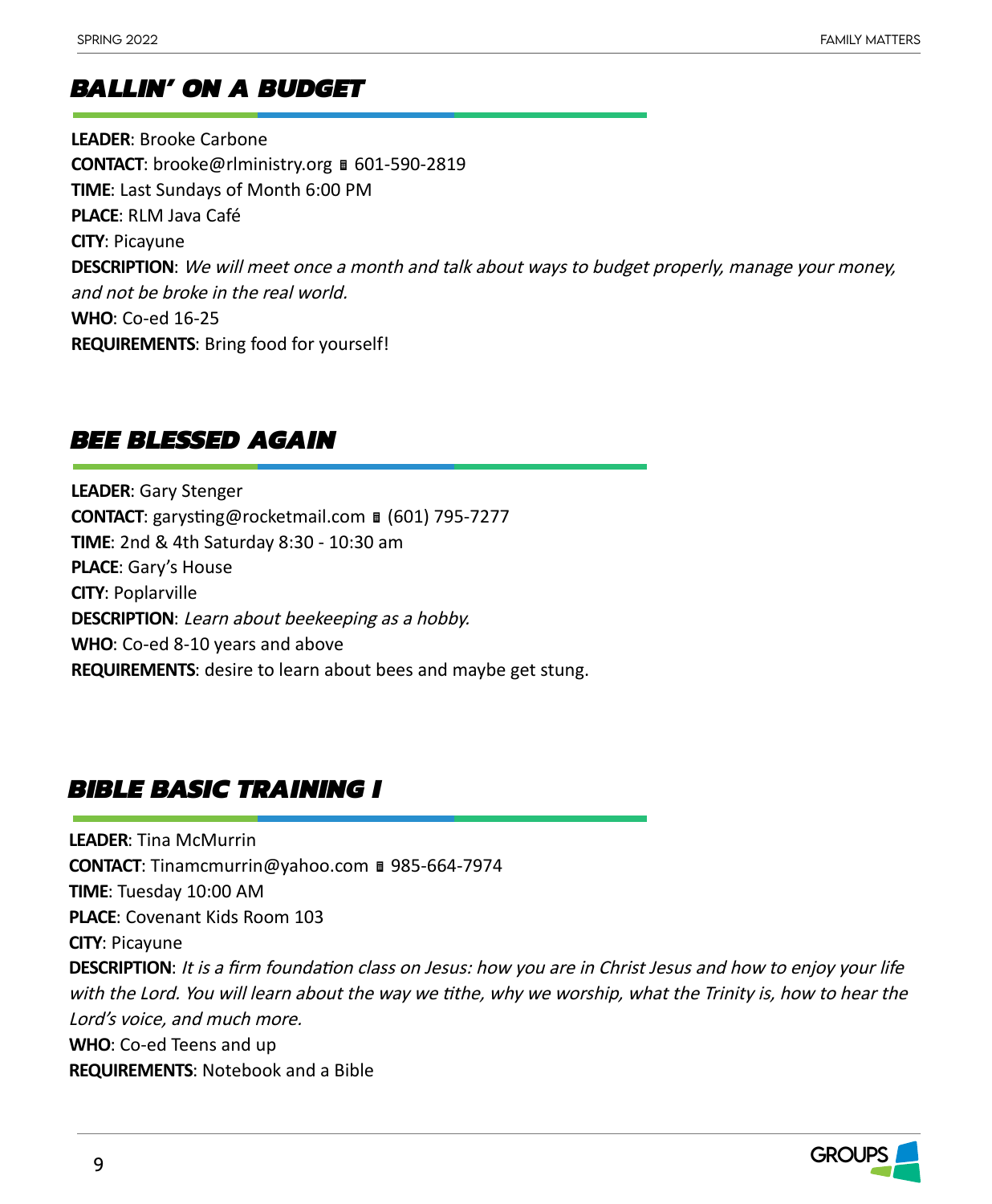# *BIBLE BASIC TRAINING II*

**LEADER**: Denise Daigle **CONTACT**: nissidaigle@yahoo.com ■ 601-347-2150 **TIME**: Thursday 6pm **PLACE**: RLM West Wing **CITY**: Picayune **DESCRIPTION**: If you are alive and breathing, you have issues. If not today, then tomorrow or yesterday. This class deals with working out life's issues. "You can't conquer what you won't confront, and you can't confront what you don't identify." - "Identify, Confront, and Conquer" **WHO**: Co-ed youth and up **REQUIREMENTS**: purchase a workbook if possible

# *BOARD GAMES & BIBLE STORIES*



**LEADER**: Melissa Long **CONTACT**: Bm3kidz@gmail.com ■ 601-798-4511 **TIME**: 1st Wednesday 7:00-8:15 **PLACE**: Children's Building **CITY**: Picayune **DESCRIPTION**: Each time we meet we will open with a Bible story then play family-style board games together! We will play games like Uno, Clue, Sorry! and many more! **WHO**: Co-ed 1st-3rd **REQUIREMENTS**: none

# *BOOK OF ISAIAH*

**LEADER**: Bobby Kelly **CONTACT**: bksurvey2418@gmail.com ■ 601-590-1157 **TIME**: Wednesday 10am-noon **PLACE**: Covenant Kids Room 103 **CITY**: Picayune **DESCRIPTION**: We will be studying the book of Isaiah together with a video curriculum by Chuck Missler. **WHO**: Co-ed 21+ **REQUIREMENTS**: Bible and \$15 study guide (optional)

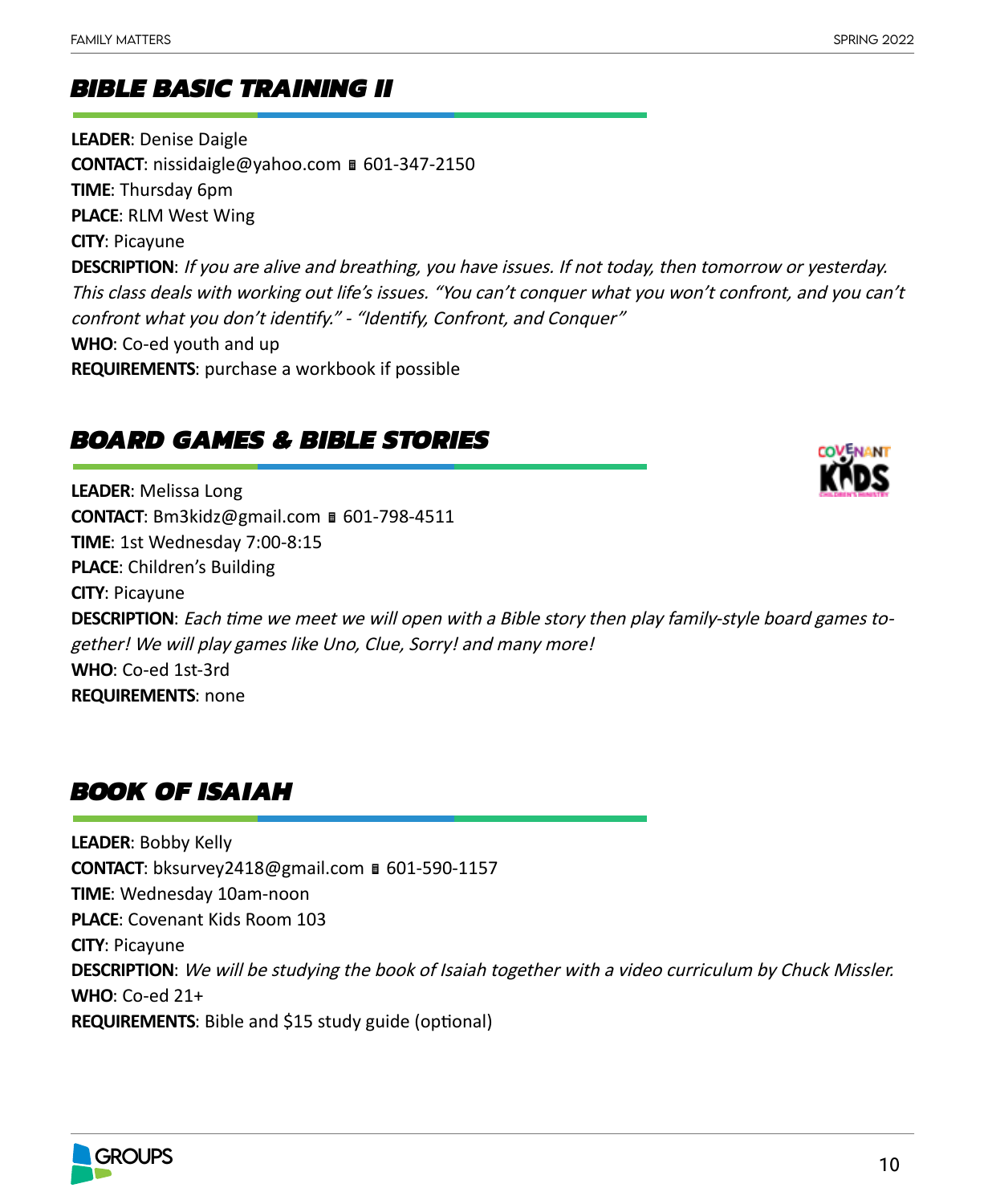# *CHRISTIAN ZUMBA*

**LEADER**: Jamie Thompson **CONTACT**: Jamiekoren@yahoo.com ■ (985) 788-1789 **TIME**: Fridays 6:30 PM **PLACE**: Covenant Kids Auditorium **CITY**: Picayune **DESCRIPTION**: An energizing dance fitness class to upbeat Christian music. Exercise in disguise. You'll burn lots of calories and have fun doing it! **WHO**: Co-ed All ages, all fitness levels. **REQUIREMENTS**:

# *CLEANSING STREAMS*

**LEADER**: Todd Goodwin **CONTACT:** todd@rlministry.org  $(601)$  798-4511 **TIME**: Tuesday 7-8 pm **PLACE**: RLM Java Cafe **CITY**: Picayune **DESCRIPTION**: Cleansing Streams is a 12 week teaching followed by a "Freedom Night". The goal of Cleansing Streams is to discover areas of our pre-Christian life that still affects us today in a negative way. You will learn how to deal with these problem areas and be cleansed from them. **WHO**: Co-ed Teens and up

**REQUIREMENTS**: purchase the study guide for \$10

# *COME LET US REASON TOGETHER*

**LEADER**: Dixie Reneault **CONTACT**: dixie@mannaministry.net ■ 601-916-8191 **TIME**: Monday 10:00 AM **PLACE**: RLM Conference Room **CITY**: Picayune **DESCRIPTION**: We will discover all that God has for us in His word. Join us as we dig deeper into the treasures of His word during each Bible study. **WHO**: Co-ed 18+ **REQUIREMENTS**: Bring Bible

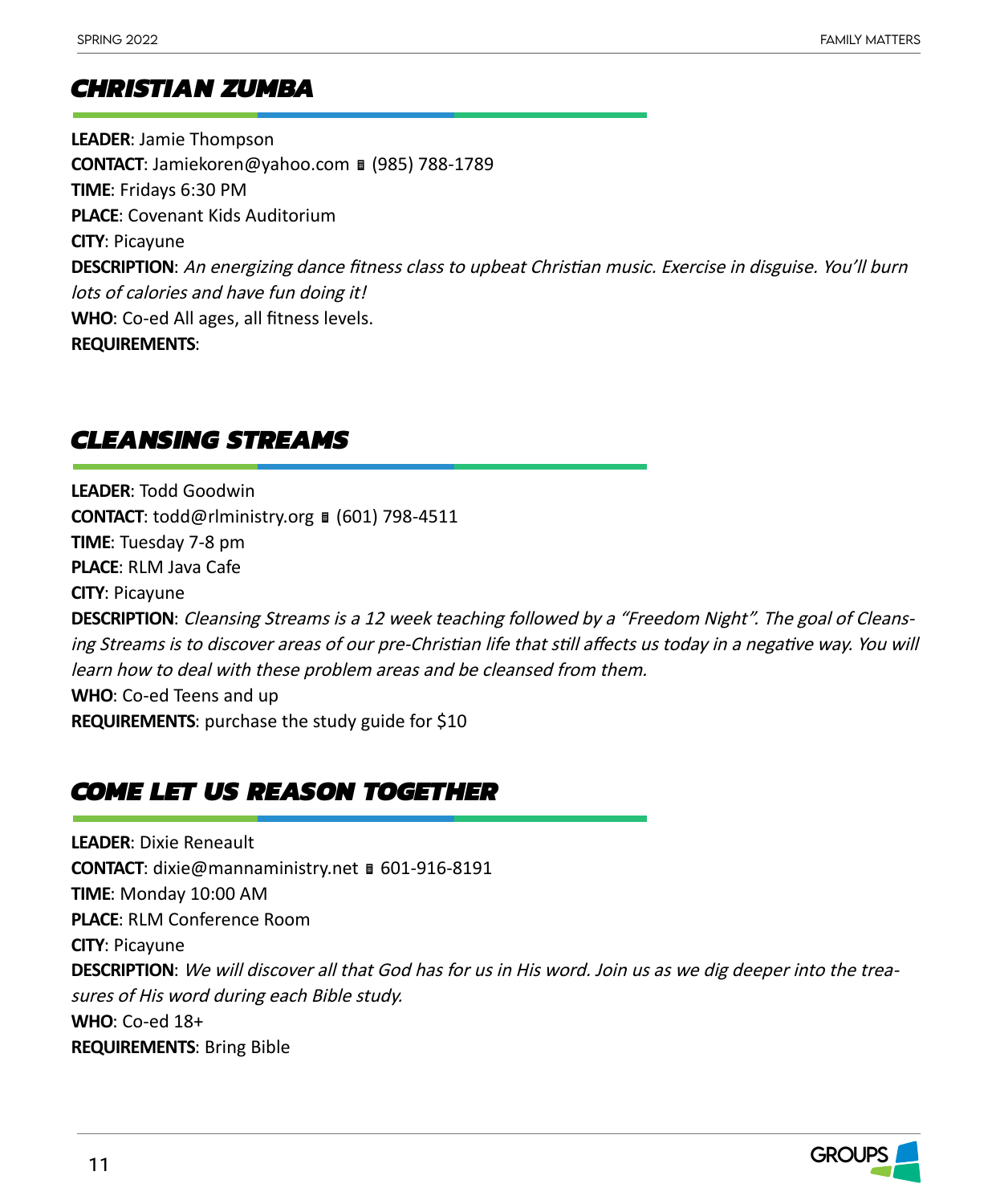# *CONQUER SERIES*

**LEADER**: Ronnie Kelly **CONTACT**: rwkelly4@gmail.com ■ 504-236-0392 **TIME**: Tuesday 7:00 PM **PLACE**: Covenant Kids Room 111 **CITY**: Picayune **DESCRIPTION**: Learning to overcome addiction problems **WHO**: Co-ed 16 and Older **REQUIREMENTS**: none

# *COOKING WITH CAROL*



**LEADER**: Carol Champagne **CONTACT**: Missy@rlministry.org ■ 601-798-4511 **TIME**: 1st Wednesday 7:00-8:15 **PLACE**: Children's Building **CITY**: Picayune **DESCRIPTION**: Join us for a great time of fellowship and fun as we cook tasty treats with friends. **WHO**: Co-ed 1st-6th grade **REQUIREMENTS**: none

# *COUPLES IN 'DA PARISH*

**LEADER**: Rich & LaDonna Delgado **CONTACT**: delgadorld2021@att.net 985-788-1993 **TIME**: Thursdays, bi-weekly 6:45 PM **PLACE**: Delgado Home **CITY**: Slidell **DESCRIPTION**: Fellowship of married and engaged couples that reside in the Slidell and Pearl River area. Goal is building lasting friendships using simple social and biblical activities to strengthen families and generational blessings. **WHO**: Co-ed 18 and up **REQUIREMENTS**: Married or engaged couples, willing to bring potluck food.

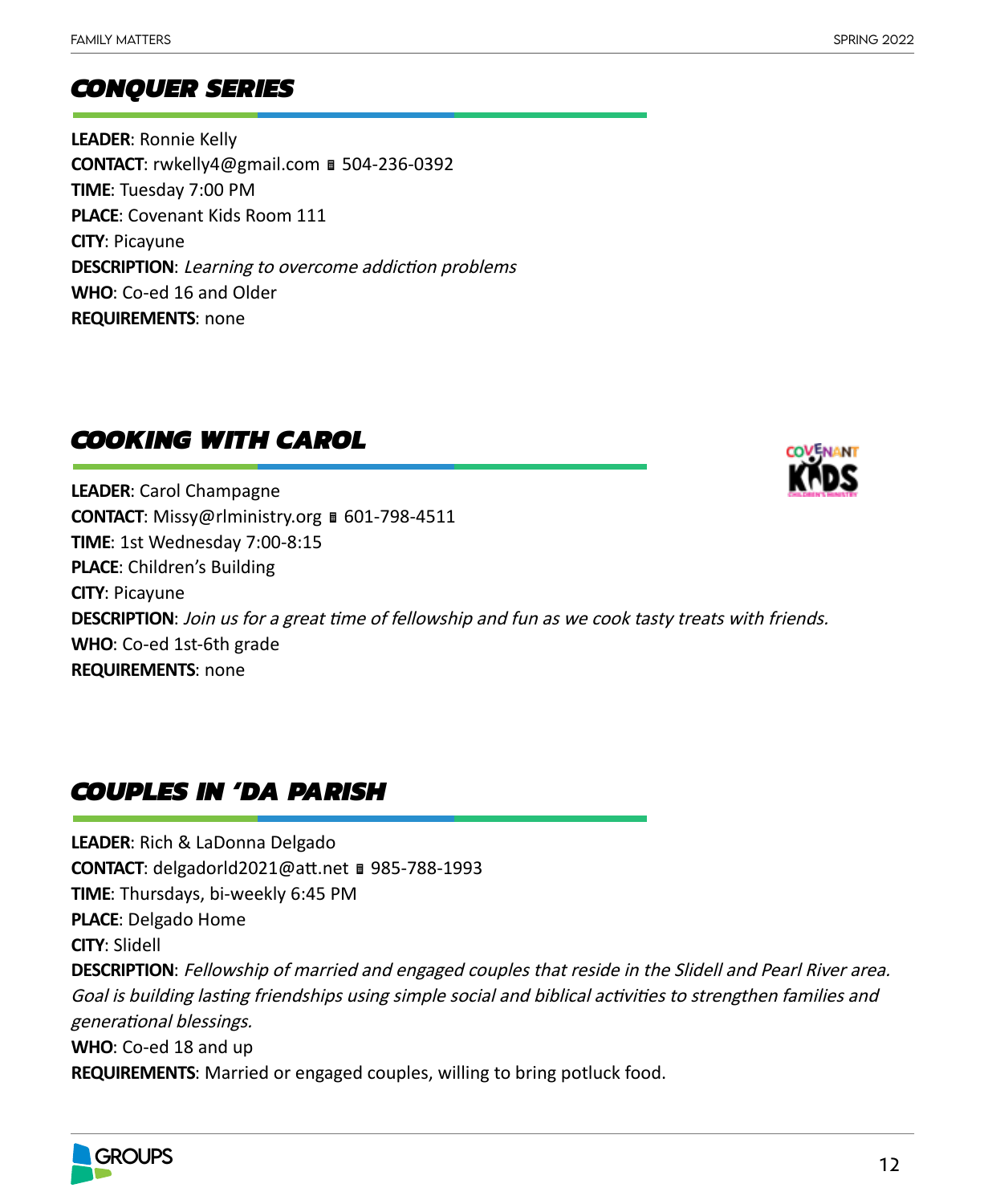# *CREATIVITY ENCOURAGES SEWING*

**LEADER**: Gail Sandoval **CONTACT**: Missy@rlministry.org ■ 601-798-4511 **TIME**: 1st Wednesday 7:00-8:15 **PLACE**: Children's Building **CITY**: Picayune **DESCRIPTION**: This group is a beginner's course on sewing. Children will create projects and learn basic sewing skills. Space is limited due to the one-on-one attention needed with sewing instruction. **WHO**: Co-ed 3rd-6th grade **REQUIREMENTS**: none

# *CRUISIN' THE BOULEVARD*

**LEADER**: Sheila Hughes **CONTACT:** bamagirl\_srh@yahoo.com  $(601)$  799-2517 **TIME**: Saturday, bi-weekly 9:00 AM **PLACE**: TBA **CITY**: Picayune **DESCRIPTION**: Looking for something different? Then try something different, just for fun. Expect to have fun. Prayer and bicycle cruisin'. **WHO**: Co-ed all ages **REQUIREMENTS**: Bicycle, helmet (recommended), means to transport bike for new routes

# *DESIGNED FOR FULFILLMENT*

**LEADER**: Amy Hickman, Chuck & Debbie Wale **CONTACT**: chuckwale@gmail.com ■ 601-273-0562 **TIME**: Thursday, bi-weekly start Feb 4 6:15-8:00 pm **PLACE**: Covenant Kids Auditorium **CITY**: Picayune **DESCRIPTION**: "Designed for Fulfillment" is all about the big picture, connecting you with people--how you're made and how you fit together. Discover who you really are and how to maximize your potential. This insightful study is so much more than a personality profile, revealing one "a-ha" moment after another to help you. **WHO**: Co-ed youth and up **REQUIREMENTS**: Book "Designed for Fulfillment" will be available for purchase but not required.

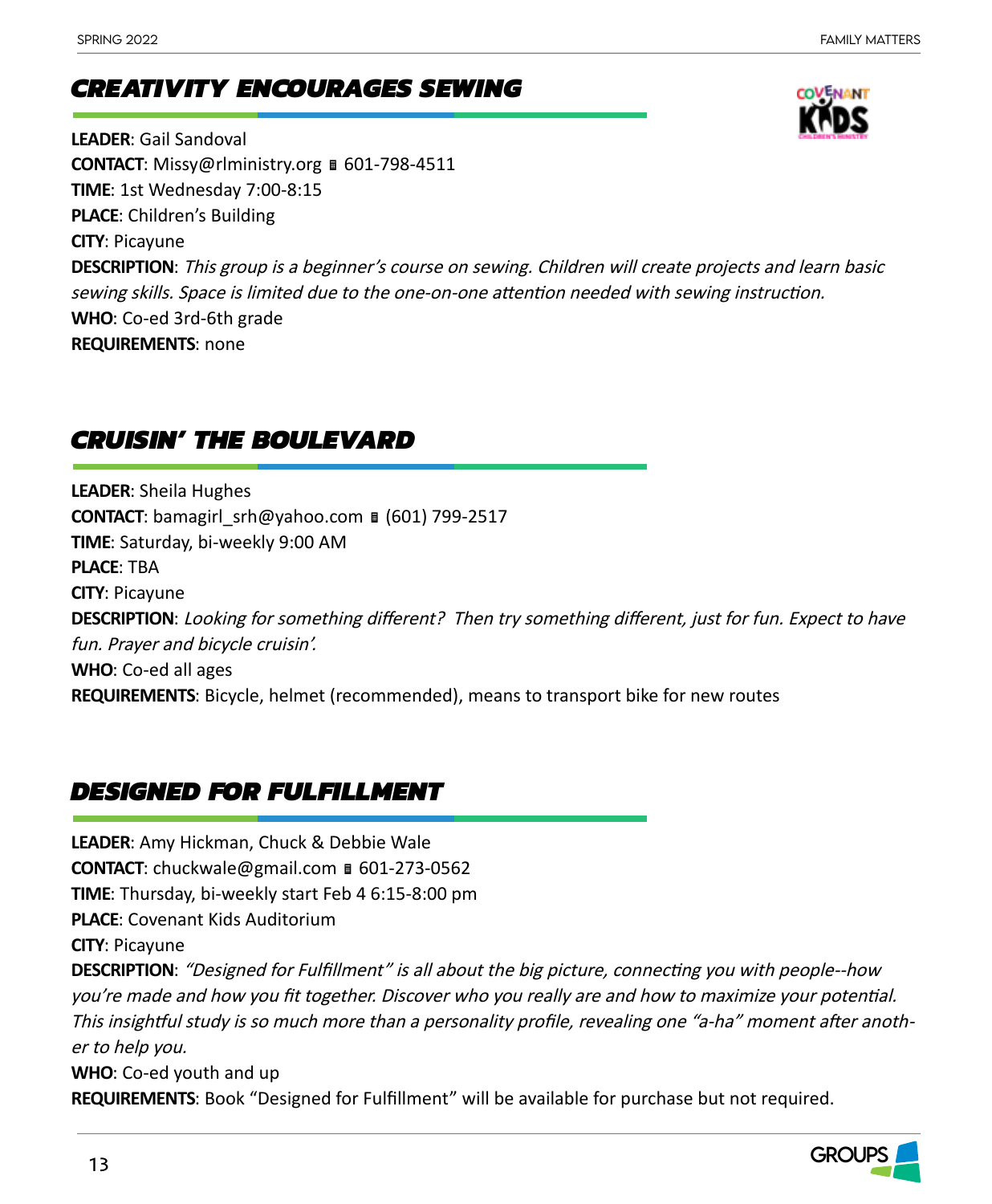# *DISCIPLESHIP*

**LEADER**: Corey Bell **CONTACT**: coreytbell@yahoo.com ■ (601) 486-3449 **TIME**: Alternating Sundays 2:00 PM **PLACE**: Various Disc Golf Courses **CITY**: TBA **DESCRIPTION**: Group that gathers to play disc golf at various local courses and will have devotion and encouragement time before rounds. **WHO**: Co-ed 16+ **REQUIREMENTS**: No Requirements

# *DISCIPLESHIP 101*



**LEADER**: Jessica Lynch **CONTACT:** jessica@rlministry.org ■ 601-798-4511 **TIME**: 1st Wednesday 7:00-8:15 **PLACE**: Children's Building **CITY**: Picayune **DESCRIPTION**: This group is for children who have accepted Christ as their Savior and have the desire to further their relationship. Children will learn about water baptism, the Holy Spirit, and how to grow closer to the Lord. We will have fun as we dig deep into God's Word together! **WHO**: Co-ed 1st-6th grade **REQUIREMENTS**: none

# *FRIENDSHIP TEA*

**LEADER**: Morri Finley **CONTACT**: morrifinley@yahoo.com ■ 601-337-3366 **TIME**: 2nd Tuesdays of month 5:00 PM **PLACE**: My Residence **CITY**: Picayune **DESCRIPTION**: Come enjoy a cup of tea and friendship. **WHO**: Co-ed 18 and up **REQUIREMENTS**: none

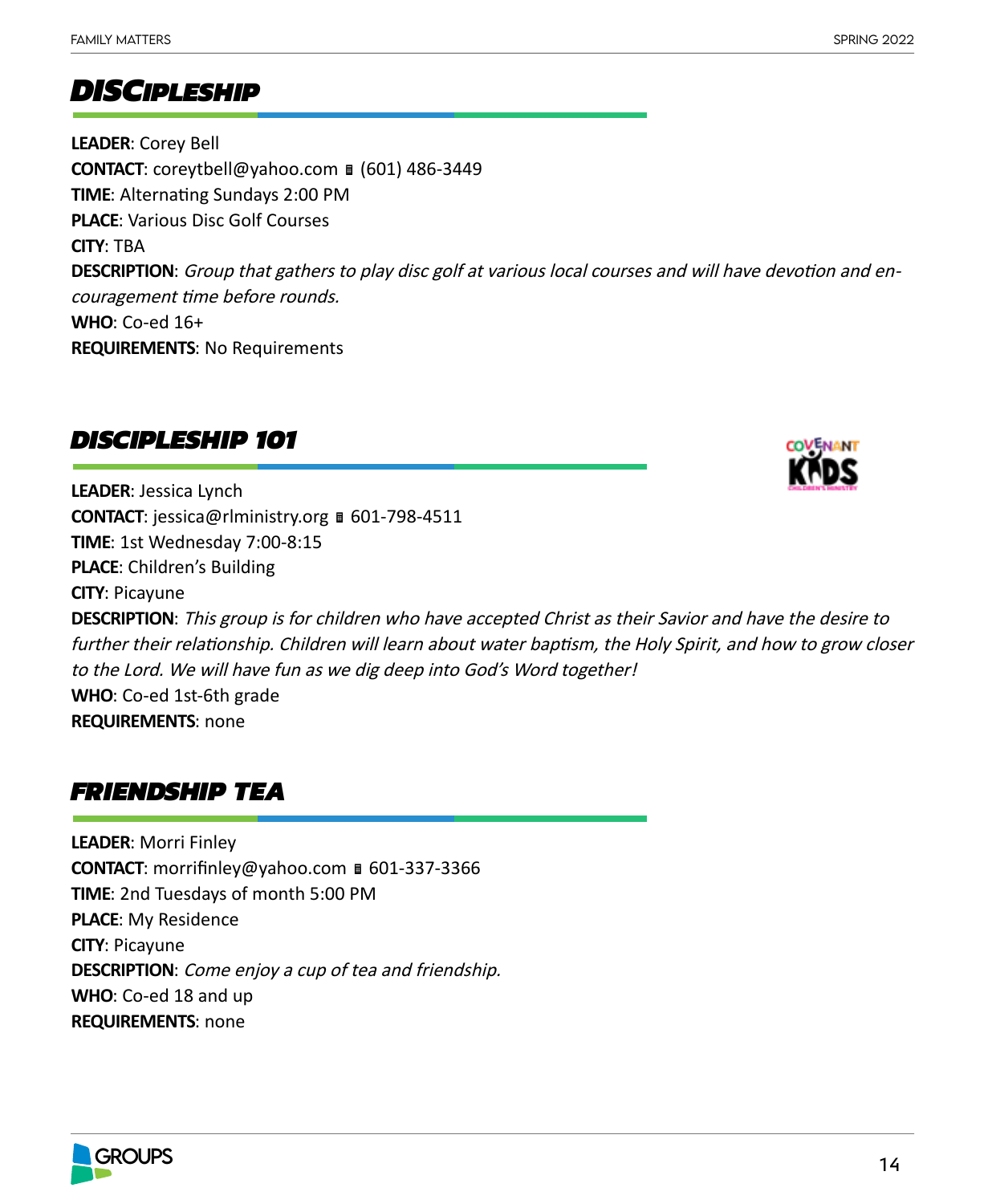# *GENERATIONAL WEALTH BUILDERS*

**LEADER**: Chad Stricker **CONTACT**: cinfantry4u@bellsouth.net ■ (601) 347-4535 **TIME**: TBA **PLACE**: West Wing **CITY**: Picayune **DESCRIPTION**: Learn how to build generational wealth through day and swing trading strategies. You will learn the basics of setting up a brokerage account and how to trade on the stock market. This will be a very basic educational class that is geared toward someone who has no knowledge of trading stocks but who always wanted to learn. **WHO**: Co-ed 18+ **REQUIREMENTS**: a Laptop is required with Wifi

# *GIRLS FIGHT CLUB*

**LEADER**: Jameye Martin **CONTACT**: Jameye@mannaministry.net ■ 601-799-3121 **TIME**: Monday 6:00-7:30 pm **PLACE**: Jameye Martin home **CITY**: Picayune **DESCRIPTION**: Come learn how to defend and protect yourself from the onslaught of the enemy. Basic principles of spiritual warfare. **WHO**: Co-ed 18 and above **REQUIREMENTS**: Childcare will be provided at the church in the nursery area. \$5.00 fee to pay the sitter.

# *GOD & GUNS*

**LEADER**: Tom Bechtel **CONTACT:** thompsonbechtel@yahoo.com ■ 601-215-1751 **TIME**: Tuesdays 6:00 PM and 1st Saturday **PLACE**: RLM Auditorium **CITY**: Picayune **DESCRIPTION**: Group for monthly shoots and to learn your rifle/pistol/shotgun while interacting with fellow brothers and sisters. We'll meet at Seals at 9 am and travel to pit together for shoot and bbq. **WHO**: Co-ed all ages **REQUIREMENTS**: bring your own gun, ammo, hearing protection, and eye protection

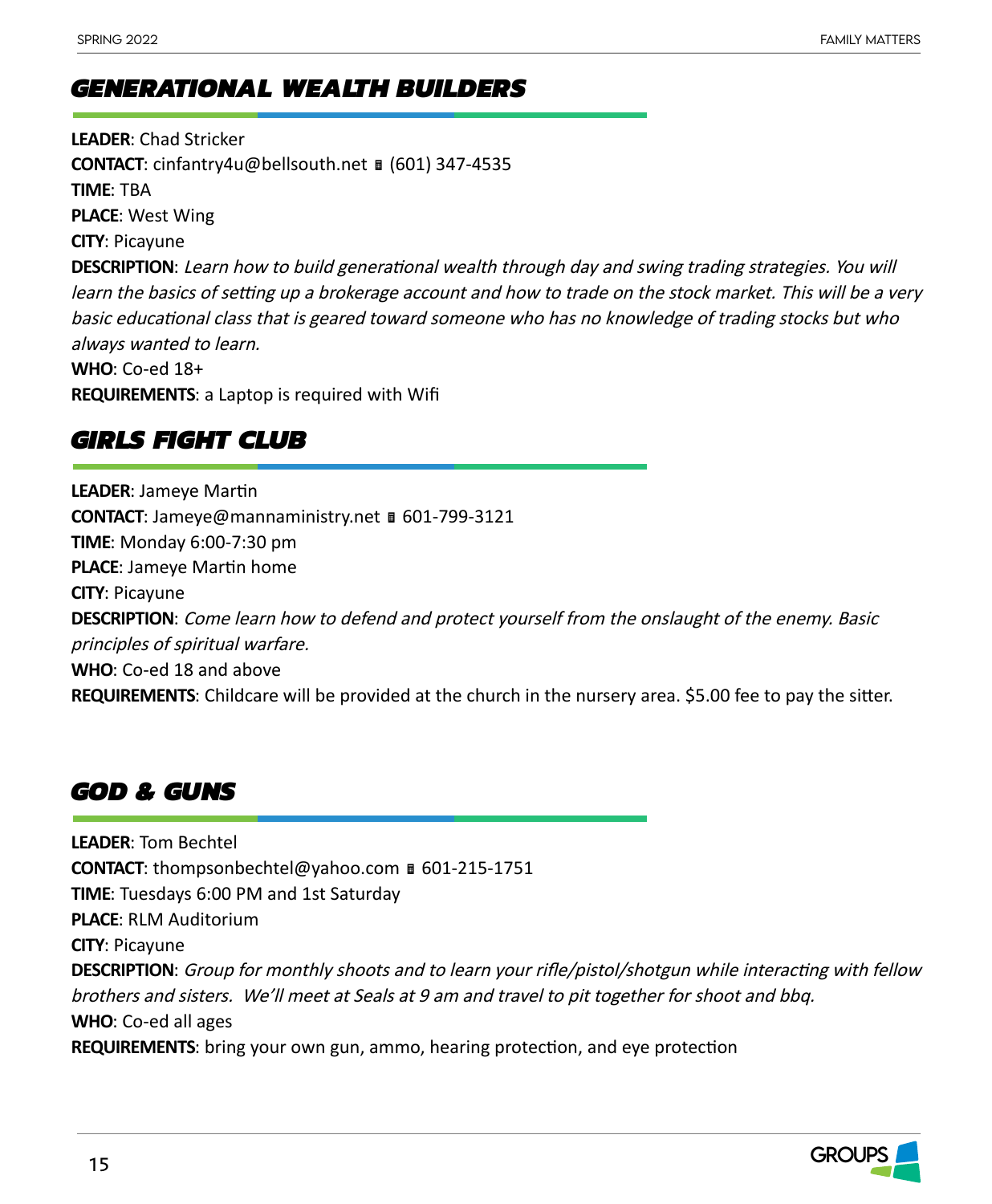# *GROWING BIG OAK TREES*

**LEADER**: Allen Hickman **CONTACT**: pastorallen@rlministry.org ■ 601-798-4511 **TIME**: Thursday 6:00-7:00 am **PLACE**: RLM Java Cafe **CITY**: Picayune **DESCRIPTION**: Come if you'd like to be a part of a group of men who are committed to learning to become mighty spiritual oak trees by developing a strong root system. We aim to grow in relationship with one another in God's Word. **WHO**: Co-ed 18+ **REQUIREMENTS**: none

# *INSPIRATIONAL HYMNS - A STUDY OF*

**LEADER**: Marjane & Jac Coleman **CONTACT**: jacenter1946@att.net ■ 601-347-6383 **TIME**: Tuesday 6:00pm - 8:00pm **PLACE**: Coleman residence **CITY**: Poplarville **DESCRIPTION**: A study of the background and history of our favorite hymns. **WHO**: Co-ed 18+ **REQUIREMENTS**: No

# *ISSUES FROM THE EDGE*

**LEADER**: Todd Goodwin CONTACT: todd@rlministry.org **■ 601-273-1014 TIME**: Mondays 6:30 AM **PLACE**: RLM Java Cafe **CITY**: Picayune **DESCRIPTION**: Want to stretch and grow spirit, soul, and body? Then you will want to come to this life group. We will talk about everything from "Why we do the things we do?" to "Is the Bible really the word of God?" and current cultural issues and how we as Followers of Jesus must respond to them. **WHO**: Co-ed 16 and up **REQUIREMENTS**: Open heart and open mind

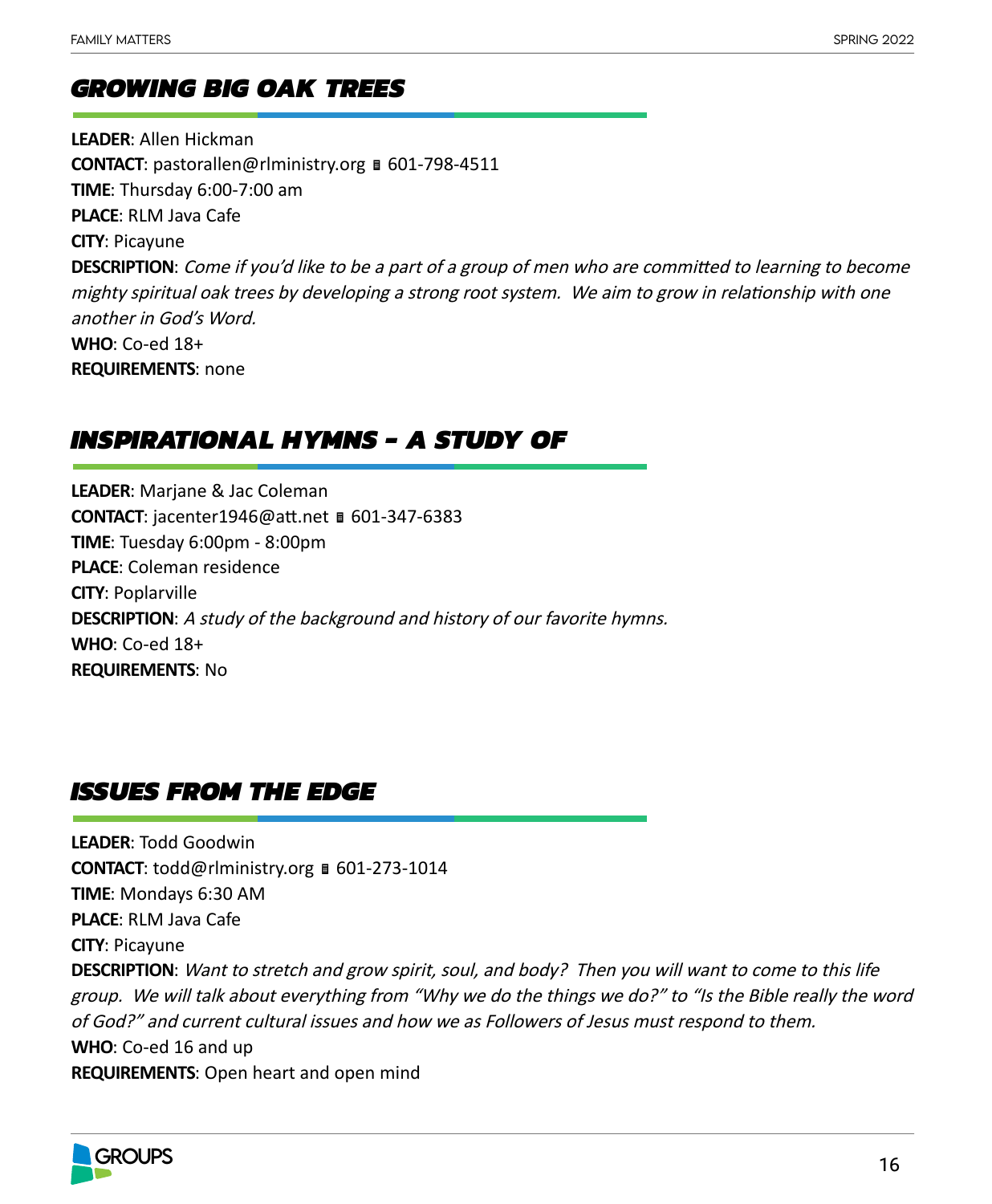# *JESUS: THE WAY, THE TRUTH, AND THE LIFE*

**LEADER**: Noel Rovira **CONTACT**: jesse72@gmail.com ■ 601-749-8850 **TIME**: Fridays 6pm-8pm **PLACE**: Java Cafe **CITY**: Picayune **DESCRIPTION**: Our mission is to teach God and His perfect will for our lives by studying and obeying the life and ministry of Jesus. Questions are encouraged. Refreshments are provided. **WHO**: Co-ed all ages **REQUIREMENTS**: Bible

# *LADIES BIBLE STUDY*

**LEADER**: Gail Jenkins **CONTACT**: gail\_rn@hotmail.com ■ 601-569-3231 **TIME**: Wednesday 10 am to 12 noon **PLACE**: West Wing at RLM **CITY**: PICAYUNE

**DESCRIPTION**: We will be using Chuck Missler's study on Revelation. Each week we will view his teachings on DVDs which are about an hour long. We have a prayer time as we start class. Attendees will need a study guide available in class (PLEASE NOTE A LIMITED NUMBER OF GUIDES ARE AVAILABLE.) as well as your Bible. **WHO**: Co-ed all ages **REQUIREMENTS**: need study guide and Bible

# *LADIES GAME NIGHT*

**LEADER**: Jenny Pinson **CONTACT**: jenny@rlministry.org ■ 601-916-8400 **TIME**: 1st Wednesday 6:30 PM **PLACE**: Resurrection Life West Wing **CITY**: Picayune **DESCRIPTION**: More than ever we need fellowship and laughter. This group will meet once a month to play games and have fellowship. We may even eat a little...or a lot! **WHO**: Co-ed 18+ **REQUIREMENTS**: Bring a covered dish or dessert

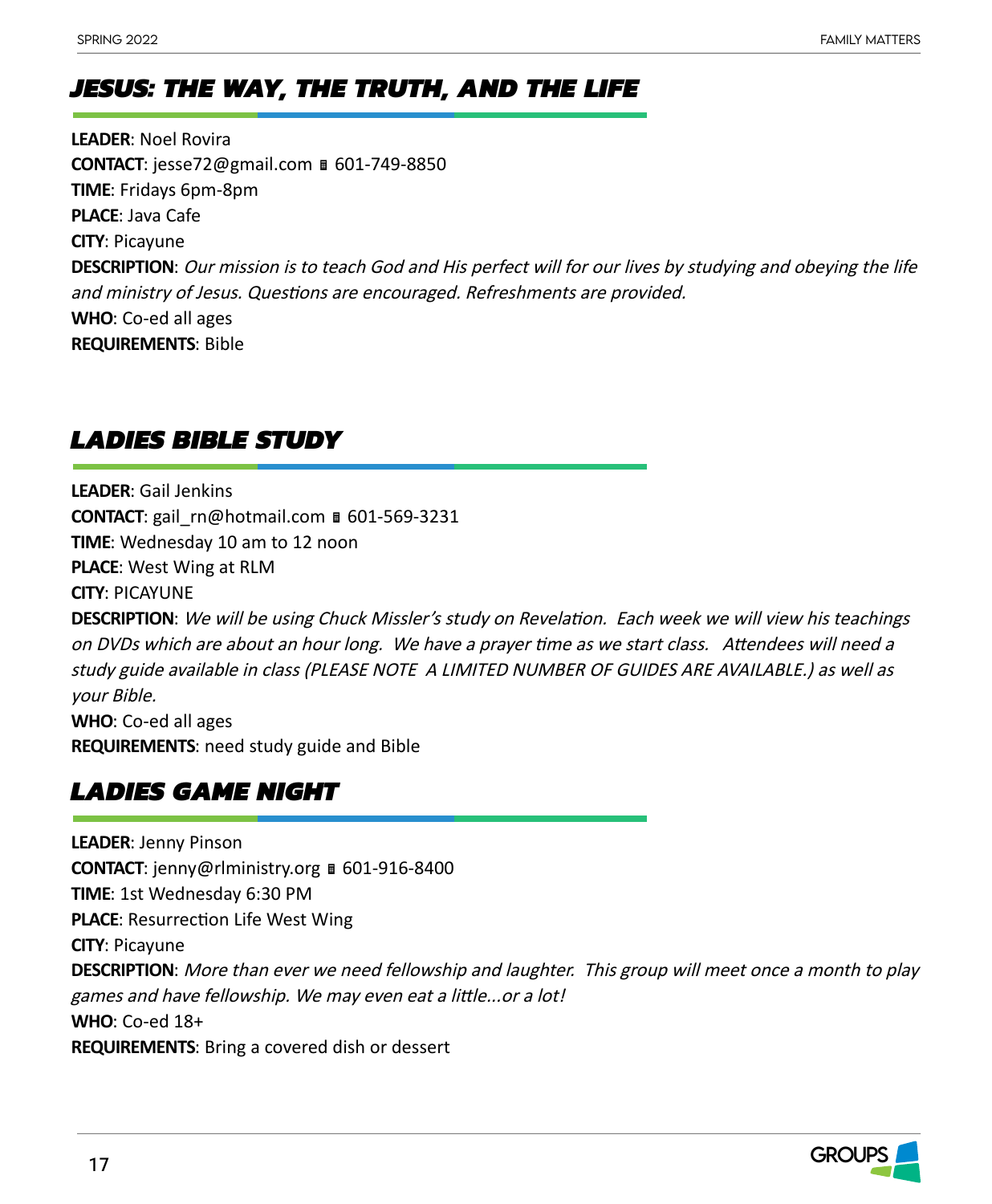# *LET'S BE ARTRAGEOUS*

**LEADER**: Chantel Lee **CONTACT**: Missy@rlministry.org ■ (601) 798-4511 **TIME**: 1st Wednesday 7:00-8:15 **PLACE**: Children's Building **CITY**: Picayune **DESCRIPTION**: Children will create a variety of art pieces and explore with a variety of techniques and materials. **WHO**: Co-ed 1st-6th grade **REQUIREMENTS**: none

# *LET'S HANG OUT*

**LEADER**: Gail Jenkins **CONTACT**: gail\_rn@hotmail.com ■ (601) 569-3231 **TIME**: Monday 6 PM TO 8 PM **PLACE**: My Home **CITY**: Picayune

**DESCRIPTION**: This group is about spending time with friends, praying together, occasionally viewing an instructional dvd from well known Christian author. We need to let "your hair down" and be ministered to, see about each other, and minister in your church. Join us as we love God as well as love and minister to each other. . **WHO**: Co-ed 18+

**REQUIREMENTS**: Occasionally asked to bring food.

# *LET'S PLAY BINGO!*

**LEADER**: April Hurd **CONTACT**: missy@rlministry.org ■ (601) 798-4511 **TIME**: 1st Wednesday 7:00-8:15 **PLACE**: Children's Building **CITY**: Picayune **DESCRIPTION**: Join us for some Bingo, fellowship, prizes, and more! **WHO**: Co-ed 1st-6th **REQUIREMENTS**: none



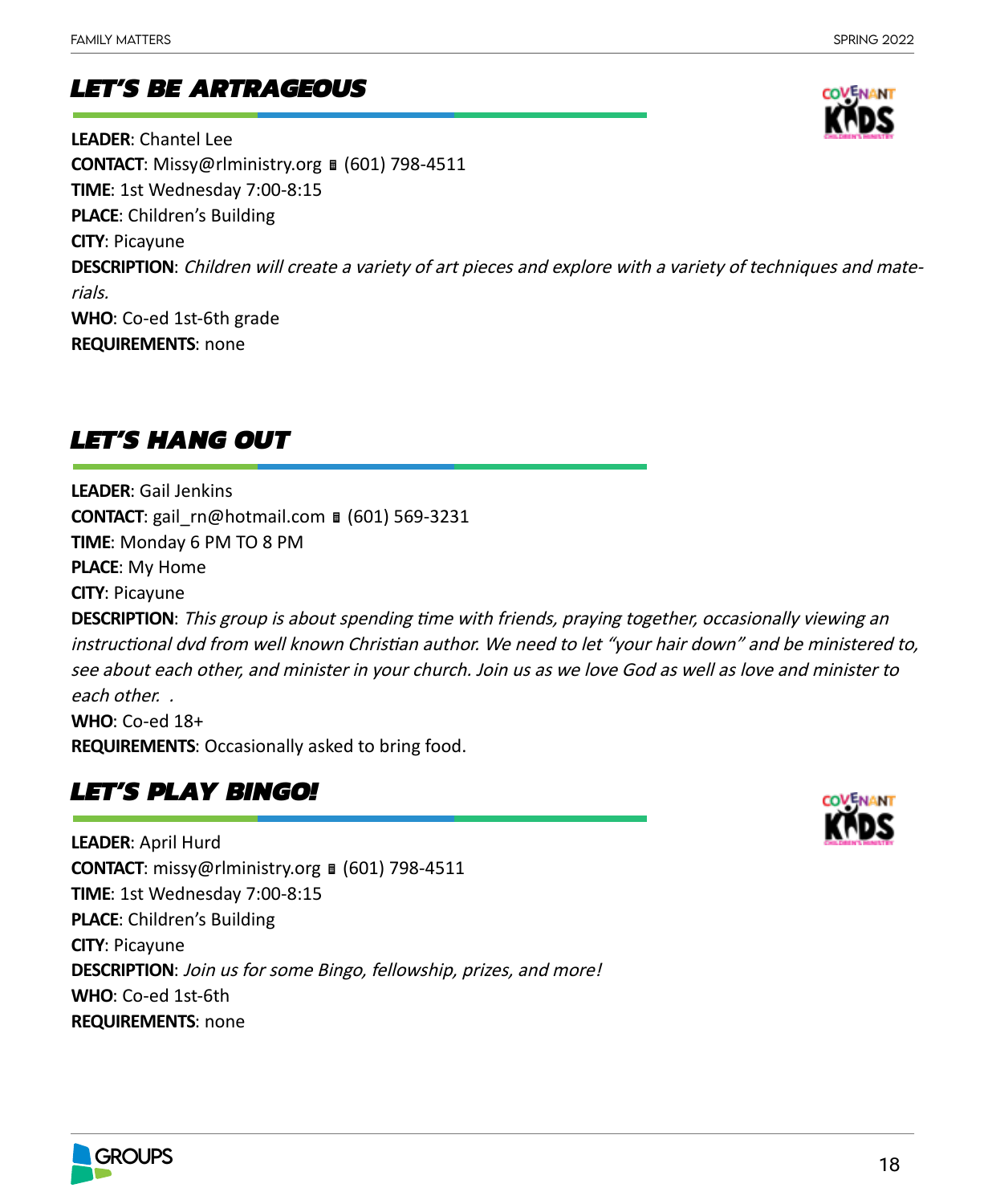# *LET'S PLAY CHESS!*



**LEADER**: Gene McGraw **CONTACT**: missy@rlministry.org ■ 601-798-4511 **TIME**: 1st Wednesday 7:00-8:15 **PLACE**: Children's Building **CITY**: Picayune **DESCRIPTION**: For children who love to play the game of chess or would like to learn how to play. **WHO**: Co-ed 1st-6th grade **REQUIREMENTS**: none

# *LUNCH TOGETHER AT PRCC*

**LEADER**: Jodi Cutrer **CONTACT**: J.Cutrer@outlook.com **■ (985) 290-2895 TIME**: Mondays 12:30-1:30 pm **PLACE**: PRCC Campus Locations **CITY**: Poplarville **DESCRIPTION**: Do you attend PRCC? Let's eat lunch together! During the school year we will sometimes go to restaurants, or grab our own lunch and meet in the park. **WHO**: Co-ed 18-25 **REQUIREMENTS**: PRCC student ages 18-25

# *MARRIAGE UNDER CONSTRUCTION*

**LEADER**: Brian & Melissa Long **CONTACT**: Bm3kidz@gmail.com ■ 601-798-4511 **TIME**: 2nd & 4th Sunday each month 4:00-6:00pm **PLACE**: RLM Conference Room **CITY**: Picayune **DESCRIPTION**: Marriage is hard work! Let us share some effective Bible based tools to help you upgrade, repair, renovate, or reconstruct your marriage. **WHO**: Co-ed 18+ **REQUIREMENTS**: married and attend together

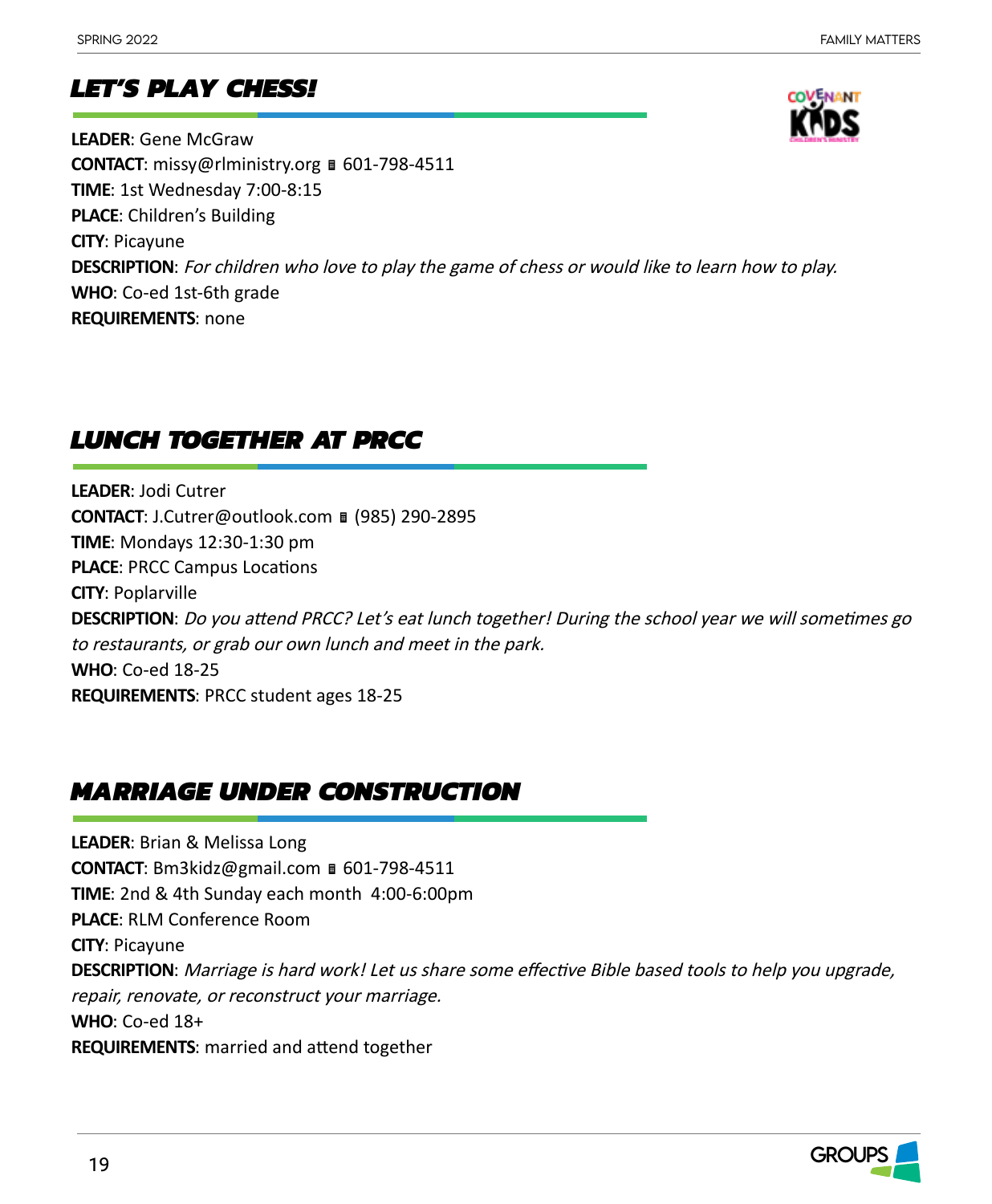# *MEN'S WEDNESDAY PRAYER GROUP*

**LEADER**: Larry Wilson **CONTACT**: dottieandlarry@yahoo.com ■ 601-916-0192 **TIME**: Wednesday 6:30-8:00 pm **PLACE**: RLM Prayer Building **CITY**: Picayune **DESCRIPTION**: It's time for men to get together to intercede for our families, church, city, and for God to establish His Kingdom right where we are. **WHO**: Co-ed 18+ **REQUIREMENTS**: Willing to spend time in prayer

# *MEN'S MONDAY NIGHT: FOOD, GAMES, AND FELLOWSHIP*

**LEADER**: Tracey Lee **CONTACT**: tlegend20032003@yahoo.com ■ (601) 347-4352 **TIME**: Monday 6:00 P.M. **PLACE**: TBA **CITY**: Picayune **DESCRIPTION**: Men's relationship building life group with game night and food. **WHO**: Co-ed 18 year old and above **REQUIREMENTS**: food/dessert

# *MINING THE WORD*

**LEADER**: Allen Hickman and Ismael Quiroz **CONTACT**: pastorallen@rlministry.org ■ 601-798-4511 **TIME**: Wednesday 6:30-7:30 pm **PLACE**: My Residence **CITY**: Picayune **DESCRIPTION**: Digging into the Bible to find those valuable nuggets of Gold that will affect our every day Life. **WHO**: Co-ed 18+ **REQUIREMENTS**: none

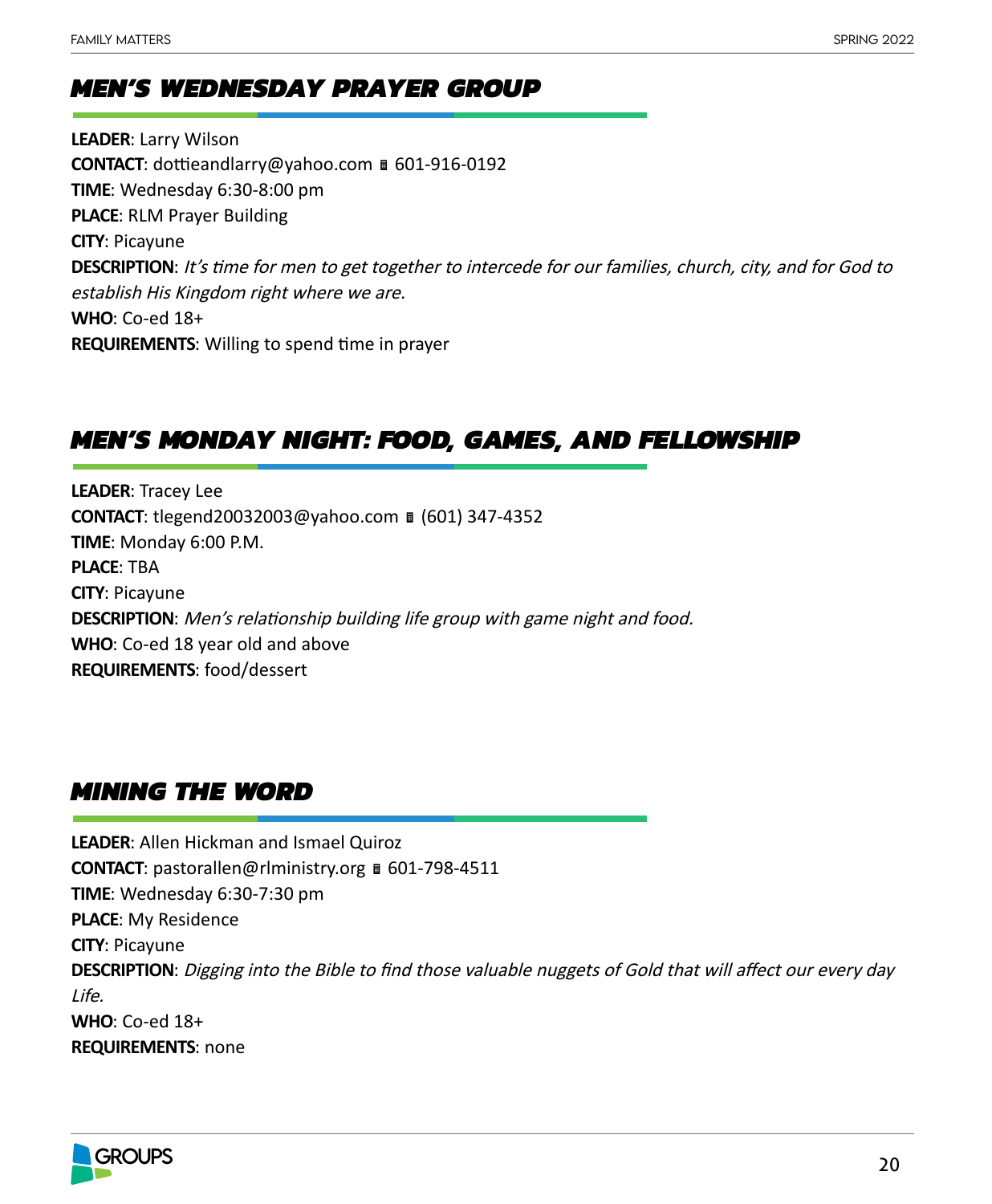# *MUSIC PRODUCTION 101*

**LEADER**: Justin and Jamie Thompson **CONTACT**: jt0183@gmail.com ■ 336-471-0600 **TIME**: 2nd and 4th Mondays 6:30-8:00 pm **PLACE**: My residence **CITY**: Carriere **DESCRIPTION**: Do you have a passion for music? Are you interested in writing songs? Would you like to be a part of producing an original worship song? In this Lifegroup, we will take a song from an idea to final production. We will go through every step of the process together as a team. We hope you will join us on this musical journey. **WHO**: Co-ed 16 and up **REQUIREMENTS**: An interest for Songwriting and Music Production

# *MY NEW LIFE NOW*

**LEADER**: Teresa Rouse-Neal **CONTACT**: teresarouse90@gmail.com ■ (601) 215-6089 **TIME**: Monday 5:45 PM **PLACE**: CKM Auditorium **CITY**: Picayune **DESCRIPTION**: Drug and alcohol recovery **WHO**: Co-ed 18 + **REQUIREMENTS**: \$10 workbook

# *MY NEW LIFE NOW FAMILY SUPPORT*

**LEADER**: Cayla Archer **CONTACT**: caylaarcher91@gmail.com 228-363-5183 **TIME**: Monday 5:45 PM **PLACE**: Covenant Kids Room 111 **CITY**: Picayune **DESCRIPTION**: Support group for families of addicts **WHO**: Co-ed 18+ **REQUIREMENTS**: \$5 workbook

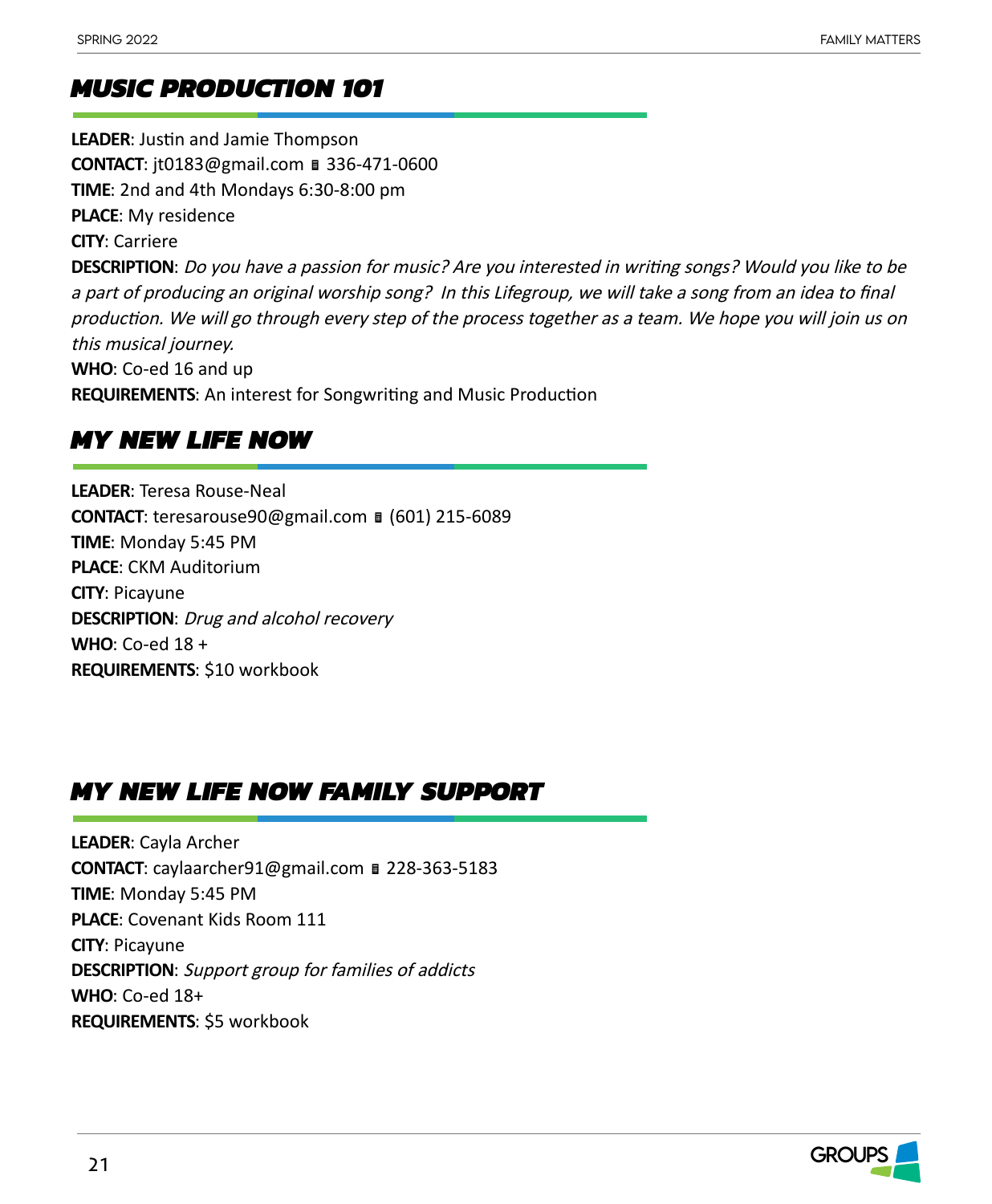# *NIGHTS OF WORSHIP & PRAYER*

**LEADER**: Kat Dufrene **CONTACT**: kat.dufrene@pm.me (601) 347-1618 **TIME**: February 7 & 21, March 7 & 21, April 4 & 18, and May 9 7:00 p.m. **PLACE**: Prayer Building **CITY**: Picayune **DESCRIPTION**: We will gather for nights of Holy Spirit led worship and prayer/intercession at the Prayer Building. **WHO**: Co-ed all ages **REQUIREMENTS**: Be respectful of the rules of the building when entering and leaving

# *PEACE AND PRAYER MEDITATION*

**LEADER**: Wayne Thompson **CONTACT**: wt5761@gmail.com ■ (504) 247-5143 **TIME**: Fridays 7:30-8:30 pm **PLACE**: Thompson Residence **CITY**: Picayune **DESCRIPTION**: This group will be stress-releasing based on prayer and meditation. **WHO**: Co-ed All ages **REQUIREMENTS**: none

# *POPLARVILLE MEN'S PRAYER GROUP*

**LEADER**: Larry Wilson **CONTACT**: dottieandlarry@yahoo.com ■ 601-916-0192 **TIME**: 3rd Thursdays of month 6:00-7:30 pm **PLACE**: RLM Poplarville Campus Church Building **CITY**: Poplarville **DESCRIPTION**: It's time for men to get together to intercede for our families, church, city, and for God to establish His Kingdom right here in Poplarville. **WHO**: Co-ed 18+ **REQUIREMENTS**: Willing to spend time in prayer

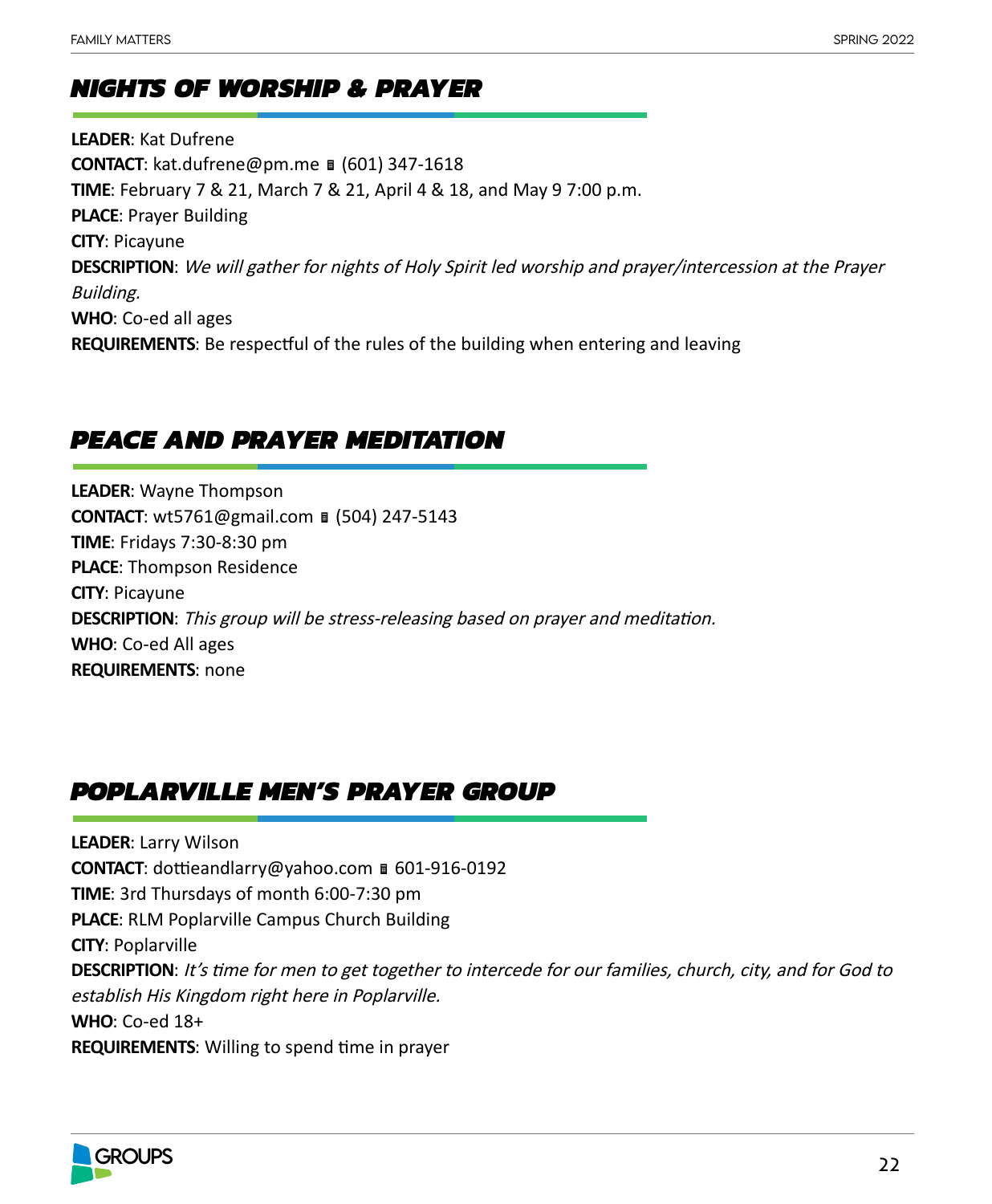# *PROJECTS FROM THE HEART*

**LEADER**: Dahnae Lee **CONTACT**: Missy@rlministry.org ■ 601-798-4511 **TIME**: 1st Wednesday 7:00-8:15 **PLACE**: Children's Building **CITY**: Picayune **DESCRIPTION**: We will be crafting projects and sharing about God's love. We will enjoy a different project each month including rock painting, making maracas, and more. **WHO**: Co-ed 3rd-6th grade **REQUIREMENTS**: none

# *RACING TO THE FINISH LINE*

**LEADER**: Darren Champagne **CONTACT**: walker97@bellsouth.net 601-273-3695 **TIME**: Tuesdays, bi-weekly 6:30 PM **PLACE**: Todd's Shop **CITY**: Carriere **DESCRIPTION**: Fellowship around the sport of drag racing. **WHO**: Co-ed 16+ **REQUIREMENTS**: none

# *RLM SWEDISH WEAVERS*

**LEADER**: Edie Flores **CONTACT**: msscienceteach@gmail.com ■ (601) 590-4601 **TIME**: 1st and 3rd Saturday each month 1-3pm **PLACE**: RLM's Java Cafe **CITY**: Picayune **DESCRIPTION**: Swedish Weaving is a timeless craft. Learn how to weave to decorate towels, make baby blankets, afghans, table runners and more. Create heirlooms for the ones you love while fellowshipping with a great group of weavers. **WHO**: Co-ed 18 and up **REQUIREMENTS**: Embroidery scissors are helpful but not required.



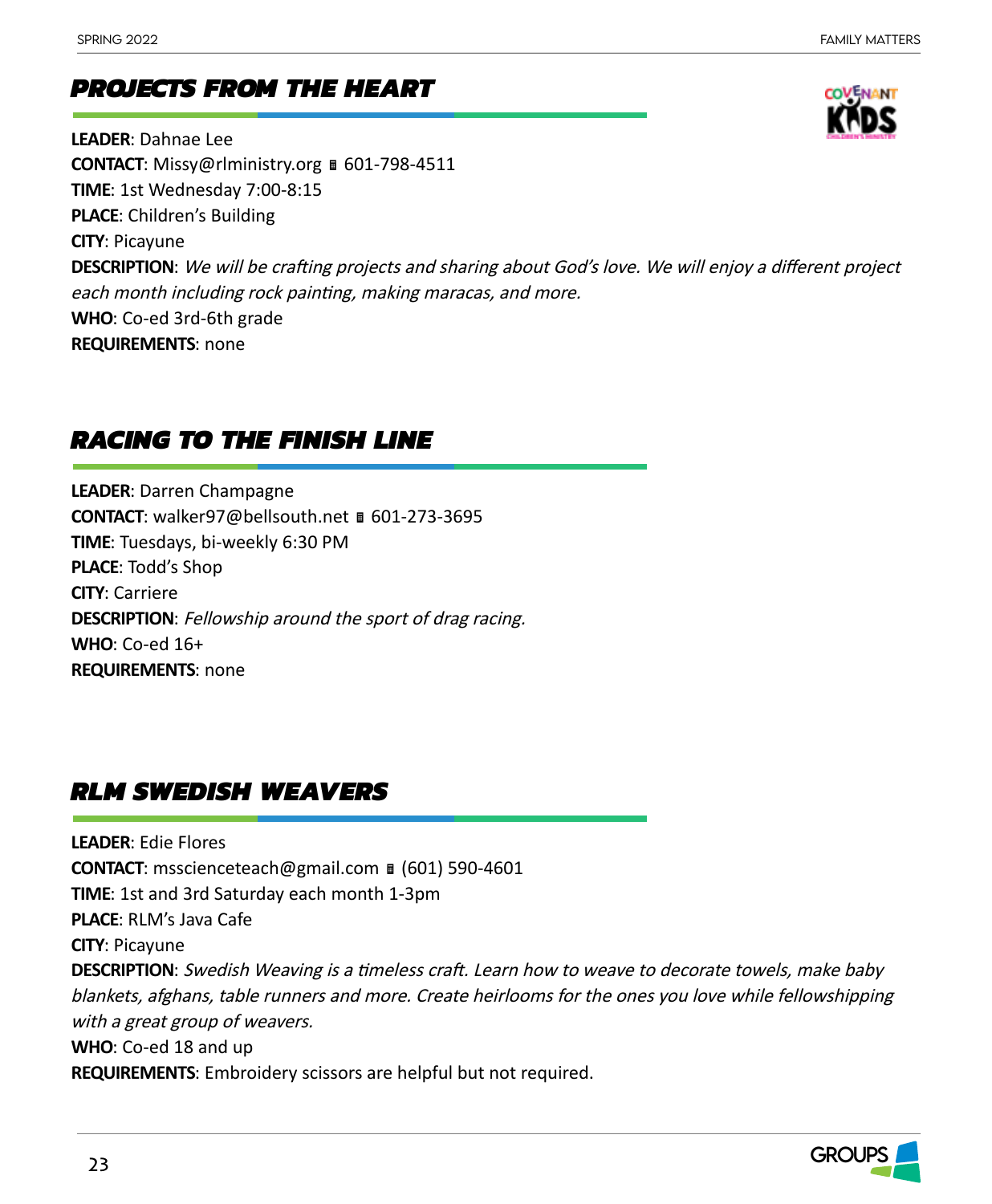# *ROOTED AND GROUNDED*

**LEADER**: Amy Hickman **CONTACT**: Amyhickman5@gmail.com ■ 601-273-1320 **TIME**: Wednesday 6:15 PM **PLACE**: Cindy Seal's home **CITY**: Carriere **DESCRIPTION**: We are a fellowship of women coming together to pray and laugh, to bear one another's burdens, and to share one another's joys as we are learning of and growing in our Father's faithful, covenant love. Together we are learning how to remain conscious of His love in daily life. **WHO**: Co-ed 18+ **REQUIREMENTS**: Bring Bible and journal

# *SEWING VIRTUE*

**LEADER**: Brenda Lott **CONTACT:** rhedasmom@gmail.com ■ 601-916-3986 **TIME**: First Saturday each month 9am - 1pm **PLACE**: Covenant Kids Room 103 **CITY**: Picayune **DESCRIPTION**: This group will work on projects to donate to The Arms of Ruth widow's group; the orphanage at LaJoya, Mexico; and residents at Blueberry Hill retirement home. At the end of each meeting we will share a potluck lunch. **WHO**: Co-ed 18 and up **REQUIREMENTS**: Bring sewing supplies, machine if you have one, and a dish

# *SOUTHERN CHARM LADIES*

**LEADER**: Sandy Lemoine **CONTACT**: sandyjean@bellsouth.net ■ 601-749-0299 **TIME**: 3rd Thursdays of month 6:00 PM **PLACE**: Sandy's home **CITY**: Picayune **DESCRIPTION**: Ladies gathering for Bible reading, a short devotional, and prayer for needs. A time of encouragement, sharing, testimonies, developing friendships, and having fellowship and refreshments. A fun "girl-time!" **WHO**: Co-ed 21 - 100 **REQUIREMENTS**: no requirements

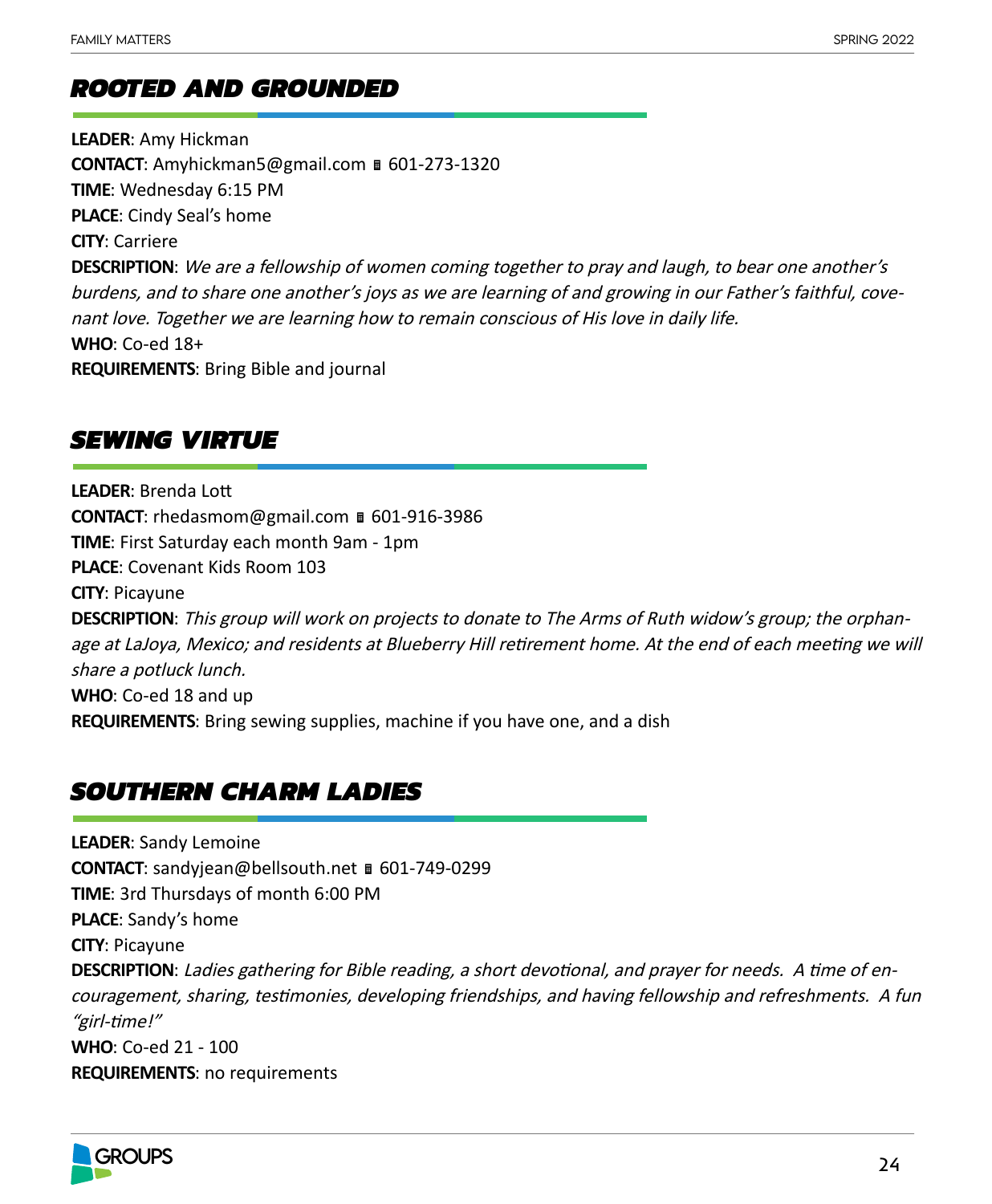# *SPORTS*

**LEADER**: Michael Nix **CONTACT**: Missy@rlministry.org ■ 601-798-4511 **TIME**: 1st Wednesday 7:00-8:15 **PLACE**: Children's Building **CITY**: Picayune **DESCRIPTION**: Join us as we learn how to play various sports together! **WHO**: Co-ed 3rd-6th grade **REQUIREMENTS**: none

# *SURVIVAL GEAR FOR PARENTS*

**LEADER**: Jayne Kotter **CONTACT**: Jaynekotter@yahoo.com ■ (240) 426-8172 **TIME**: As Needed As needed **PLACE**: Carriere **CITY**: Carriere **DESCRIPTION**: Learn skills, biblical principles, and character qualities that prepare your children for today's world. **WHO**: Co-ed Anyone raising children **REQUIREMENTS**: \$1/workbook

# *THE ARMS OF RUTH*

**LEADER**: Brenda Lott **CONTACT**: rhedasmom@gmail.com ■ 601-916-3986 **TIME**: 3rd Saturday each month 12:00 PM **PLACE**: Manna Building (next to Twice as Nice) **CITY**: Picayune **DESCRIPTION**: This group is for widows and those wishing to volunteer to help embrace widows with the love, encouragement, and support of our Kinsman Redeemer Jesus. **WHO**: Co-ed - **REQUIREMENTS**: Widowed or volunteer

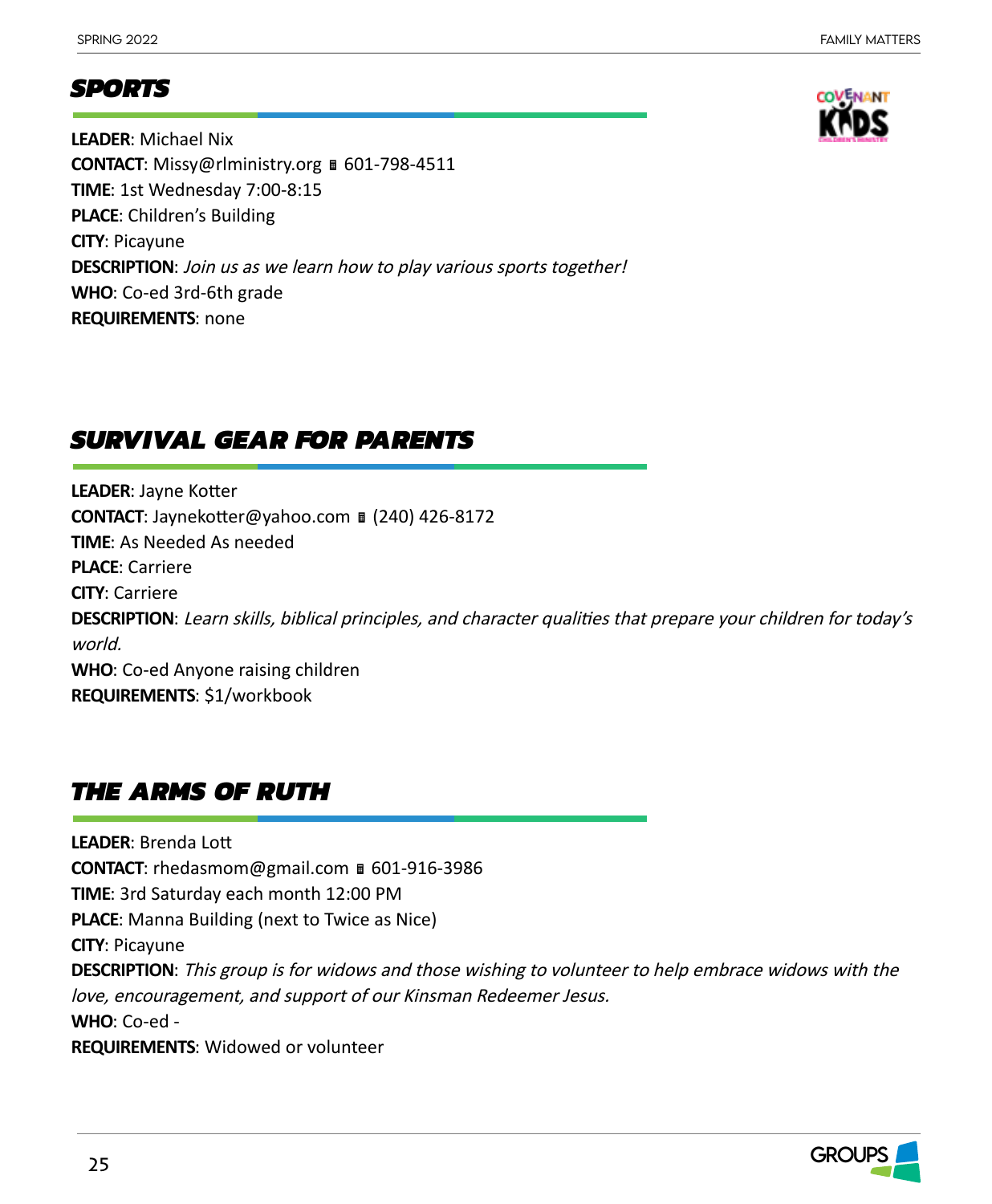# *THE BIBLE APP*

**LEADER**: Krista Hickman **CONTACT**: Kristastout12@gmail.com ■ 601-749-1093 **TIME**: 3rd Wednesdays 6:00 PM **PLACE**: TBA **CITY**: TBA **DESCRIPTION**: Let's become friends on the Bible app! This group will get in the Word every day by using the Bible app. Each week we will start a new Bible study that we can go through together--sharing insights, building connections, and growing in our relationship with God. Leader will announce meeting day/times every other week. **WHO**: Co-ed All **REQUIREMENTS**: Download Bible app (will instruct on first meeting)

# *THE CHOSEN*

**LEADER**: Steve & Pat Wilthew **CONTACT**: beachsteve7@yahoo.com 757-409-3440 **TIME**: Thursday 6:15pm - 8pm **PLACE**: Java Cafe **CITY**: Picayune **DESCRIPTION**: Come and see The Chosen film series about Jesus, His followers, and the life-like interpretation of the scriptures. We will discuss each episode and study what it means to be chosen. **WHO**: Co-ed 18+ **REQUIREMENTS**: Optional: workbook and snacks

# *THE FAMILY COMPOUND*

**LEADER**: Meghan Finley **CONTACT**: meghanfinley@rocketmail.com ■ 601-916-0836 **TIME**: Wednesday 6:00-7:45 pm **PLACE**: Manna Ministries **CITY**: Picayune **DESCRIPTION**: Don't be overwhelmed with life! Come and join us this semester as we fellowship, discuss, and just hang out. We will be covering a variety of topics to give you the tools to help your family be what it'sdesigned to be: a team. **WHO**: Co-ed 18 and over **REQUIREMENTS**: no

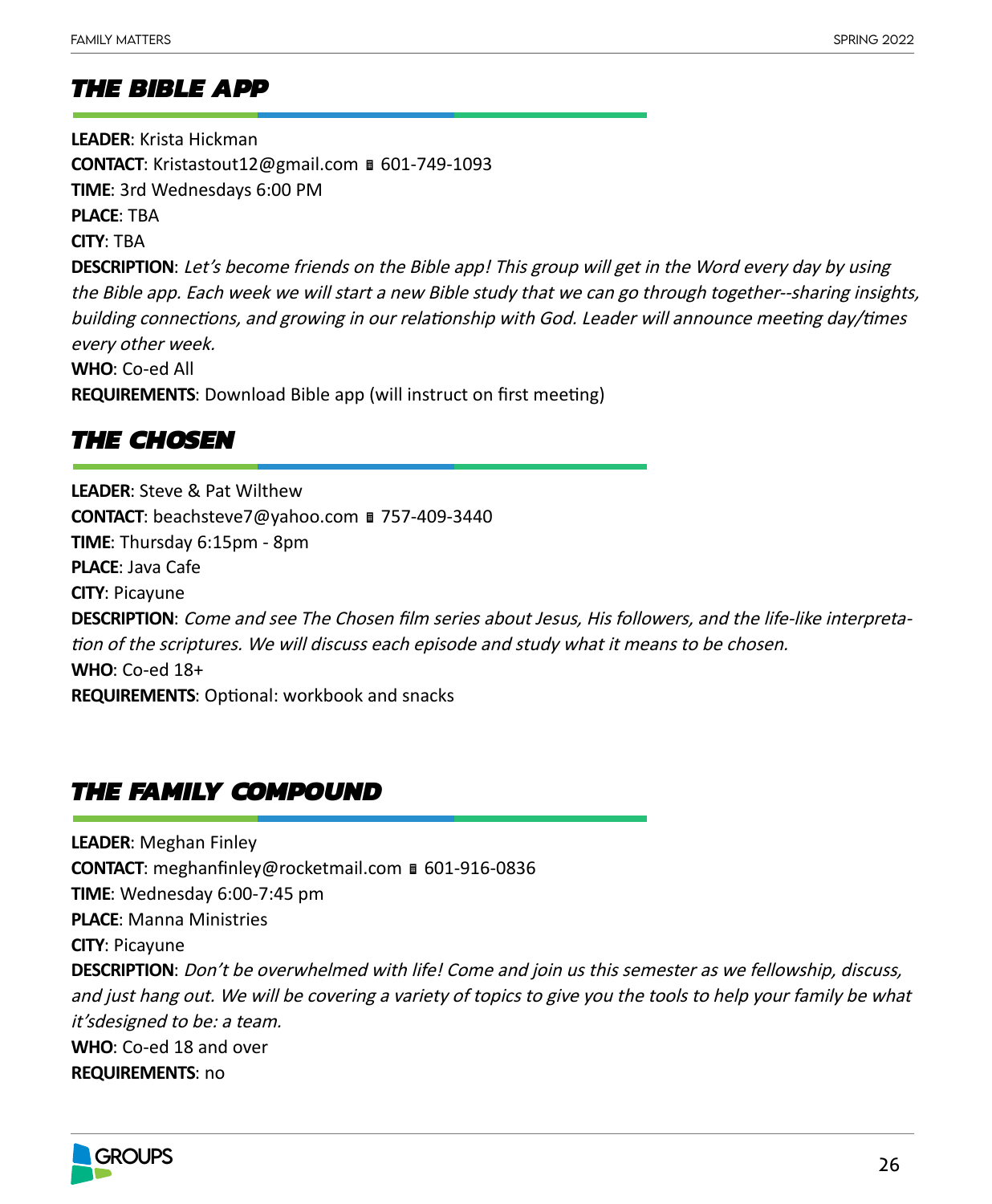# *THE HEART OF HOSPITALITY*

**LEADER**: Terri Rehmann **CONTACT**: Missy@rlministry.org ■ 601-798-4511 **TIME**: 1st Wednesday 7:00-8:15 **PLACE**: Children's Building **CITY**: Picayune **DESCRIPTION**: We will be applying scripture to daily situations regarding selflessness, encouragement of others, and the art of being hospitable. Children will participate in activities such as art projects, card writing, and cooking demonstrations. **WHO**: Co-ed 4th-6th

**REQUIREMENTS**: none

# *THE POWER OF A PRAYING WIFE*

**LEADER**: Jessica Lynch **CONTACT**: jessica@rlministry.com ■ 985-290-4523 **TIME**: Thursdays, bi-weekly 6:00-7:00pm **PLACE**: Covenant Kids Conference Room **CITY**: Picayune **DESCRIPTION**: This group is for any married woman that desires a closer relationship with her husband and God. Worry changes nothing, but prayer can change everything! Through this book study you will learn how to use prayer to strengthen your marriage and develop a deeper love for your spouse. **WHO**: Co-ed 18 + **REQUIREMENTS**: must be married and purchase the book

# *THE PURSUIT PROJECT*

**LEADER**: Josh Quiroz **CONTACT**: Cayliquiroz@gmail.com ■ (601) 749-1995 **TIME**: Tuesday 6:30 PM **PLACE**: RLM's West Wing **CITY**: Picayune **DESCRIPTION**: We are a group of young adults pursuing Jesus together! Come hang out, worship Jesus, and build community! **WHO**: Co-ed 18-25 **REQUIREMENTS**: Nope

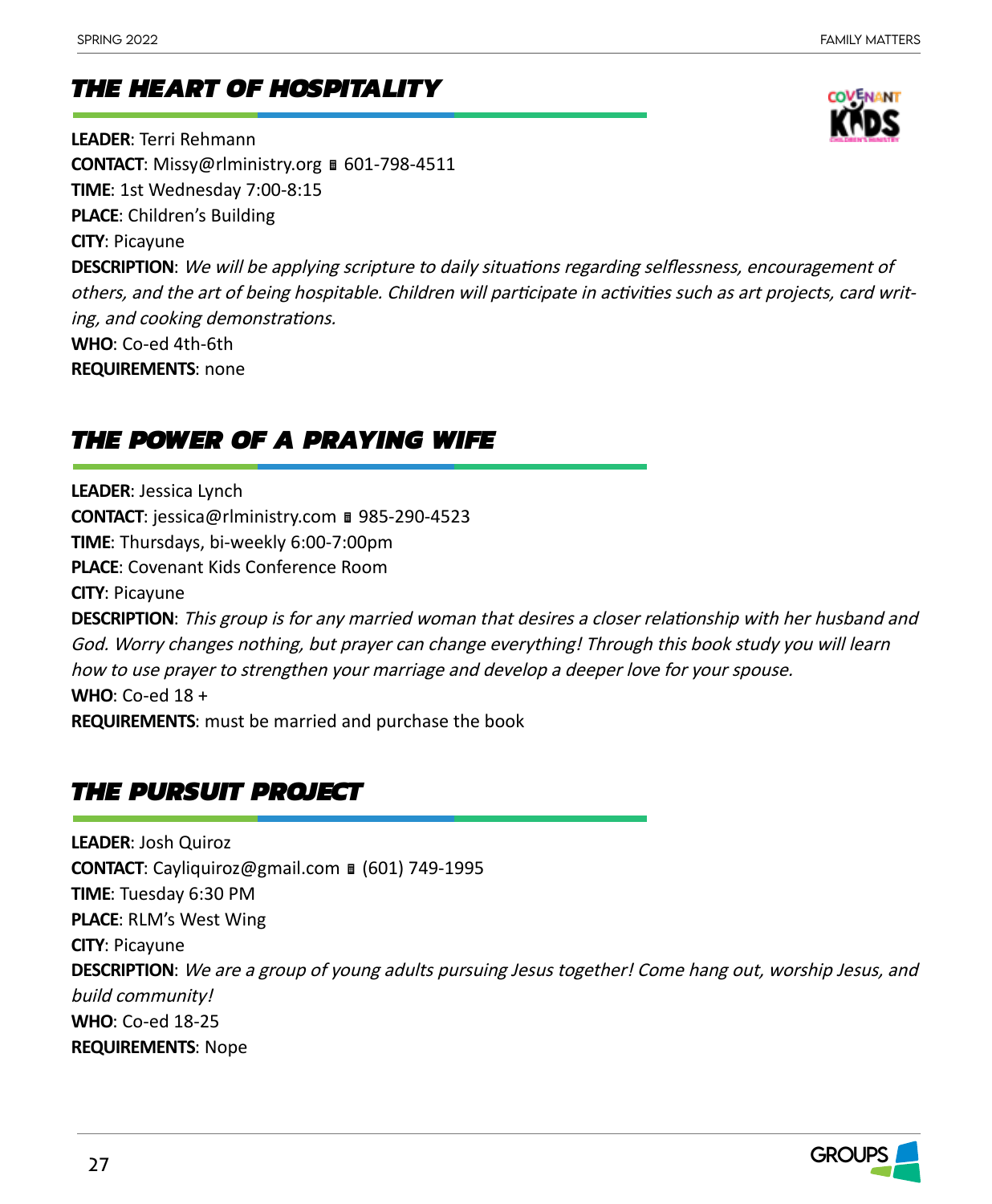# *VBS PREP*

**LEADER**: Jessica Lynch **CONTACT**: jessica@rlministry.com ■ (985) 290-4523 **TIME**: One Sunday per month, date TBA 2:00-4:00pm **PLACE**: Children's Building **CITY**: Picayune **DESCRIPTION**: If you would like to sow into the next generation by serving behind the scenes of our V.B.S. then this is the perfect group for you! **WHO**: Co-ed 16+ **REQUIREMENTS**: none

# *WATERCOLOR 101*

**LEADER**: Leslie Hall **CONTACT**: Hallleslie9595@gmail.com ■ (601) 569-4074 **TIME**: Monday 6:00p **PLACE**: Covenant Kids Room 103 **CITY**: Picayune **DESCRIPTION**: Watercolor painting for beginners and advanced. **WHO**: Co-ed Youth-55+ **REQUIREMENTS**: Watercolor painting supplies

# *WATERCOLOR FOR KIDS*

**LEADER**: Leslie Hall CONTACT: Missy@rlministry.org ■ 601-798-4511 **TIME**: 1st Wednesday 7:00-8:15 **PLACE**: Children's Building **CITY**: Picayune **DESCRIPTION**: Children will learn basic watercolor painting techniques. **WHO**: Co-ed 3rd-6th **REQUIREMENTS**: wear clothing appropriate for painting



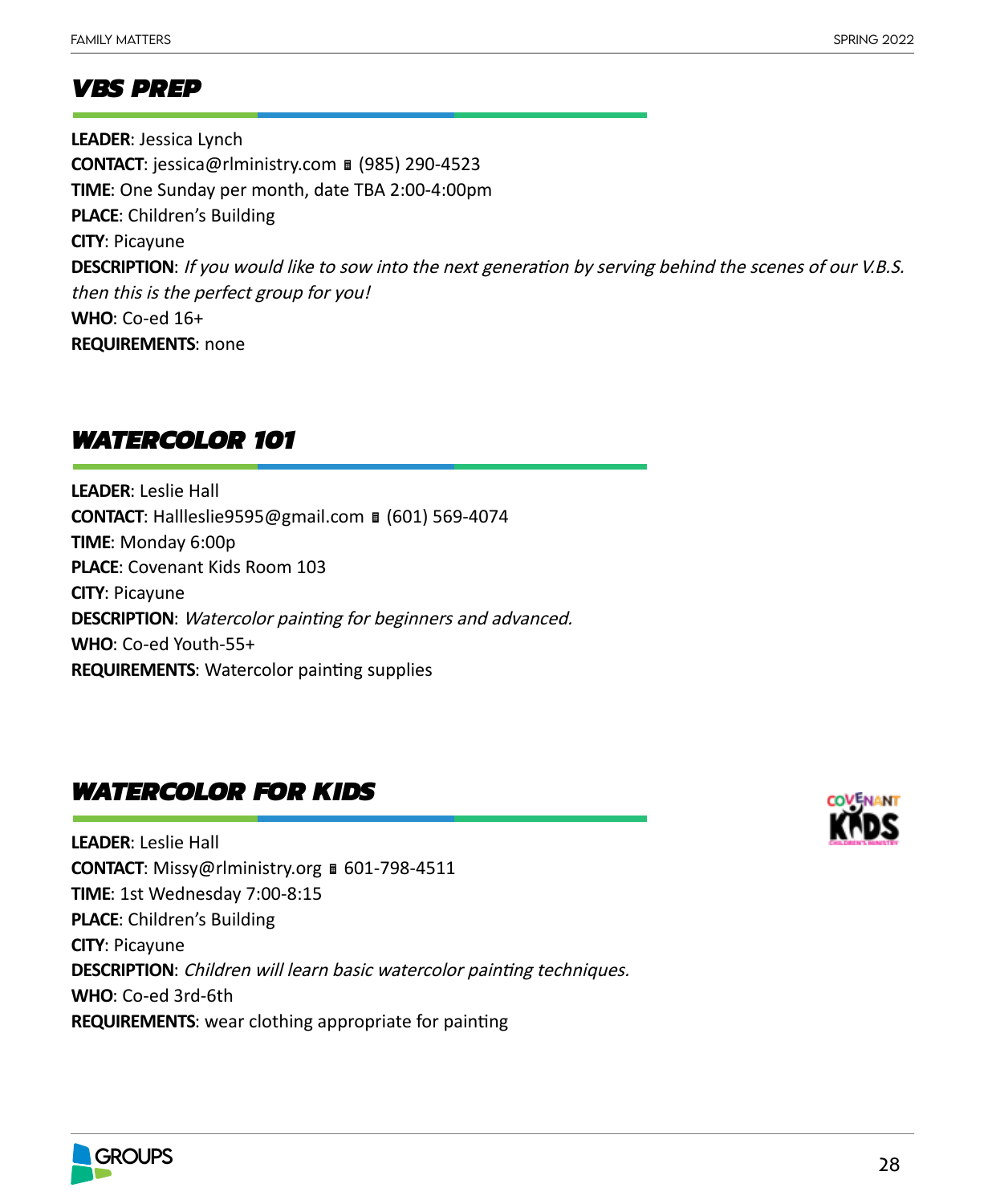# *YOUNG AT HEART*

**LEADER**: Dan and Morri Finley CONTACT: morrifinley@yahoo.com ■ 601-337-3366 **TIME**: 2nd Saturdays 5:00 PM **PLACE**: RLM Children's Auditorium **CITY**: Picayune **DESCRIPTION**: Adults 50+ Friendship and Fellowship **WHO**: Co-ed 50+ **REQUIREMENTS**: none

> $\sqrt{2}$ *"This lifegroup has revealed that armor of God is our racing safety gear in life." Rich*

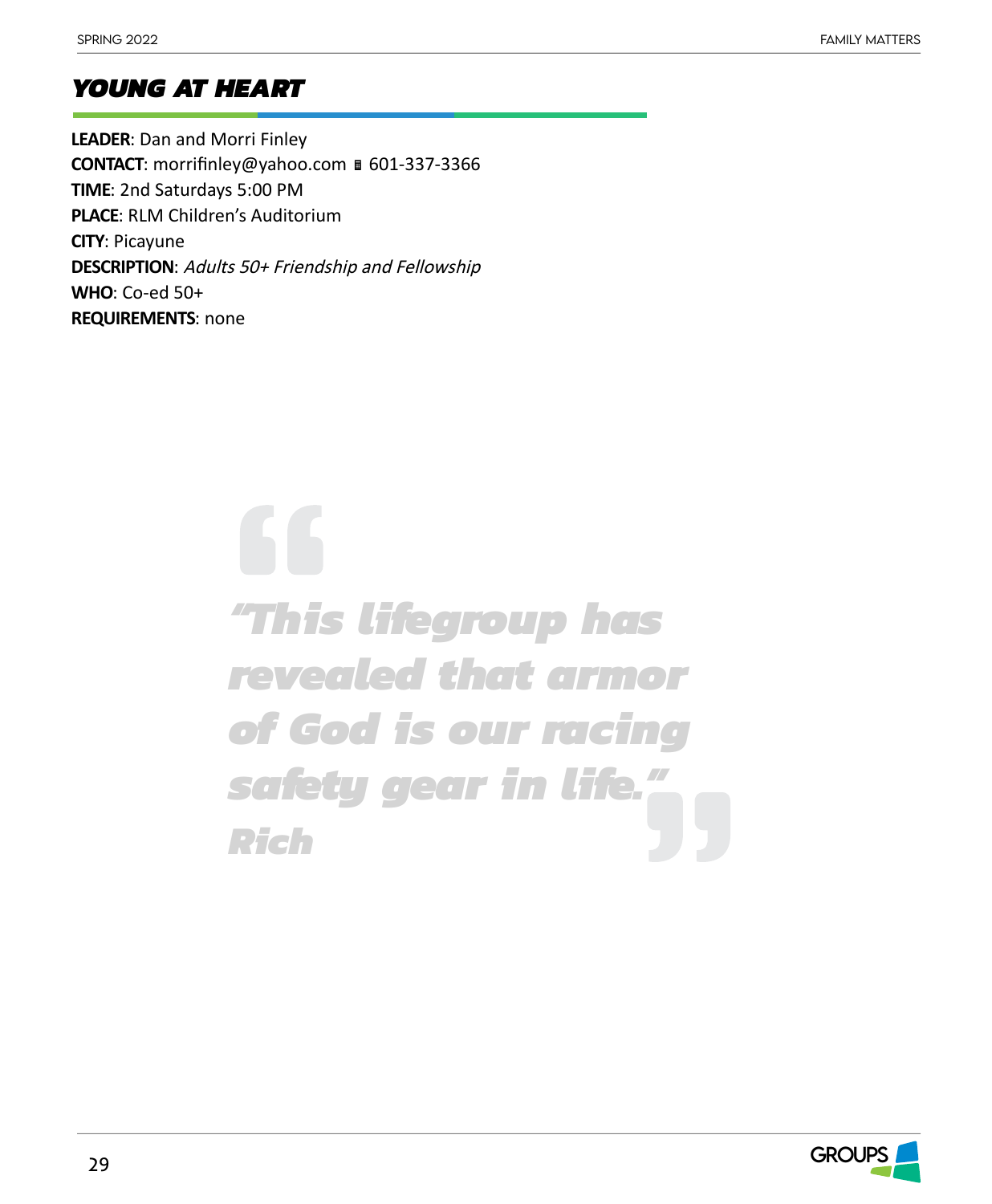

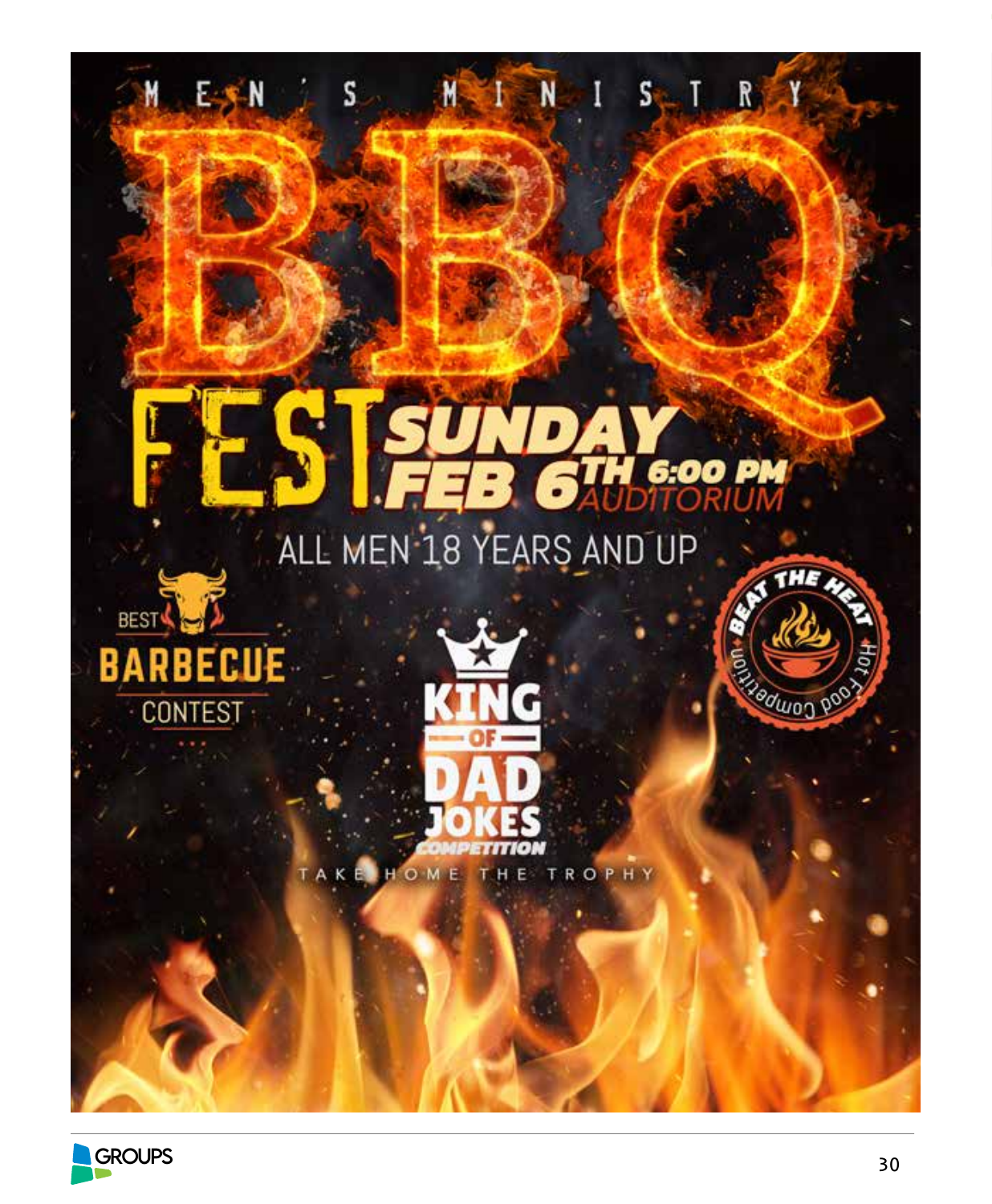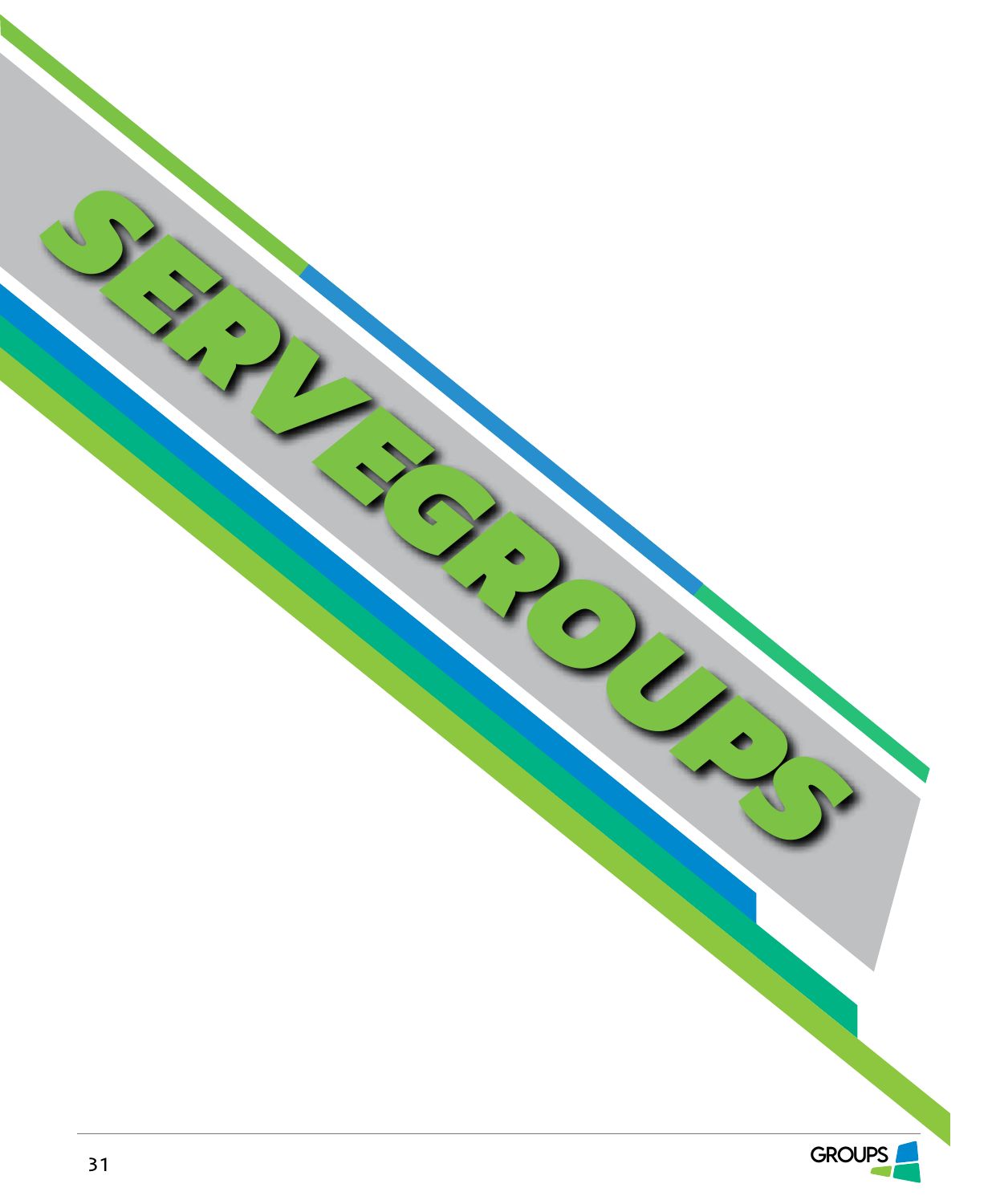# *CKM CAFÉ*

Covenant Kids Ministry

**LEADER**: Missy Lee **CONTACT:** missy@rlministry.org ■ (601) 798-4511 **TIME**: Wednesday 5:45 - 6:30 p.m. **PLACE**: CKM Building **CITY**: Picayune **DESCRIPTION**: Serve during café time of CKM. Break down and clean up café area before CKM Starts. **WHO**: Co-ed High School, Young Adults, Adults **CHILDCARE?**: no

# *CLAIBORNE HILL RECEIPTS*

Covenant Kids Ministry

Covenant Kids Ministry

**LEADER**: Missy Lee **CONTACT:** missy@rlministry.org ■ (601) 798-4511 **TIME**: Once a month TBD **PLACE**: TBD **CITY**: TBD

**DESCRIPTION**: Once a month, volunteers straighten out Claiborne Hill receipts, add them up, and run a tape on the adding machine with a total. (All proceeds go towards children's camp for kids who need support.) **WHO**: Co-ed High School, Young Adults, Adults **CHILDCARE?**: no

# *GAME ROOM*

**LEADER**: Missy Lee **CONTACT**: missy@rlministry.org ■ (601) 798-4511 **TIME**: Wednesday 6:00 p.m. **PLACE**: CKM Auditorium **CITY**: Picayune **DESCRIPTION**: To help set up, maintain, oversee, and take down games and equipment each week for CKM Wednesday night services. **WHO**: Co-ed Young Adults, Adults **CHILDCARE?**: no

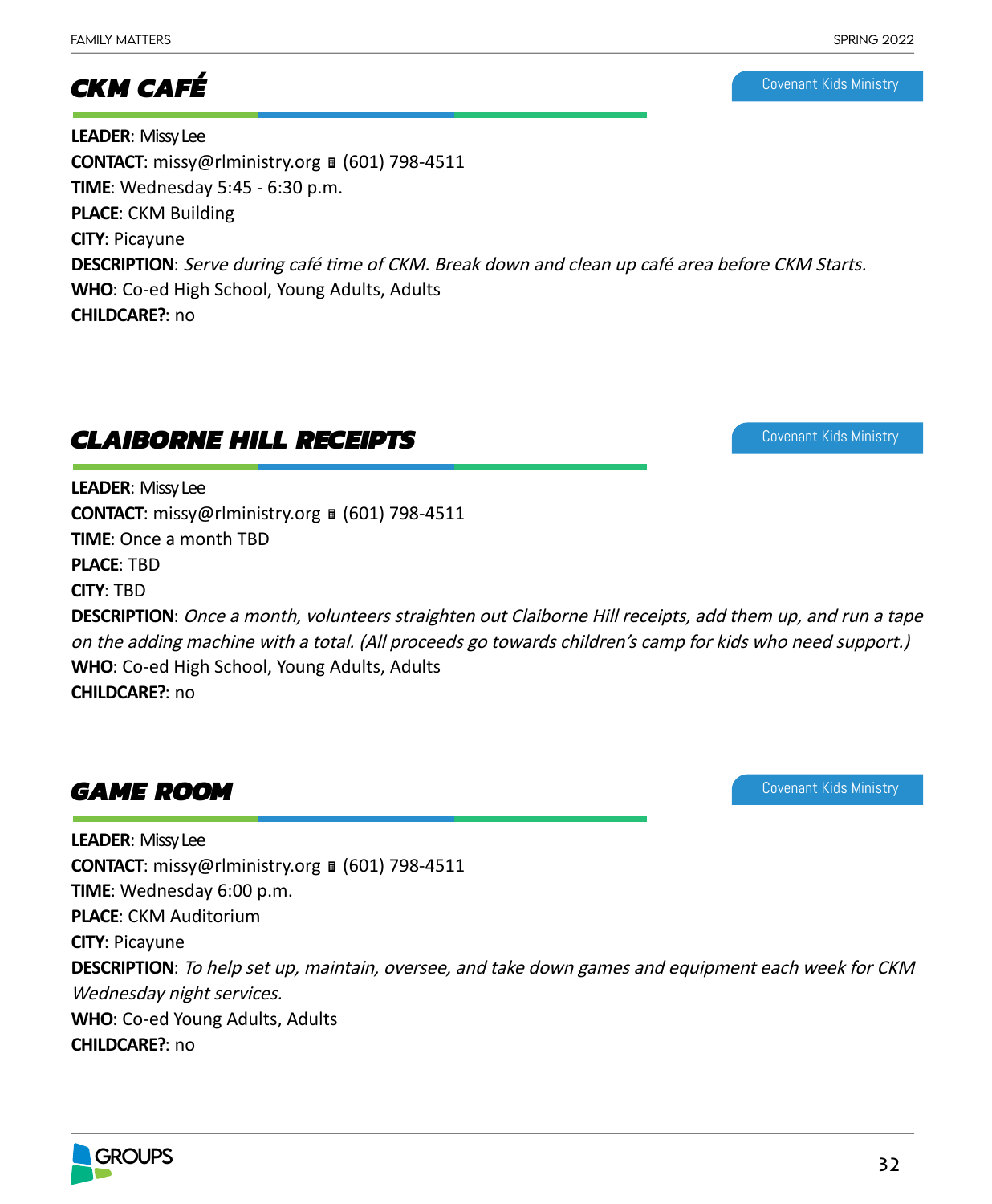# *SUNDAY MORNING CHECK-IN | 8:30 & 10:30*

**LEADER**: Melissa Long **CONTACT**: bm3kidz@gmail.com ■ (601) 273-1792 **TIME**: Sunday 8:30 a.m. **PLACE**: CKM Foyer **CITY**: Picayune **DESCRIPTION**: Simply man a desk where parents check their children in each week during services. You will need basic computer skills. **WHO**: Co-ed High School, Young Adults, Adults **CHILDCARE?**: no

# *SUNDAY MORNING NURSERY CHECK-IN*

**LEADER**: Melissa Long **CONTACT**: bm3kidz@gmail.com ■ (601) 273-1792 **TIME**: Sunday 8:30 a.m. **PLACE**: CKM Foyer **CITY**: Picayune **DESCRIPTION**: Simply man a desk where parents check their children in each week during services. You will need basic computer skills. **WHO**: Co-ed High School, Young Adults, Adults **CHILDCARE?**: no

# *SUNDAY MORNING TEACHER | 10:30*

**LEADER**: Missy Lee **CONTACT**: missy@rlministry.org ■ (601) 798-4511 **TIME**: Sunday 10:30 a.m. **PLACE**: CKM Classrooms **CITY**: Picayune **DESCRIPTION**: If you have a desire to influence and disciple the next generation, we would love for you to be part of our team. **WHO**: Co-ed High School, Young Adults, Adults **CHILDCARE?**: no



Covenant Kids Ministry

Covenant Kids Ministry

Covenant Kids Ministry

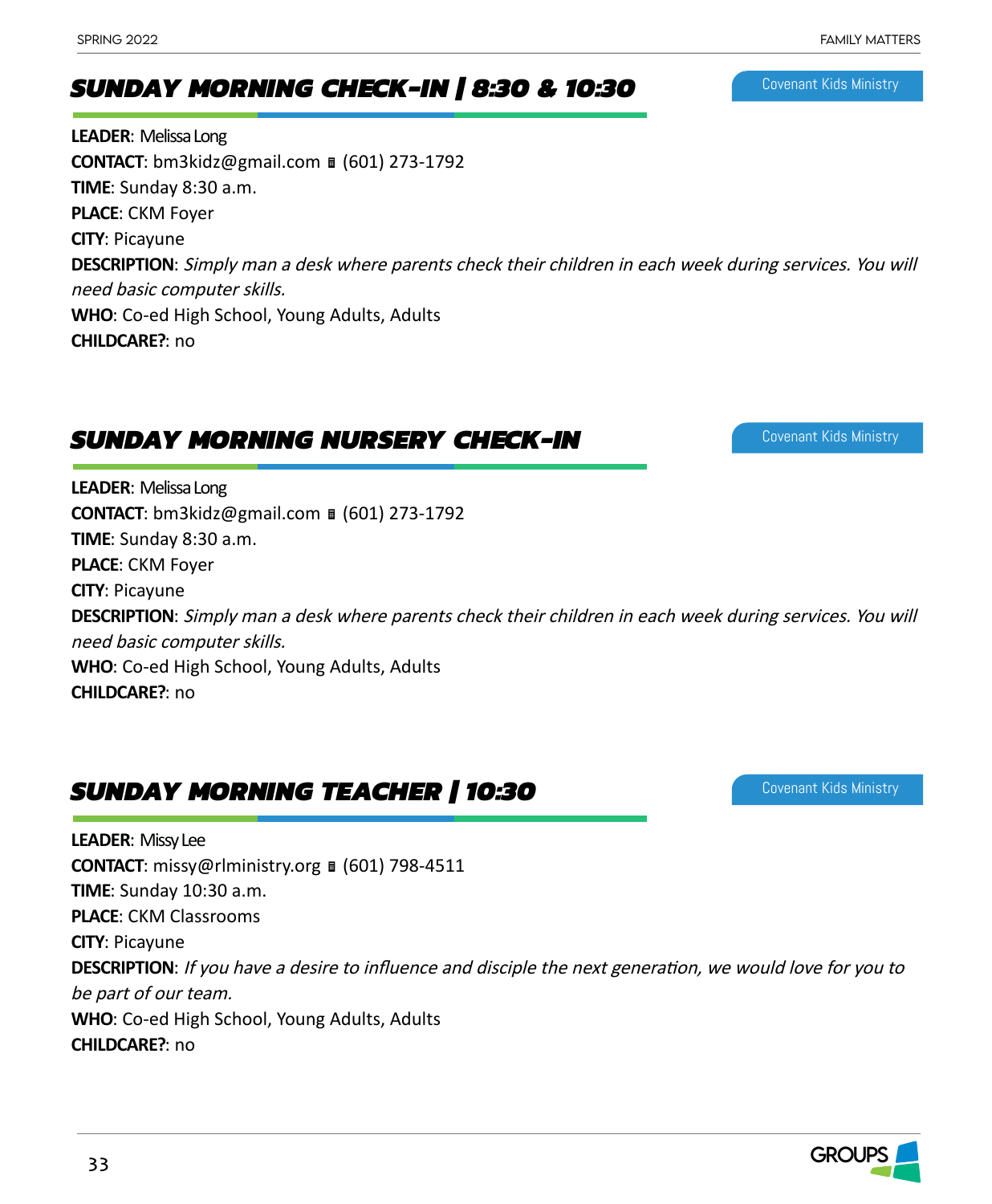# *SUNDAY MORNING TEACHER | 8:30*

**LEADER**: Missy Lee **CONTACT:** missy@rlministry.org ■ (601) 798-4511 **TIME**: Sunday 8:30 a.m. **PLACE**: CKM Classrooms **CITY**: Picayune **DESCRIPTION**: If you have a desire to influence and disciple the next generation, we would love for you to be part of our team. **WHO**: Co-ed High School, Young Adults, Adults **CHILDCARE?**: no

# *SUNDAY SCHOOL CART PREP*

**LEADER**: Missy Lee **CONTACT:** missy@rlministry.org  $(601)$  798-4511 **TIME**: Weekly Varies **PLACE**: CKM Building **CITY**: Picayune **DESCRIPTION**: Each week someone volunteers to come in one day a week for about an hour to prep our Sunday School carts for Sunday services. **WHO**: Co-ed Young Adult, Adult **CHILDCARE?**: no

# *WEDNESDAY NIGHT LIFEGROUP LEADERS*

**LEADER**: Missy Lee **CONTACT:** missy@rlministry.org ■ (601) 798-4511 **TIME**: Monthly 7:00 p.m. **PLACE**: CKM Building **CITY**: Picayune **DESCRIPTION**: Life groups can be passion groups, sport groups, a Bible study, cooking, arts & crafts, woodwork (building), or anything you can think a child would like. Life Groups for CKM happens once a month: first Wednesday night of the month. **WHO**: Co-ed High School, Young Adults, Adults





## Covenant Kids Ministry

Covenant Kids Ministry

Covenant Kids Ministry

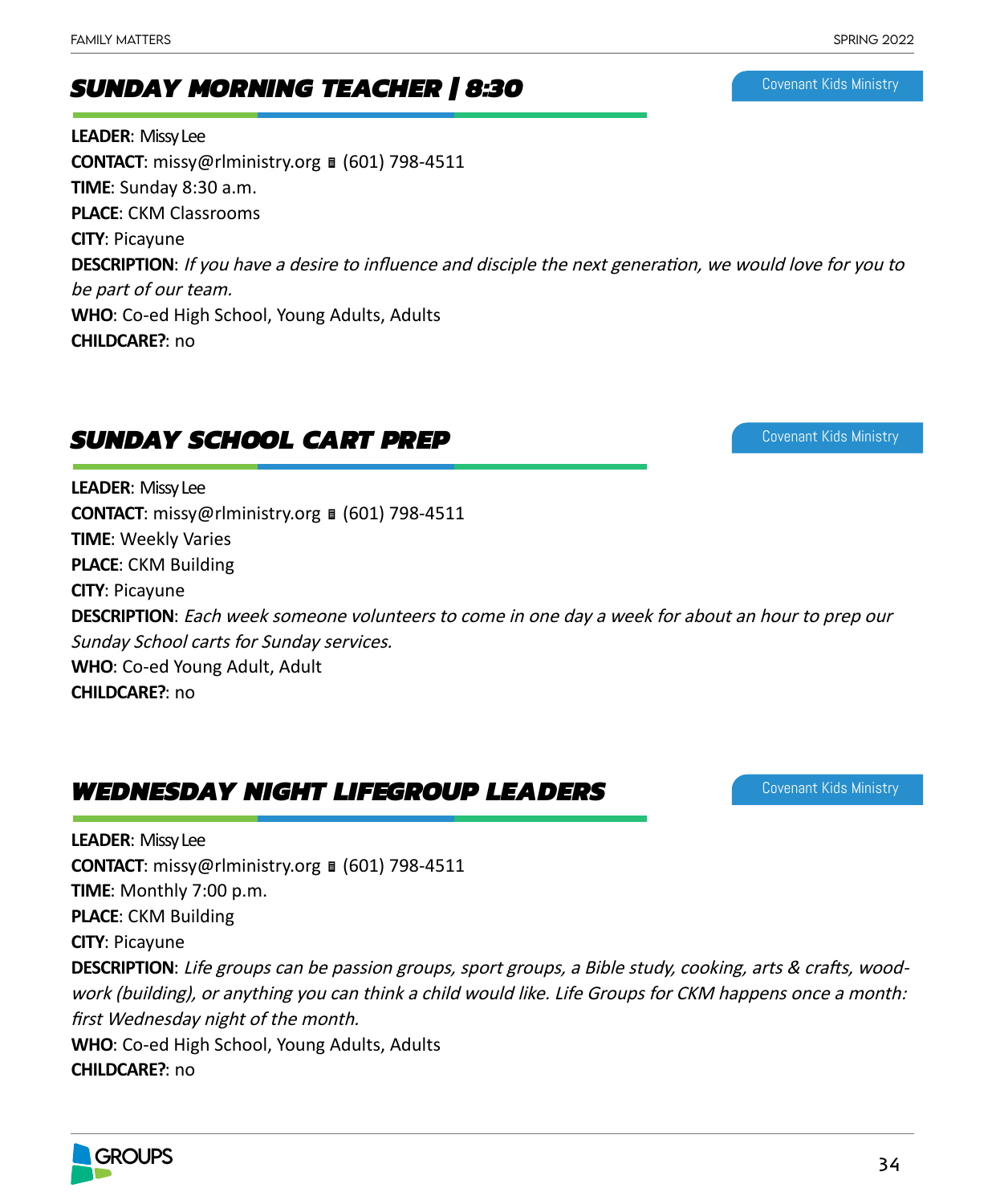# *WEDNESDAY NIGHT VOLUNTEER*

**LEADER**: Jessica Lynch **CONTACT**: w0322284@yahoo.com ■ (985) 285-2374 **TIME**: Wednesday 6:00 p.m. **PLACE**: CKM Building **CITY**: Picayune **DESCRIPTION**: Come volunteer for Wednesday Night CKM Services and hang out, play with, and love on the kids who attend. **WHO**: Co-ed High School, Young Adults, Adults **CHILDCARE?**: no

# *DIGNITY SERVICES*

**LEADER**: Dawn Bechtel **CONTACT**: dawnbechtel@yahoo.com ■ (601) 916-8193 **TIME**: As needed Varies **PLACE**: RLM Foyer **CITY**: Picayune **DESCRIPTION**: This group will comfort people in the most traumatic time in their lives. We assist people during the funeral services of their loved ones: greeting, hugging, praying, and loving them in any way needed. This group meets and serves as needed. **WHO**: Co-ed Young Adults, Adults

**CHILDCARE?**: no

# *GREETERS*

**LEADER**: Dawn Bechtel **CONTACT**: dawnbechtel@yahoo.com ■ (601) 916-8193 **TIME**: Sunday, Special Events 8:30 or 10:30 a.m. service (Varies for Special Events) **PLACE**: RLM Foyer **CITY**: Picayune **DESCRIPTION**: Greet and make people feel welcome as they come in to the church. **WHO**: Co-ed Anyone **CHILDCARE?**: no

Covenant Kids Ministry

Front Porch

Front Porch

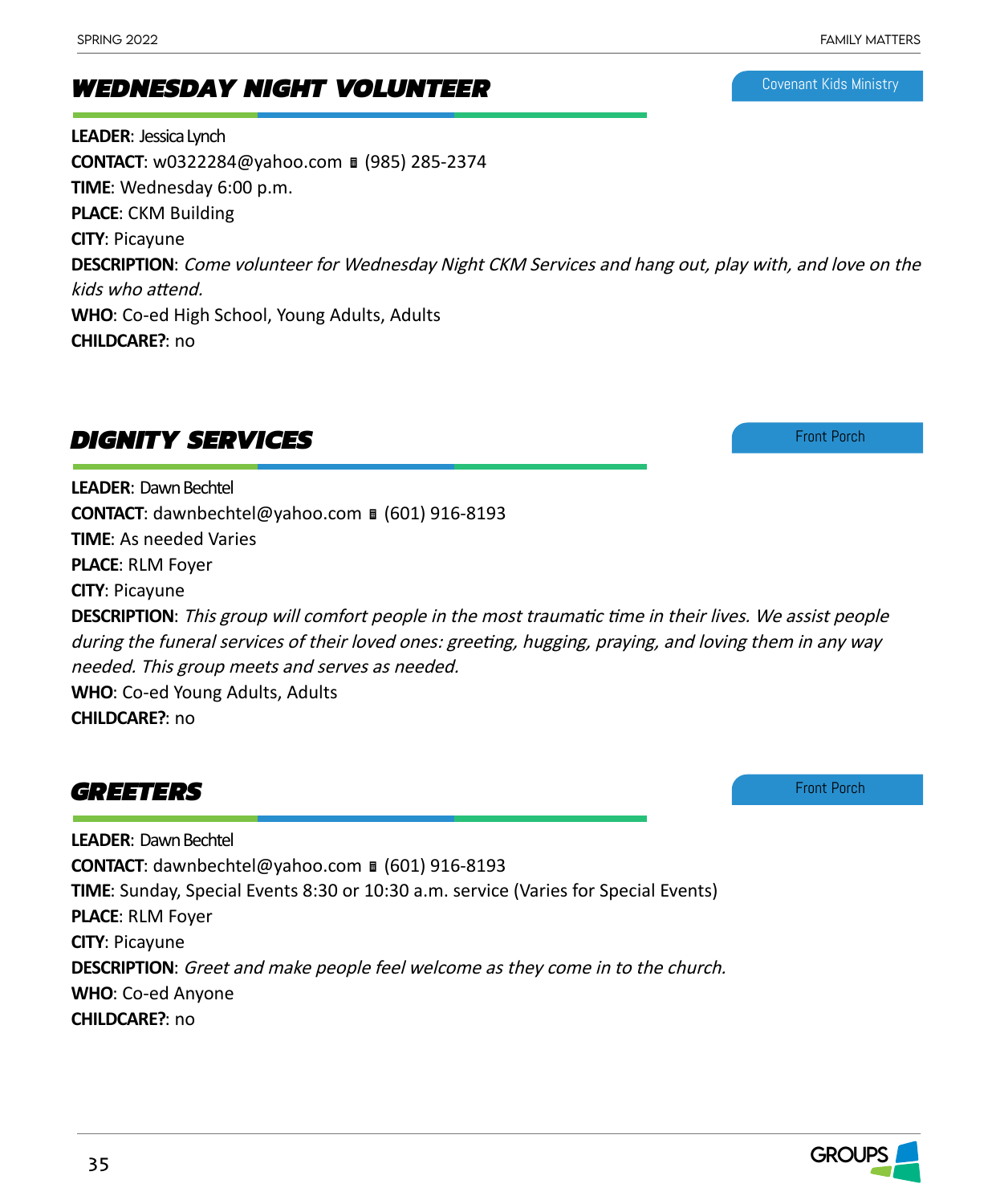# *GUEST SERVICES DESK*

**LEADER**: Tania Stockstill **CONTACT**: tania@rlministry.org ■ (601) 273-2682 **TIME**: Sunday 8:30 or 10:30 a.m. service **PLACE**: RLM Foyer **CITY**: Picayune **DESCRIPTION**: To facilitate the guest services desk where visitors check-in. **WHO**: Co-ed High School, Young Adult, Adult **CHILDCARE?**: no

# *INFO DESK*

**LEADER**: Dawn Bechtel **CONTACT**: dawnbechtel@yahoo.com ■ (601) 916-8193 **TIME**: Sunday 8:30 or 10:30 a.m. **PLACE**: RLM Foyer **CITY**: Picayune **DESCRIPTION**: To facilitate the info desk where people can come and get information about church events. **WHO**: Co-ed High School, Young Adult, Adult **CHILDCARE?**: no

# *RLM BOOKSTORE*

**LEADER**: Todd Goodwin **CONTACT**: todd@rlministry.org ■ (601) 273-1014 **TIME**: Sunday, Special Events 8:30 or 10:30 a.m. service (Varies for Special Events) **PLACE**: RLM Foyer **CITY**: Picayune **DESCRIPTION**: To man the register and give customers any pertinent information about products. **WHO**: Co-ed High School, Young Adult, Adult **CHILDCARE?**: no





Front Porch

Front Porch

Front Porch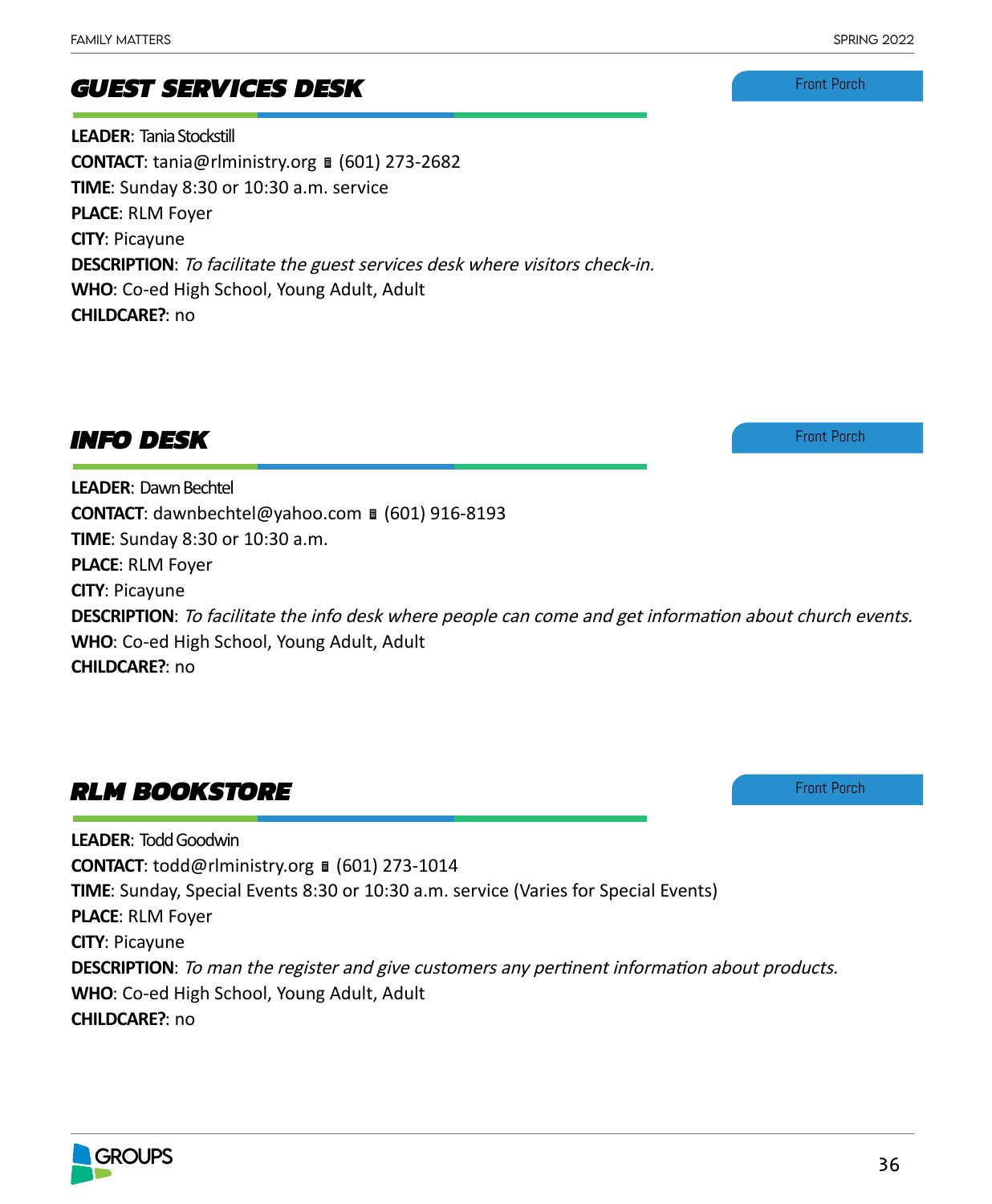Front Porch

## *USHERS*

**LEADER**: Dawn Bechtel **CONTACT**: dawnbechtel@yahoo.com ■ (601) 916-8193 **TIME**: Sunday, Special Events 8:30 or 10:30 a.m. service (Varies for Special Events) **PLACE**: RLM Foyer **CITY**: Picayune **DESCRIPTION**: Assist in logistics in the services in any way. **WHO**: Co-ed Anyone **CHILDCARE?**: no

# *CLEAN-UP TEAM*

**LEADER**: Jenny Pinson **CONTACT**: jenny@rlministry.org ■ (601) 916-8400 **TIME**: As needed As needed **PLACE**: RLM **CITY**: Picayune **DESCRIPTION**: Be part of the team that helps clean up after special events and/or meetings. **WHO**: Co-ed Women **CHILDCARE?**: no

# *DECORATING TEAM*

**LEADER**: Aimee Koenig **CONTACT**: amyhickman5@gmail.com ■ (228) 493-3124 **TIME**: As needed As needed **PLACE**: RLM **CITY**: Picayune **DESCRIPTION**: Decorating for special events. **WHO**: Co-ed Jr High, High School, Young Adult, Adult **CHILDCARE?**: no

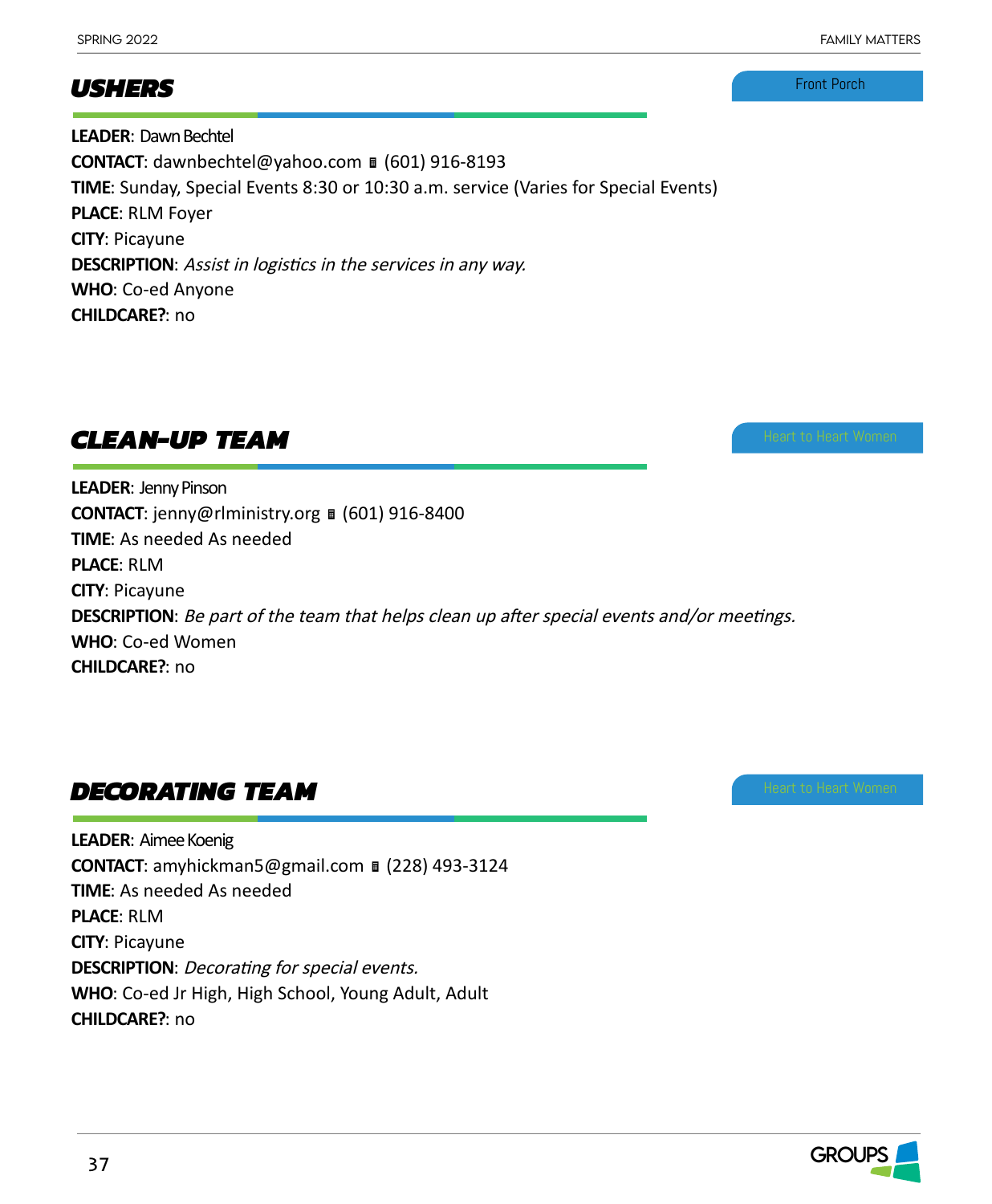# *FOOD TEAM*

**LEADER**: Krista Hickman **CONTACT**: kristastout12@gmail.com ■ (601) 749-1093 **TIME**: As needed As needed **PLACE**: RLM **CITY**: Picayune **DESCRIPTION**: Preparing and setting up food for special events. **WHO**: Co-ed High School, Young Adults, Adults **CHILDCARE?**: no

# *HOSPITALITY TEAM*

**LEADER**: Selena Dorr **CONTACT**: amyhickman5@gmail.com ■ (601) 347-2132 **TIME**: As needed As needed **PLACE**: RLM **CITY**: Picayune **DESCRIPTION**: Greeters, sign-in & child-care. **WHO**: Co-ed Jr High, High School, Young Adult, Adult **CHILDCARE?**: no

# *PRAYER TEAM*

**LEADER**: Laura Quiroz **CONTACT**: amyhickman5@gmail.com ■ (601) 590-3842 **TIME**: As needed As needed **PLACE**: RLM **CITY**: Picayune **DESCRIPTION**: Intercessors over women's ministry and altar workers. **WHO**: Co-ed Women **CHILDCARE?**: no

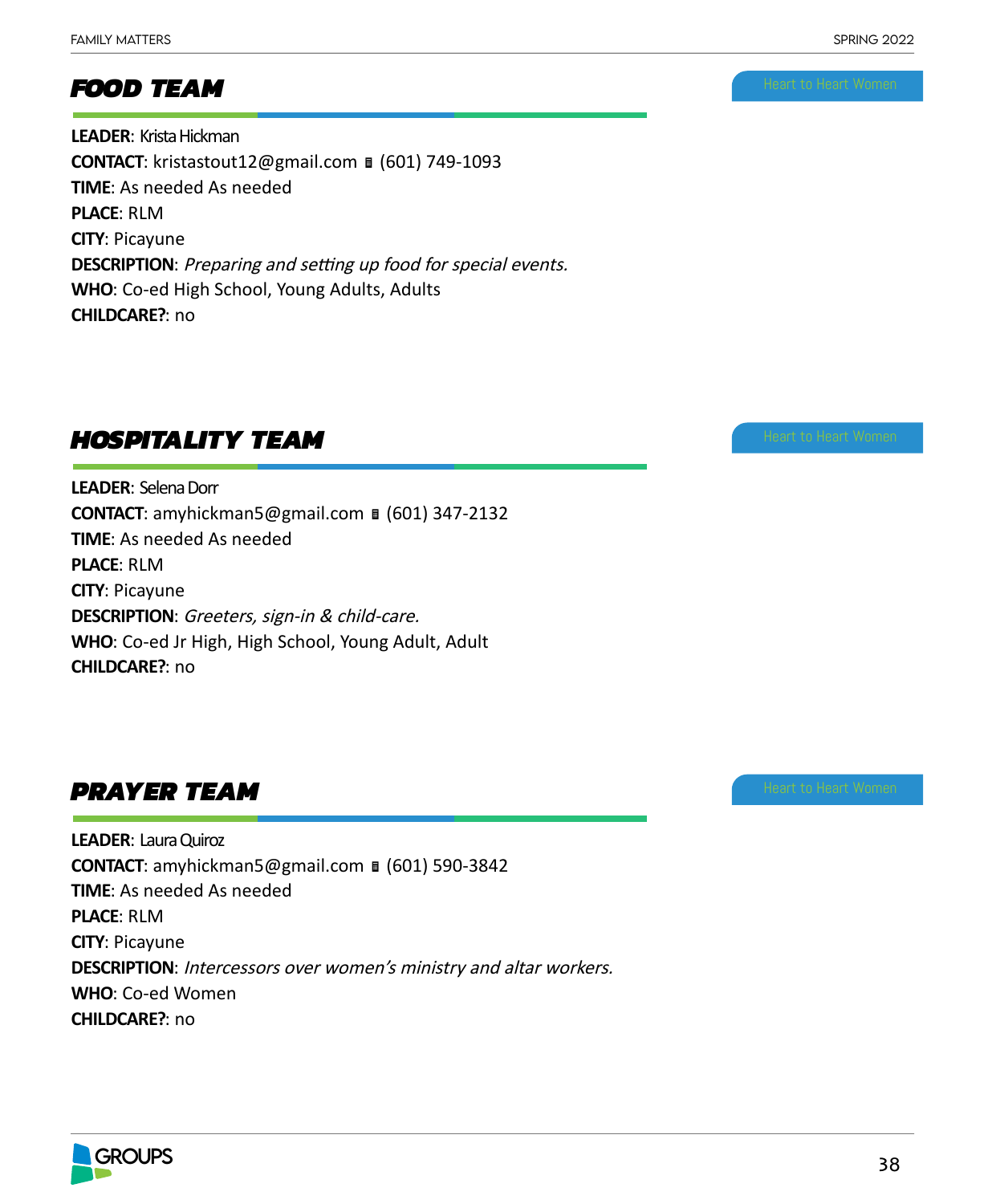**JRNYTH** 

# *ADULT WORKERS*

**LEADER**: Corey Bell **CONTACT**: corey@rlministry.org ■ (601) 798-4511 **TIME**: Wednesday 6:00 p.m. **PLACE**: RLM Main Auditorium **CITY**: Picayune **DESCRIPTION**: To be an adult worker/volunteer for the JRNYTH weekly services for junior high and senior high schoolers. **WHO**: Co-ed Young Adults, Adults **CHILDCARE?**: no

# *SERVANT TEAM*

**LEADER**: Corey Bell **CONTACT:** corey@rlministry.org ■ (601) 798-4511 **TIME**: Wednesday 6:00 p.m. **PLACE**: RLM Main Auditorium **CITY**: Picayune **DESCRIPTION**: To serve and meet the needs of the JRNYTH community. **WHO**: Co-ed Jr High, High School, Young Adult **CHILDCARE?**: no

*CLOTHING ORGANIZATION & ARRANGEMENT*

# **JRNYTH**

**LEADER**: Vera Leavines **CONTACT**: jameye@mannaministry.net ■ (601) 799-2121 **TIME**: Tuesday 8:00 - 11:00 a.m. **PLACE**: Manna Ministries **CITY**: Picayune **DESCRIPTION**: Organize, sort, and display donated clothing & other items to be sold in Twice As Nice Thrift Store. All proceeds form the store go to support free health clinic operations. **WHO**: Co-ed Anyone **CHILDCARE?**: no

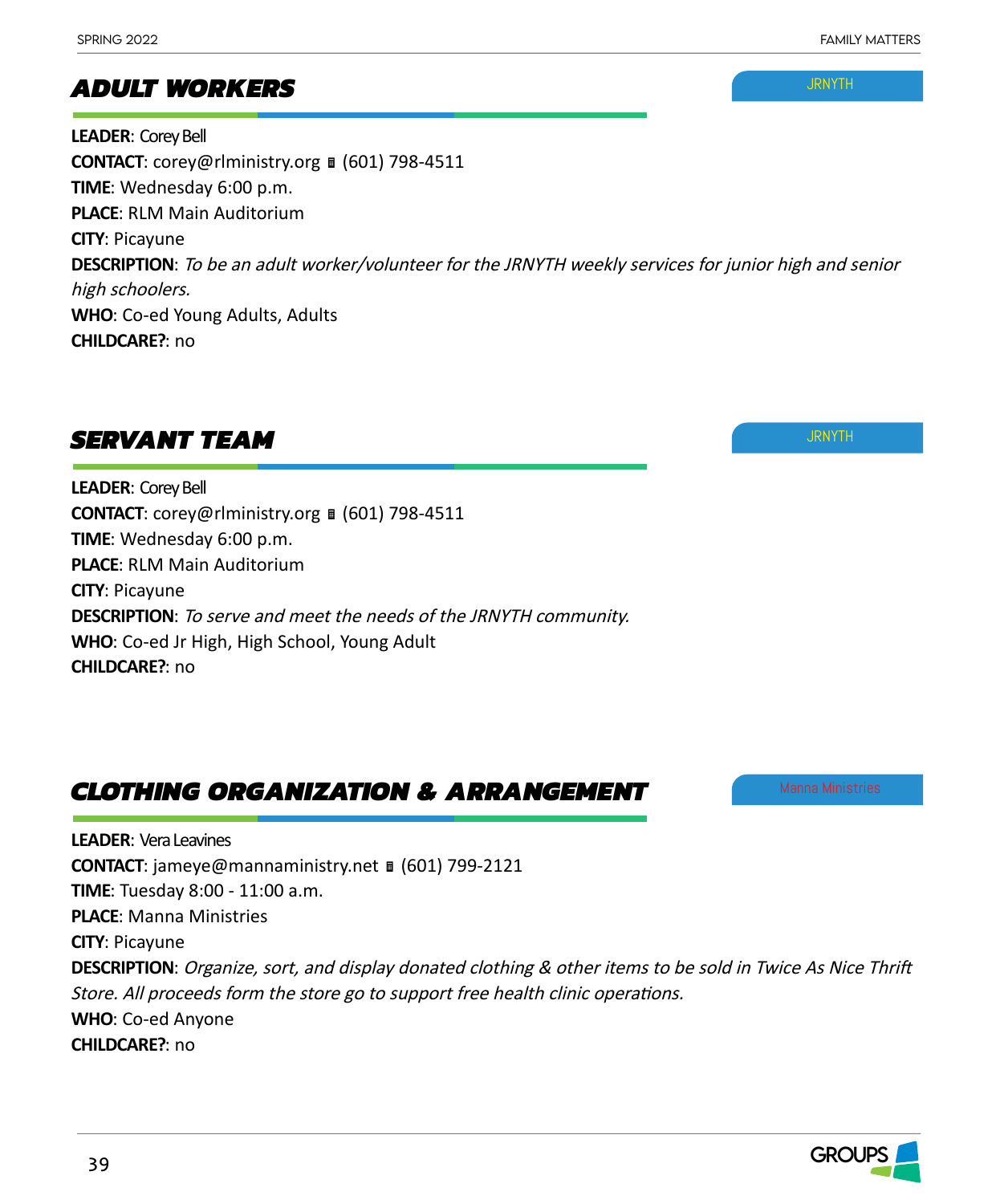# *FAMILY ADVOCACY PROGRAM*

**LEADER**: Meghan Finley **CONTACT**: dixie@mannaministry.net ■ (601) 799-2121 **TIME**: Tuesday & Thursday 8:00 a.m. - 12:00 p.m. **PLACE**: Manna Ministries Suite A **CITY**: Picayune **DESCRIPTION**: Assist with connecting families in need with children to community resources, administrative/clerical assistance. **WHO**: Co-ed You Adult, Adult, Co-ed **CHILDCARE?**: no

# *FOOD PACKING AND DELIVERY*

**LEADER**: Larry Marullo **CONTACT**: jameye@mannaministry.net ■ (601) 799-2121 **TIME**: Tuesday 8:00 - 11:00 a.m. **PLACE**: Manna Ministries **CITY**: Picayune **DESCRIPTION**: Package and deliver food to individuals who physically cannot leave their homes or who lack transportation. **WHO**: Co-ed High School, Young Adults, Adults **CHILDCARE?**: no

# *MEDICAL CLINIC*

**LEADER**: Felecia Reid **CONTACT**: jameye@mannaministry.net ■ (601) 799-2121 **TIME**: Tuesday & Thursday 7:30 a.m. - 2:30 p.m. **PLACE**: Manna Ministries **CITY**: Picayune **DESCRIPTION**: Serving the uninsured population in our communities and surrounding areas. This is a primary care medical clinic. We need physicians, nurses, phlebotomists, medical techs, and clerical workers. We also provide dental care every month. **WHO**: Co-ed Young Adults, Adults **CHILDCARE?**: no

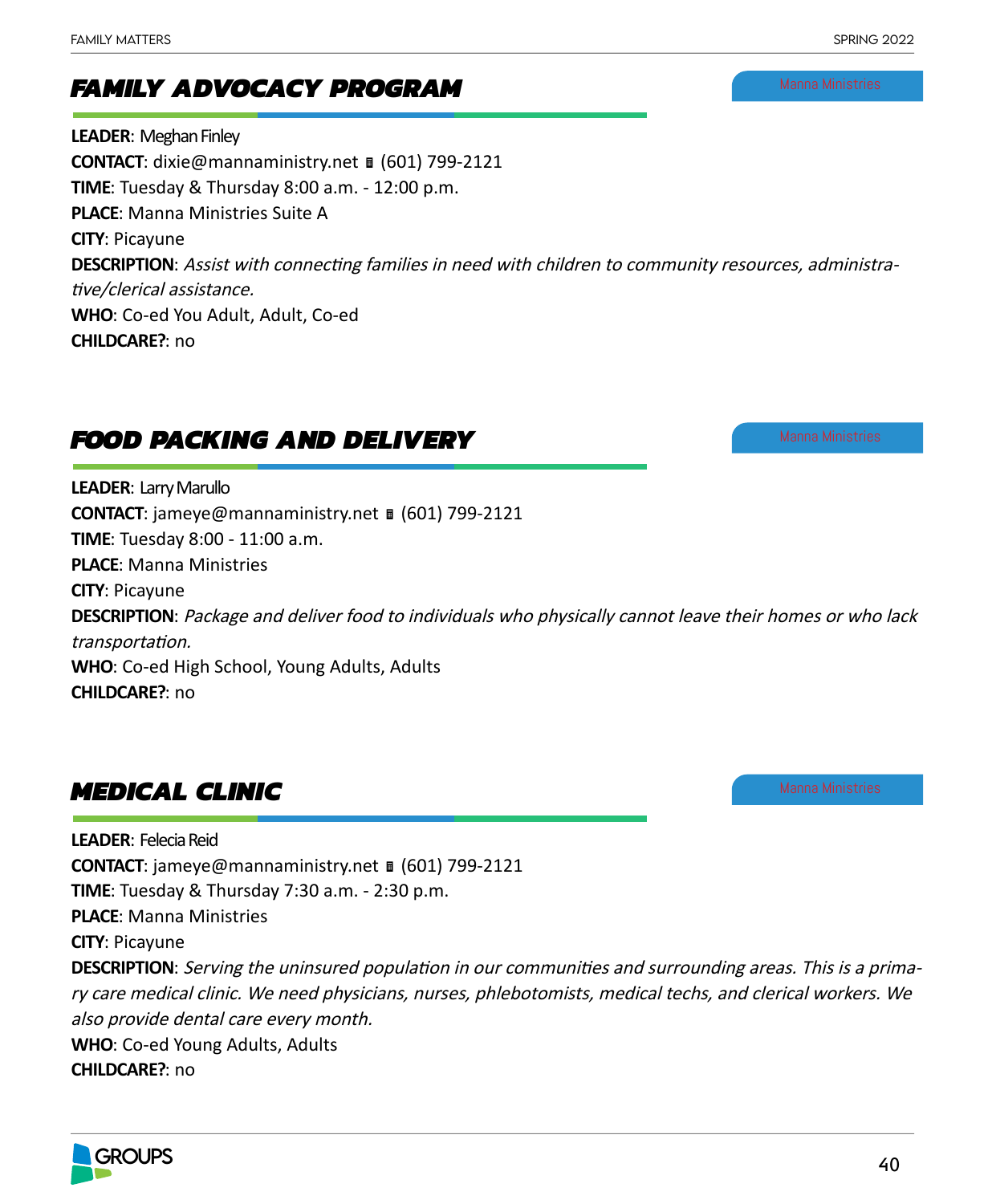## Spring 2022 FAMILY MATTER

# *MEDICAL CLINIC - CLERICAL*

**LEADER**: Pam Seal **CONTACT**: jameye@mannaministry.net ■ (601) 799-2121 **TIME**: Tuesday & Thursday 7:30 a.m. - 2:30 p.m. **PLACE**: Manna Ministries **CITY**: Picayune **DESCRIPTION**: All supporting services involved with the scheduling of clinic appointments, answering the phone, releasing medical records, etc. Come join our team of professionals in taking care of our community. **WHO**: Co-ed Young Adults, Adults **CHILDCARE?**: no

# *PATIENT ASSISTANCE PROGRAM*

**LEADER**: Jessanna Guzman **CONTACT**: jameye@mannaministry.net ■ (601) 799-2121 **TIME**: Tuesday & Thursday 9:00 a.m. - 2:00 p.m. **PLACE**: Manna Ministries **CITY**: Picayune **DESCRIPTION**: Part of Manna Medical Clinic that enrolls patients in pharmaceutical programs to obtain their prescribed medications for free or at little cost. **WHO**: Co-ed Young Adults, Adults **CHILDCARE?**: no

# *REACHING KIDS THROUGH READING*

**LEADER**: Dustie Adams **CONTACT**: dustiem826@yahoo.com ■ (601) 799-2121 **TIME**: Tuesday & Thursday 3:00 - 5:00 pm **PLACE**: CKM Classrooms **CITY**: Picayune **DESCRIPTION**: Tutoring and assisting 3rd graders with reading and comprehension skills. Don't have to be a teacher, just be able to read with a child! Just 2 hours per week. Side note: We desire persons with a commercial driver's license. It is not required, though. We'd also love to have 3-4 people who speak Spanish to help the students who are bilingual and struggling to read in English. **WHO**: Co-ed Anyone **CHILDCARE?**: no

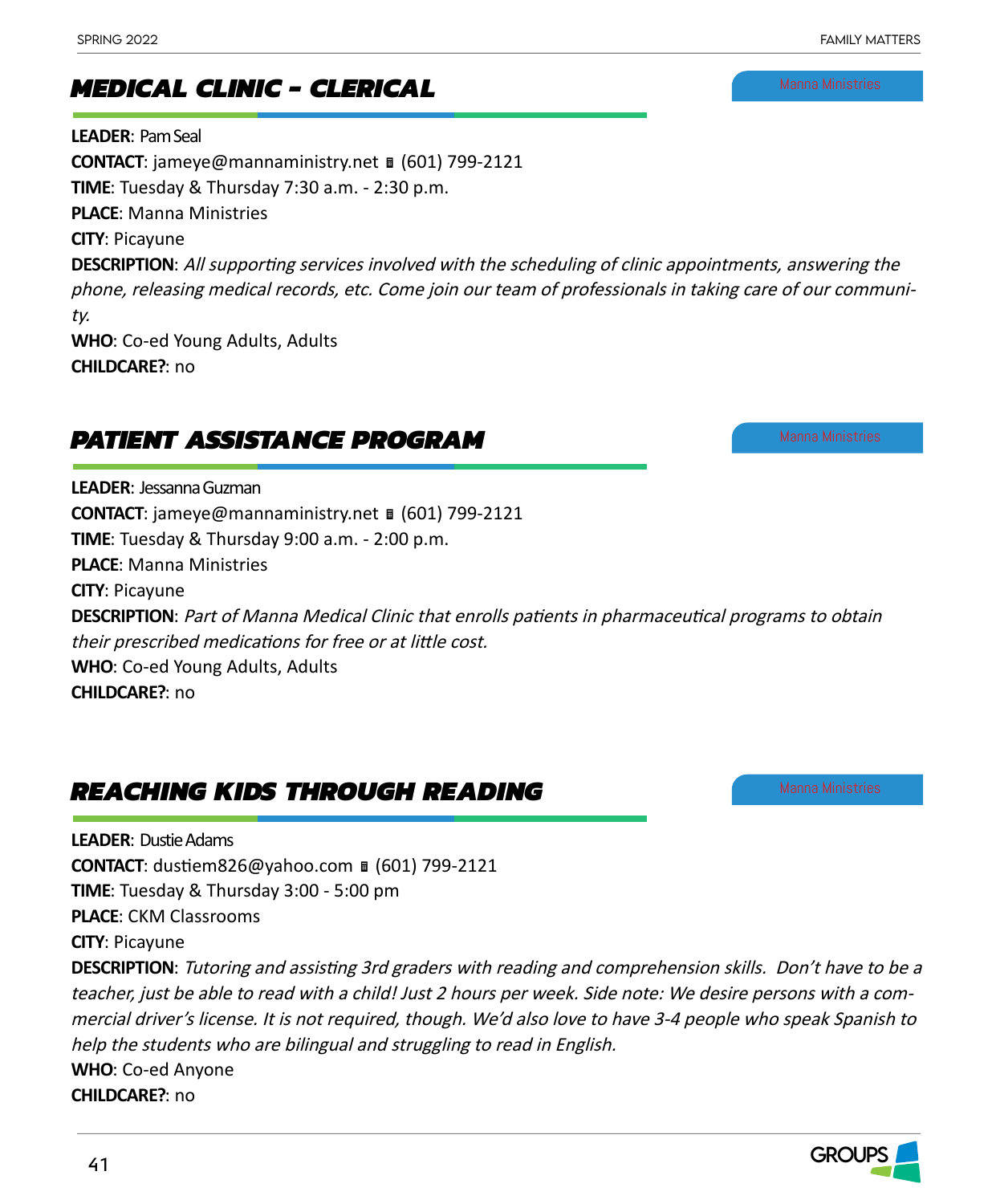# *TWICE AS NICE THRIFT STORE*

**LEADER**: Jessanna Guzman **CONTACT**: jameye@mannaministry.net ■ (601) 799-2121 **TIME**: Tues - Saturday 9 a.m. - 5 p.m. (Tues-Fri), 9 a.m. - 1 p.m. (Sat) **PLACE**: Twice As Nice Thrift Store **CITY**: Picayune **DESCRIPTION**: We need help displaying clothes and items for sale. Customer service. If you have any spare time during the day, we would love your help. **WHO**: Co-ed Young Adult, Adult **CHILDCARE?**: no

# *PRAYING FOR SUBMITTED REQUESTS*

**LEADER**: Dan Finley **CONTACT**: dan@rlministry.org ■ (601) 273-0240 **TIME**: Varies Varies **PLACE**: N/A **CITY**: N/A **DESCRIPTION**: Submit phone number to Bro. Dan Finley to receive regular prayer concerns. **WHO**: Co-ed Young Adults, Adults **CHILDCARE?**: no

# *SCHEDULED AT THE PRAYER BUILDING*

**LEADER**: Dan Finley **CONTACT**: dan@rlministry.org ■ (601) 273-0240 **TIME**: Varies Varies **PLACE**: RLM Prayer Building **CITY**: Picayune **DESCRIPTION**: Commit to an hour of prayer once a week at the prayer building. **WHO**: Co-ed Young Adults, Adults **CHILDCARE?**: no



Prayer



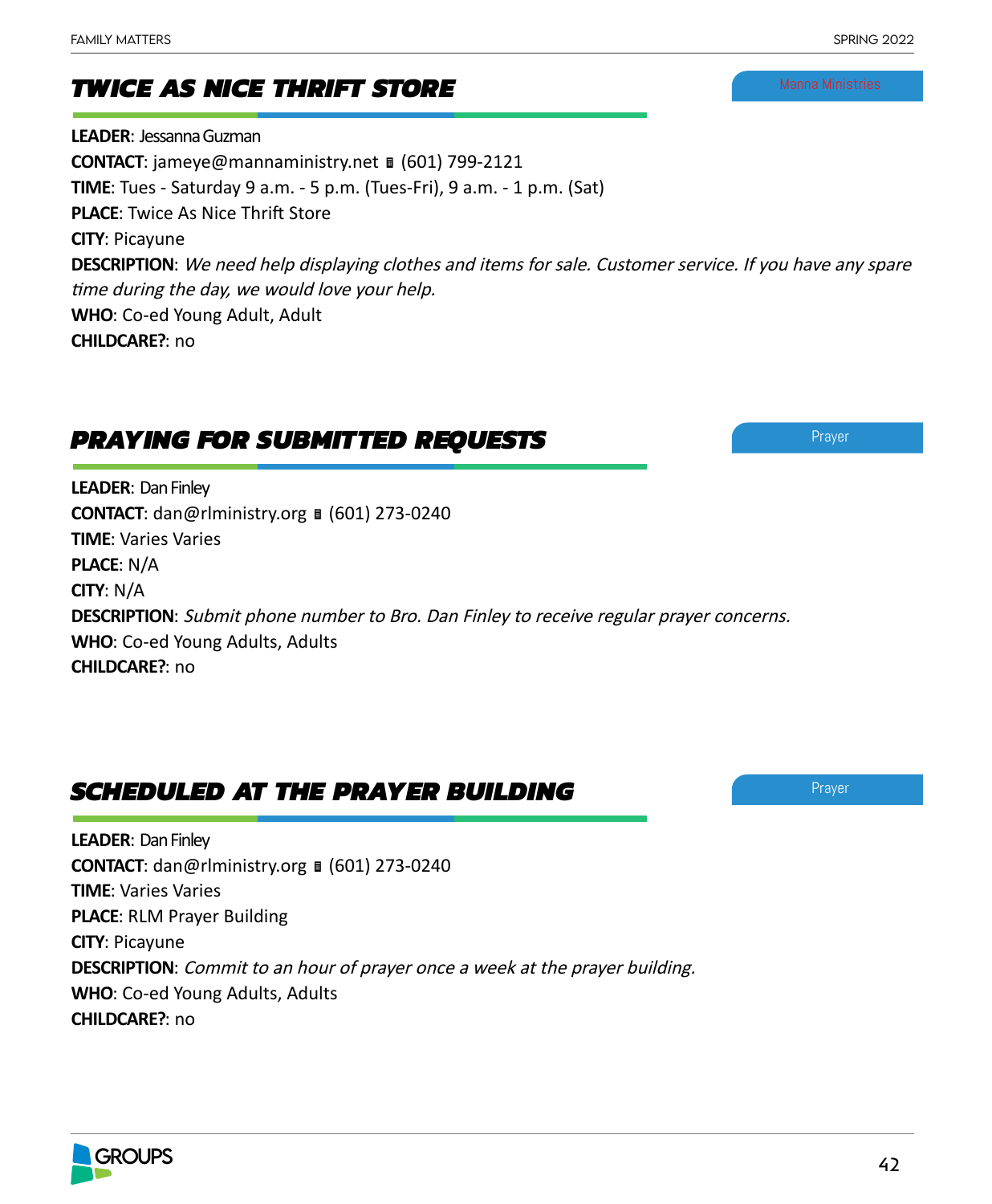# *TABLES UPKEEP AT PRAYER BUILDING*

**LEADER**: Tina Stein CONTACT: tstinastein@gmail.com ■ (601) 337-4417 **TIME**: As needed As needed **PLACE**: RLM Prayer Building **CITY**: Picayune **DESCRIPTION**: Keep individual tables current with each prayer topic. **WHO**: Co-ed Young Adults, Adults **CHILDCARE?**: no

# *CAMERA OPERATOR*

**LEADER**: Lance Vogt **CONTACT**: lance@rlministry.org ■ (601) 347-2790 **TIME**: Sunday, Special Events 10:30 a.m. service (Varies for Special Events) **PLACE**: RLM Main Auditorium **CITY**: Picayune **DESCRIPTION**: Operate cameras on Sundays and any of our other services. **WHO**: Co-ed Jr High, High School, Young Adult, Adult **CHILDCARE?**: no

# *CHURCH ONLINE - AUDIO ENGINEER*

**LEADER**: Todd Goodwin **CONTACT**: todd@rlministry.org ■ (601) 273-1014 **TIME**: Sunday 10:30 a.m. service **PLACE**: RLM Main Auditorium **CITY**: Picayune **DESCRIPTION**: Mixing sound for our online service. **WHO**: Co-ed Young Adults, Adults **CHILDCARE?**: no

Prayer

RLM Media

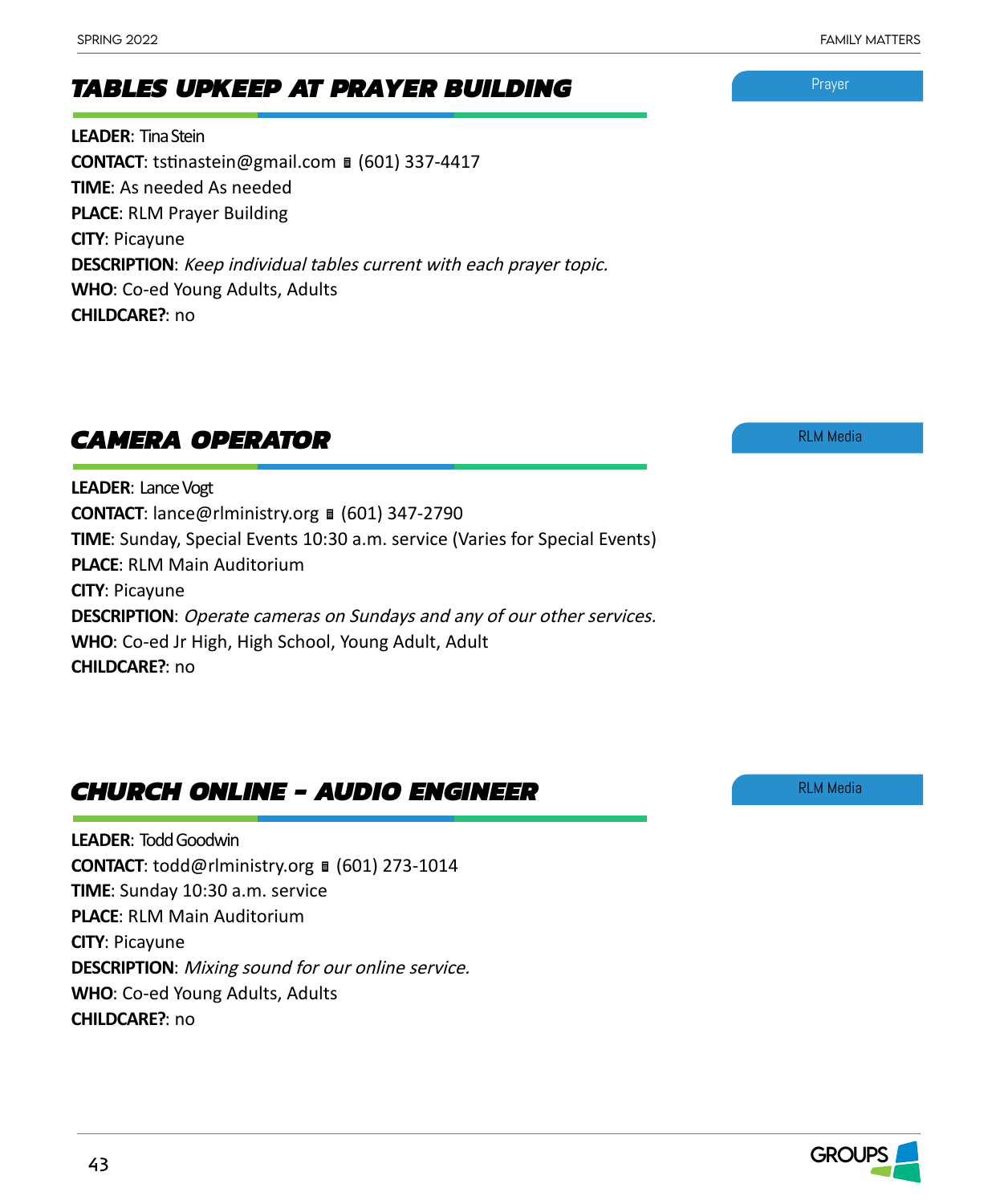RLM Media

# *CHURCH ONLINE - HOST*

**LEADER**: Todd Goodwin **CONTACT**: todd@rlministry.org ■ (601) 273-1014 **TIME**: Sunday 10:30 a.m. service **PLACE**: RLM Main Auditorium **CITY**: Picayune **DESCRIPTION**: To host pre and post service for church online. **WHO**: Co-ed Young Adults, Adults **CHILDCARE?**: no

# *CHURCH ONLINE - VIDEO DIRECTOR*

**LEADER**: Todd Goodwin **CONTACT**: todd@rlministry.org ■ (601) 273-1014 **TIME**: Sunday 10:30 a.m. service **PLACE**: RLM Main Auditorium **CITY**: Picayune **DESCRIPTION**: To direct and stream RLM church online. **WHO**: Co-ed Young Adults, Adults **CHILDCARE?**: no

# *CKM AUDIO ENGINEER*

**LEADER**: Todd Goodwin **CONTACT**: todd@rlministry.org ■ (601) 273-1014 **TIME**: Sunday & Wednesday Varies **PLACE**: CKM Auditorium **CITY**: Picayune **DESCRIPTION**: To run the audio equipment for CKM services. **WHO**: Co-ed High School, Young Adults, Adults **CHILDCARE?**: no



RLM Media

**GROUPS** 44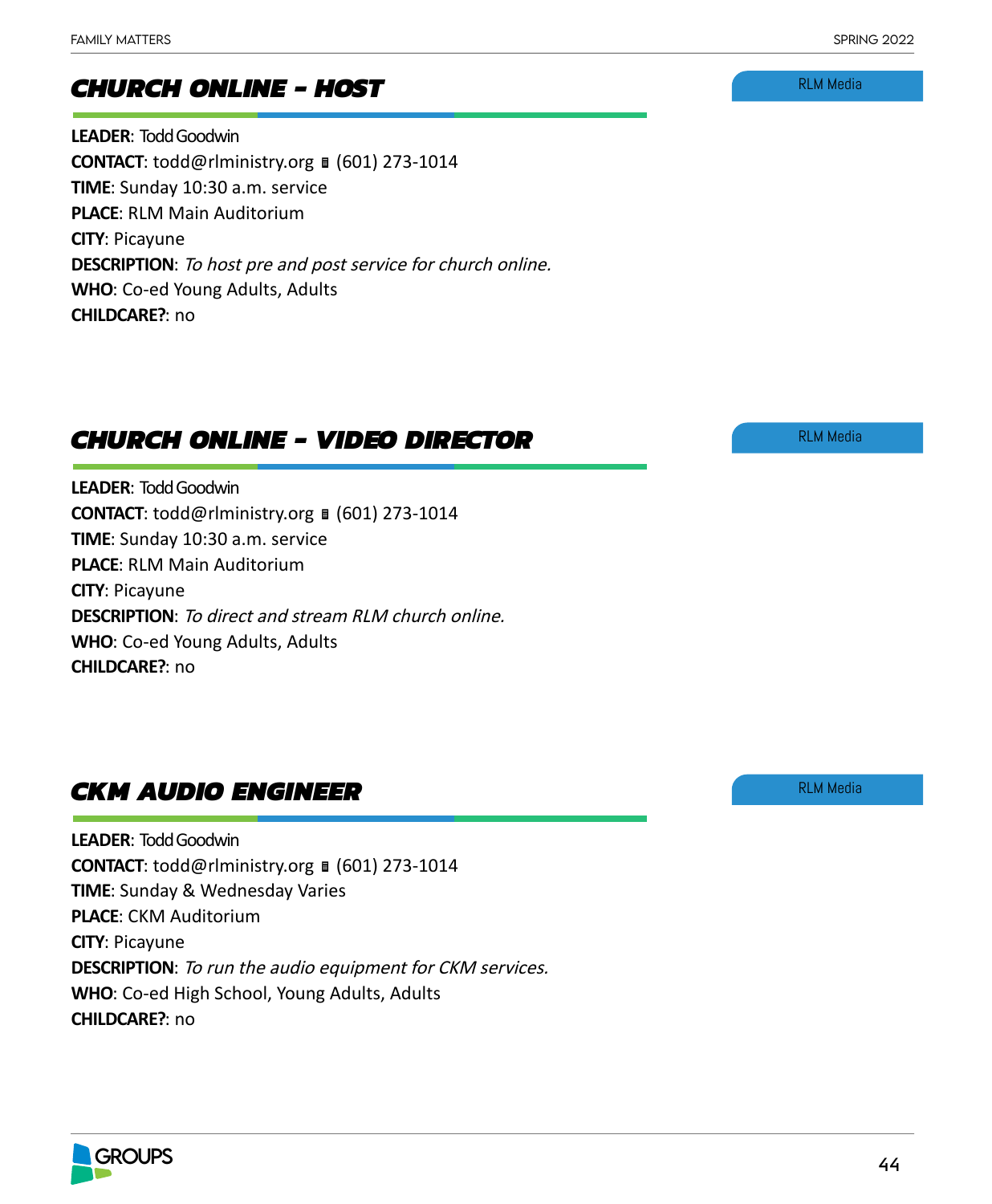**LEADER**: Todd Goodwin **CONTACT**: todd@rlministry.org ■ (601) 273-1014 **TIME**: Sunday & Wednesday Varies **PLACE**: CKM Auditorium **CITY**: Picayune **DESCRIPTION**: To run the computer for CKM services. Includes displaying videos, sermon slides, and more. **WHO**: Co-ed High School, Young Adults, Adults **CHILDCARE?**: no

# *COMPUTER, IMAG*

*CKM COMPUTER, IMAG*

**LEADER**: Todd Goodwin **CONTACT**: todd@rlministry.org ■ (601) 273-1014 **TIME**: Sunday, Special Events 10:30 a.m. service (Varies for Special Events) **PLACE**: RLM Main Auditorium **CITY**: Picayune **DESCRIPTION**: To help project lyrics, video, and other items during services. **WHO**: Co-ed High School, Young Adults, Adults **CHILDCARE?**: no

# *JRNYTH COMPUTER, IMAG*

**LEADER**: Elisha Hickman **CONTACT**: todd@rlministry.org ■ (601) 798-4511 **TIME**: Wednesday 5:15 p.m. **PLACE**: RLM Main Auditorium **CITY**: Picayune **DESCRIPTION**: Operate computer for live JRNYTH services. Includes displaying videos, sermon slides, and more. **WHO**: Co-ed Jr High, High School, Young Adult, Adult **CHILDCARE?**: no

RLM Media

RLM Media

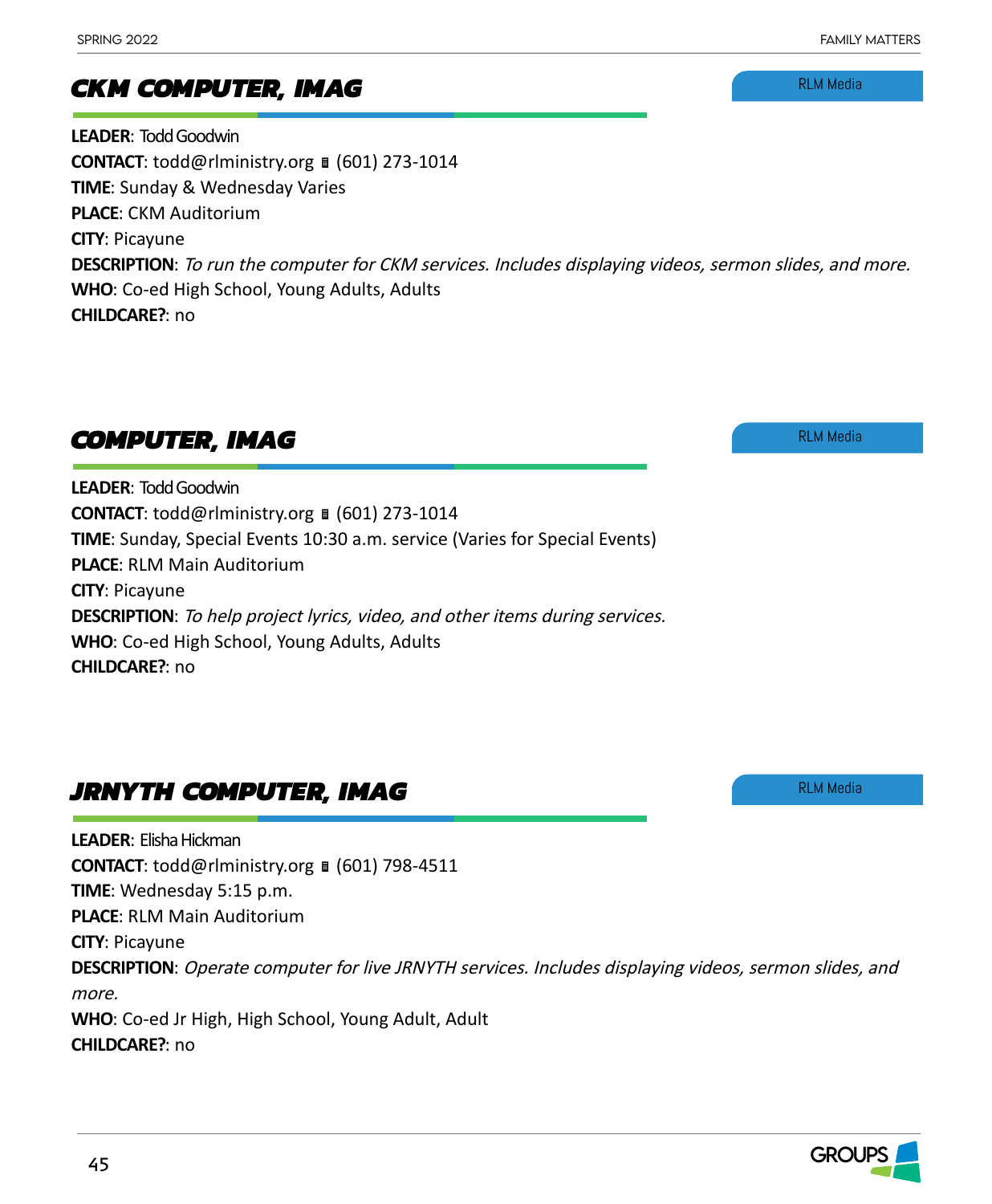# *JRNYTH LIGHTING ENGINEER*

**LEADER**: Elisha Hickman **CONTACT**: elisha@rlministry.org ■ (601) 798-4511 **TIME**: Wednesday 5:15 p.m. **PLACE**: RLM Main Auditorium **CITY**: Picayune **DESCRIPTION**: To run computer-based lighting program during JRNYTH services. **WHO**: Co-ed Jr High, High School, Young Adult, Adult **CHILDCARE?**: no

# *JRNYTH LIVE AUDIO ENGINEER*

**LEADER**: Todd Goodwin **CONTACT**: todd@rlministry.org ■ (601) 273-1014 **TIME**: Wednesday 5:15 p.m. **PLACE**: RLM Main Auditorium **CITY**: Picayune **DESCRIPTION**: Mix audio for live JRNYTH services. **WHO**: Co-ed Young Adults, Adults **CHILDCARE?**: no

# *LIGHTING ENGINEER*

**LEADER**: Elisha Hickman **CONTACT**: elisha@rlministry.org ■ (601) 798-4511 **TIME**: Sunday 8:30 or 10:30 a.m. **PLACE**: RLM Main Auditorium **CITY**: Picayune **DESCRIPTION**: To run lights (computer driven) during services. **WHO**: Co-ed High School, Young Adults, Adults **CHILDCARE?**: no

RLM Media

RLM Media

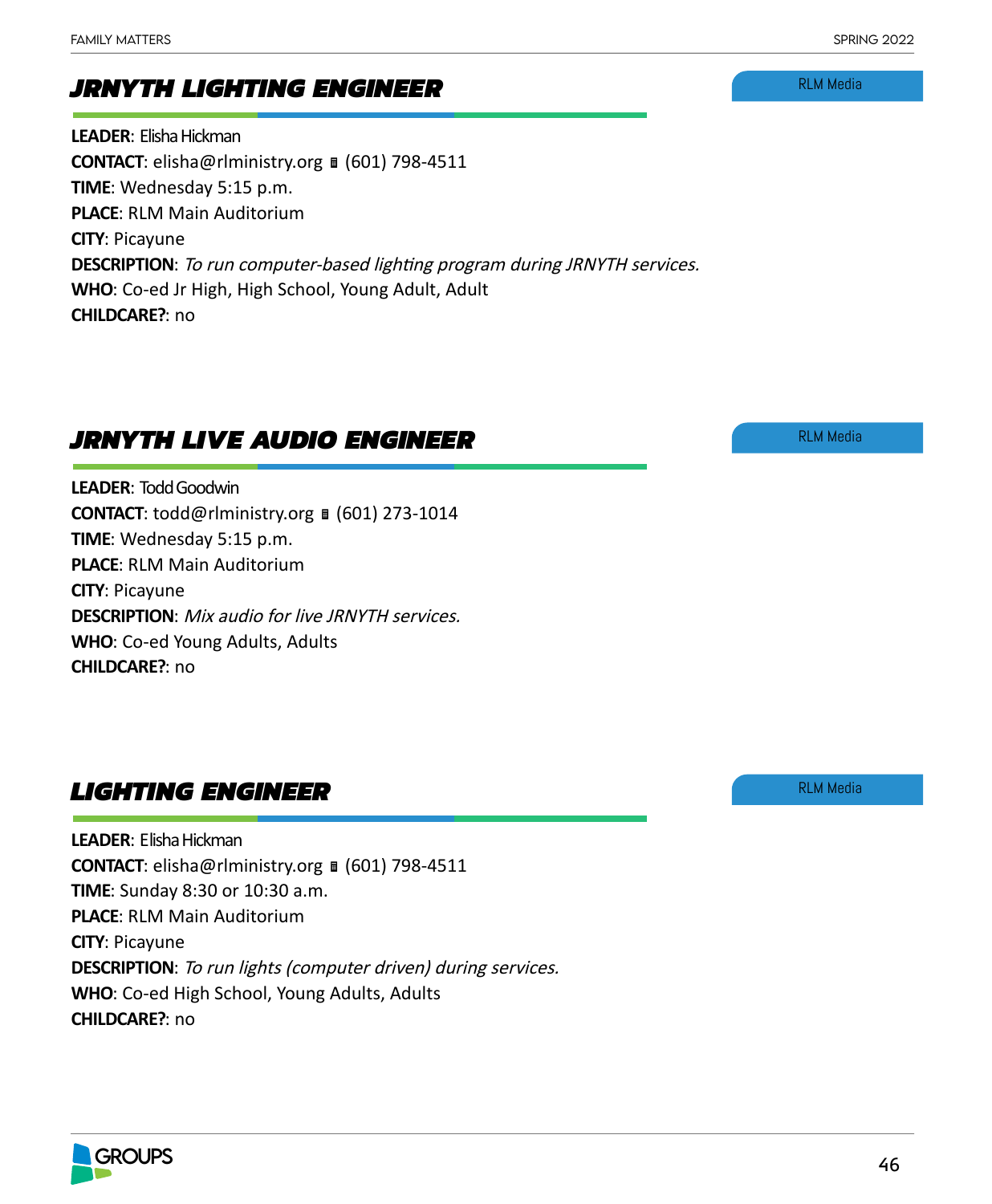# *LIVE AUDIO ENGINEER*

**LEADER**: Todd Goodwin **CONTACT**: todd@rlministry.org ■ (601) 273-1014 **TIME**: Sunday, Special Events 8:30 or 10:30 a.m. service (Varies for Special Events) **PLACE**: RLM Main Auditorium **CITY**: Picayune **DESCRIPTION**: Mix audio for live RLM services. **WHO**: Co-ed Young Adults, Adults **CHILDCARE?**: no

# *LIVE VIDEO DIRECTOR*

**LEADER**: Lance Vogt **CONTACT**: lance@rlministry.org ■ (601) 347-2790 **TIME**: Sunday, Special Events 8:30 or 10:30 a.m. service (Varies for Special Events) **PLACE**: RLM Main Auditorium **CITY**: Picayune **DESCRIPTION**: To direct cameras and film each RLM 10:30 AM service and occasionally for special events. **WHO**: Co-ed Young Adults, Adults **CHILDCARE?**: no

# *SPECIAL EVENTS PHOTOGRAPHER/VIDEOGRAPHER*

**LEADER**: Josh Quiroz **CONTACT**: josh@rlministry.org ■ (601) 798-4511 **TIME**: Varies Varies **PLACE**: RLM Main Auditorium **CITY**: Picayune **DESCRIPTION**: To capture (video & photos) other things that are happening in services other than on stage. **WHO**: Co-ed Young Adults, Adults **CHILDCARE?**: no

RLM Media

RLM Media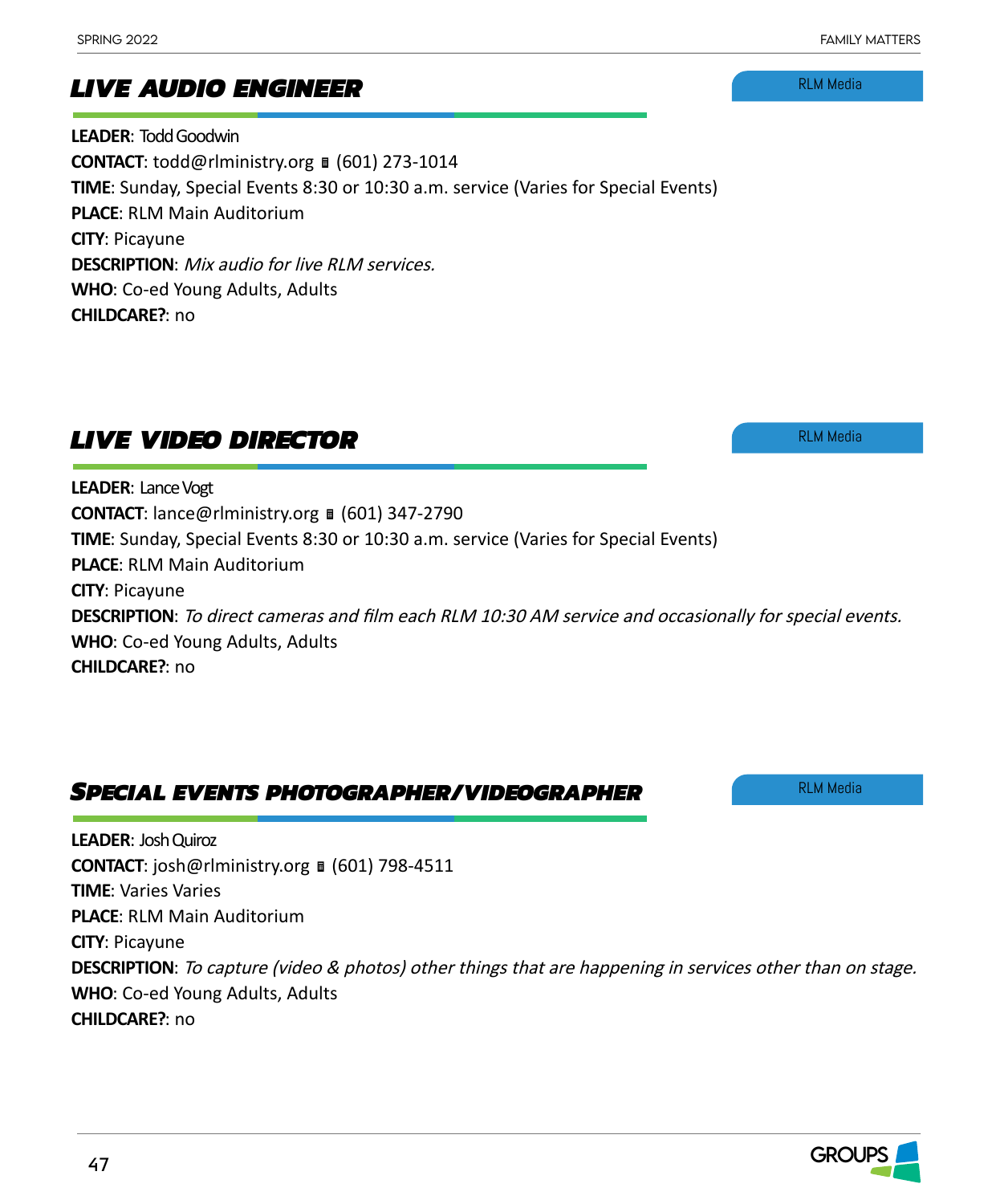# *SUNDAY PHOTOGRAPHER/VIDEOGRAPHER*

**LEADER**: Josh Quiroz **CONTACT**: josh@rlministry.org ■ (601) 798-4511 **TIME**: Sunday 8:30 or 10:30 a.m. **PLACE**: RLM Main Auditorium **CITY**: Picayune **DESCRIPTION**: To capture (video & photos) other things that are happening in services other than on stage. **WHO**: Co-ed Young Adults, Adults **CHILDCARE?**: no

# *BEDFORD CARE OUTREACH*

**LEADER**: Dan & Cindy Dobrinen **CONTACT:** ■ (601) 916-2323 **TIME**: Tuesday 11:00 a.m. **PLACE**: Bedford Care Retirement Home **CITY**: Picayune **DESCRIPTION**: Serving residents with treats and items (treats, socks, games, etc.) and Bible study. **WHO**: Co-ed Anyone **CHILDCARE?**: no

# *BEEHIVE HOMES OUTREACH*

**LEADER**: Dan & Cindy Dobrinen **CONTACT:** ■ (601) 916-2323 **TIME**: Wednesday 11:00 a.m. **PLACE**: BeeHive Homes **CITY**: Picayune **DESCRIPTION**: Serving residents with treats and items (treats, socks, games, etc.) and Bible study. **WHO**: Co-ed Anyone **CHILDCARE?**: no

RLM Media

**Specialty** 

**Specialty**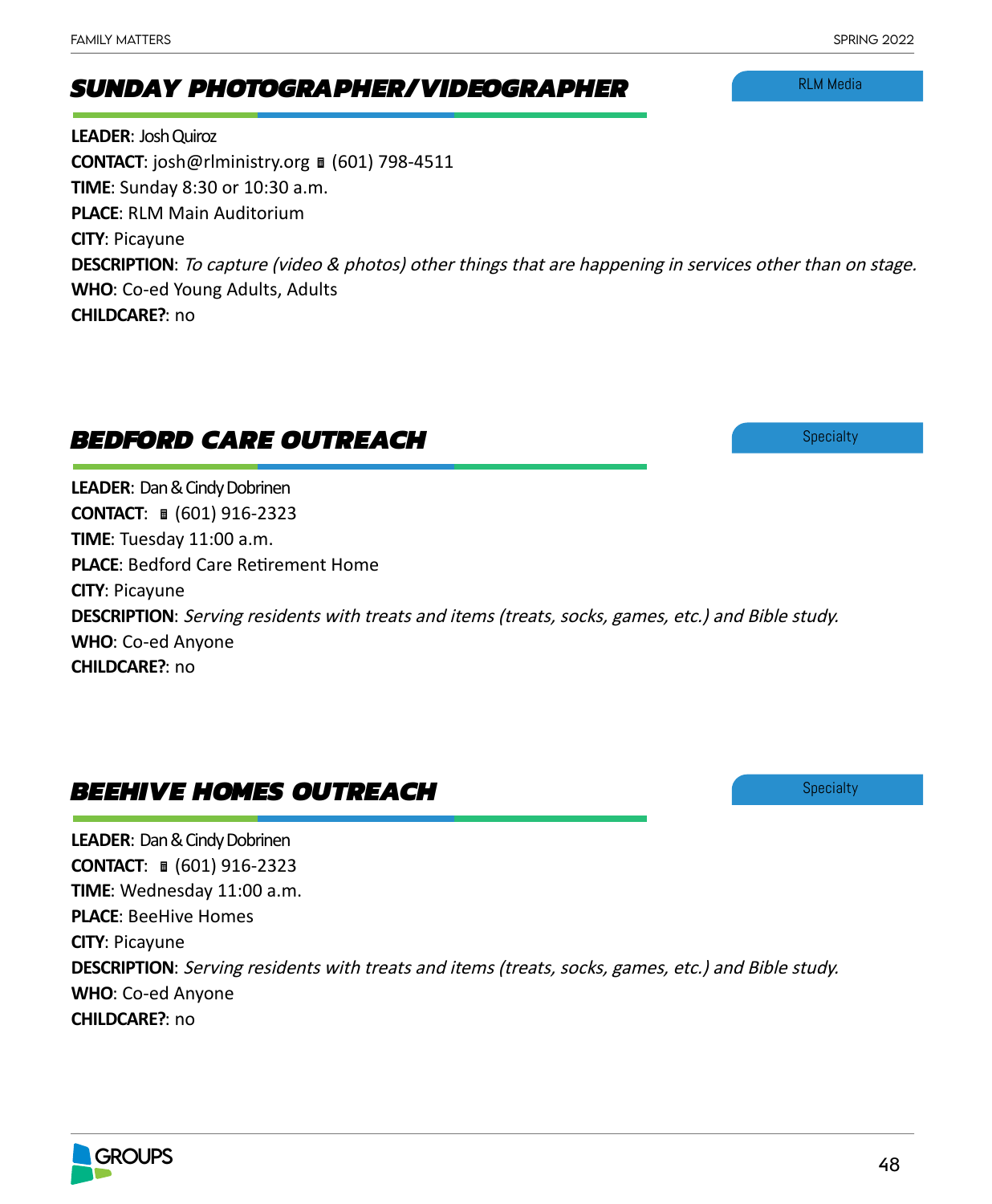*BLUEBERRY HILL OUTREACH*

**LEADER**: Brenda Lott **CONTACT**: rhedasmom@gmail.com ■ (601) 916-3986 **TIME**: 2nd Saturday 1:00 p.m. **PLACE**: Blueberry Hill Retirement Home **CITY**: Poplarville **DESCRIPTION**: Serving residents with treats and items (treats, socks, games, etc.) and Bible study. **WHO**: Co-ed Anyone **CHILDCARE?**: no

*FOOD MINISTRY*

**LEADER**: Tania Stockstill **CONTACT**: tania@rlministry.org ■ (601) 273-2682 **TIME**: As needed Varies **PLACE**: Varies **CITY**: Varies **DESCRIPTION**: Food ministry helps people in their time of need (i.e. major surgeries, funerals, births, and more). If you love to cook and want to be a huge blessing, sign up today. **WHO**: Co-ed Young Adults, Adults **CHILDCARE?**: no

*JAVA CAFÉ*

**LEADER**: Sheila Hughes **CONTACT**: bamagirl\_srh@yahoo.com ■ (601) 799-2517 **TIME**: Sundays 7:45 - 10:30 a.m. **PLACE**: Java Café **CITY**: Picayune **DESCRIPTION**: Serve our church family and visitors as they come into the Java Café. Schedule rotates, so you wouldn't work every weekend. **WHO**: Co-ed Jr High, High School, Young Adult, Adult **CHILDCARE?**: no

**Specialty** 

**Specialty** 

**Specialty** 

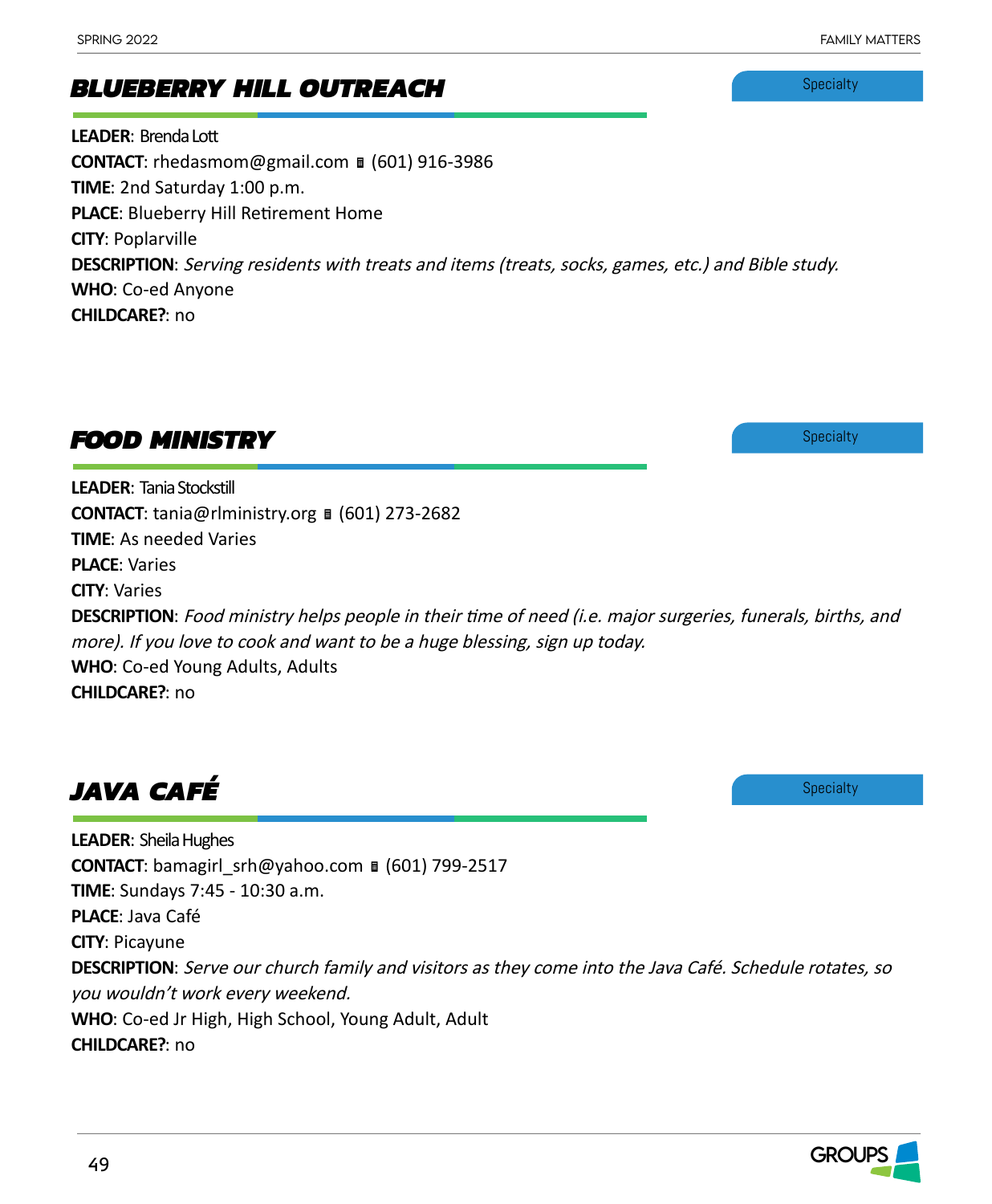# *NEW FAMILY MEMBERS RECEPTION*

**LEADER**: Teresa Rouse-Neal **CONTACT**: teresarouse90@gmail.com ■ (601) 215-6089 **TIME**: Sunday Quarterly 7:00 p.m. **PLACE**: Varies **CITY**: Picayune **DESCRIPTION**: Food ministry helps supply refreshments for the reception. You can either: 1) help set up before, serve during, and clean up after the reception, or 2) sign up to bring a homemade dessert and a 2-liter soda to the morning service that day. **WHO**: Co-ed **CHILDCARE?**: no

# *RLM SPECIAL PROJECTS*

**LEADER**: Chris Sims **CONTACT**: office@rlministry.org ■ (601) 273-2119 **TIME**: As needed As needed **PLACE**: Varies **CITY**: Varies **DESCRIPTION**: This group will meet as needed. We will get together to build or do other minor repairs or yard work for those who are elderly or physically unable to do so. **WHO**: Co-ed Young Adults, Adults **CHILDCARE?**: no

# *THE ARMS OF RUTH*

**LEADER**: Brenda Lott **CONTACT**: rhedasmom@gmail.com ■ (601) 916-3986 **TIME**: 3rd Saturday 12:00 p.m. **PLACE**: Manna Ministries **CITY**: Picayune **DESCRIPTION**: To embrace widows with the love, care, and support of our Kinsmen Reedemer, Jesus. Our purpose is to ensure widows are well connected: widow-to-widow and church-family-to-widows. **WHO**: Co-ed Young Adults, Adults **CHILDCARE?**: no

**Specialty** 

**Specialty** 

**Specialty** 

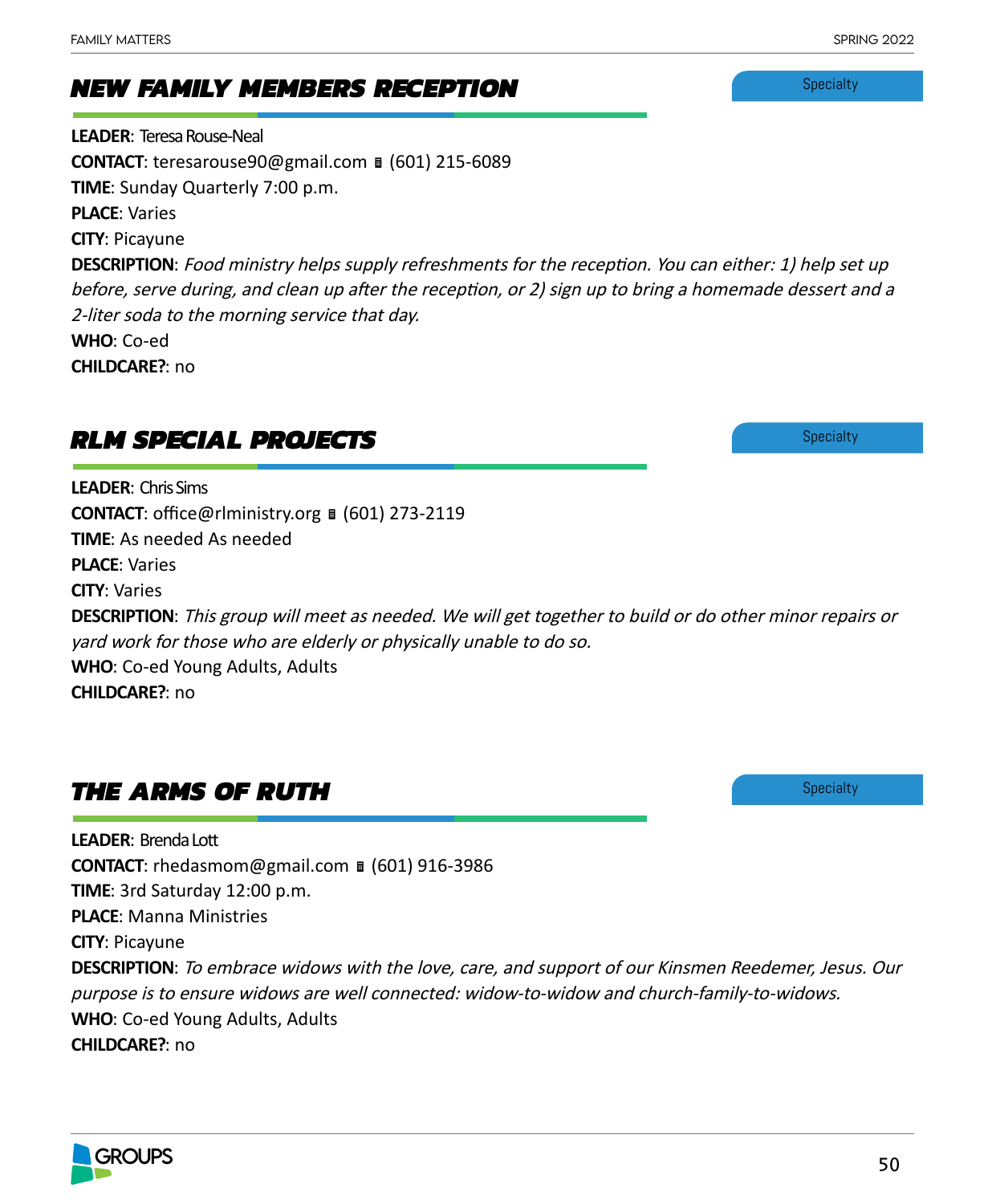# *V.I.P. TEAM*

**Specialty** 

**LEADER**: Allen Brunson **CONTACT**: allenb@rlministry.org ■ (601) 916-6135 **TIME**: As needed Varies **PLACE**: TBA **CITY**: Varies **DESCRIPTION**: Visiting RLM Family who are in the hospital, sick at home, and homebound. **WHO**: Co-ed Anyone **CHILDCARE?**: no

# *VACATION BIBLE SCHOOL CRAFT PREPARATION*

**Specialty** 

**LEADER**: Melissa Long **CONTACT**: bm3kidz@gmail.com ■ (601) 273-1792 **TIME**: 4th Sunday 3:00 - 5:00 p.m. **PLACE**: CKM Building **CITY**: Picayune

**DESCRIPTION**: VBS is a powerful outreach that hundreds of children attend each summer. There's a lot of preparation to be done to plan for a week of Vacation Bible School and we need you! This event wouldn't be possible without the help from our volunteers. Our group will meet once a month to create crafts, decorations, and plan together. We will enjoy each other's fellowship while working alongside one another! **WHO**: Co-ed Anyone **CHILDCARE?**: no

*It seems asking questions [during Lifegroup], helps us both remember the Word better because it really makes you think.*

*Patty Community Community Community Patty* 

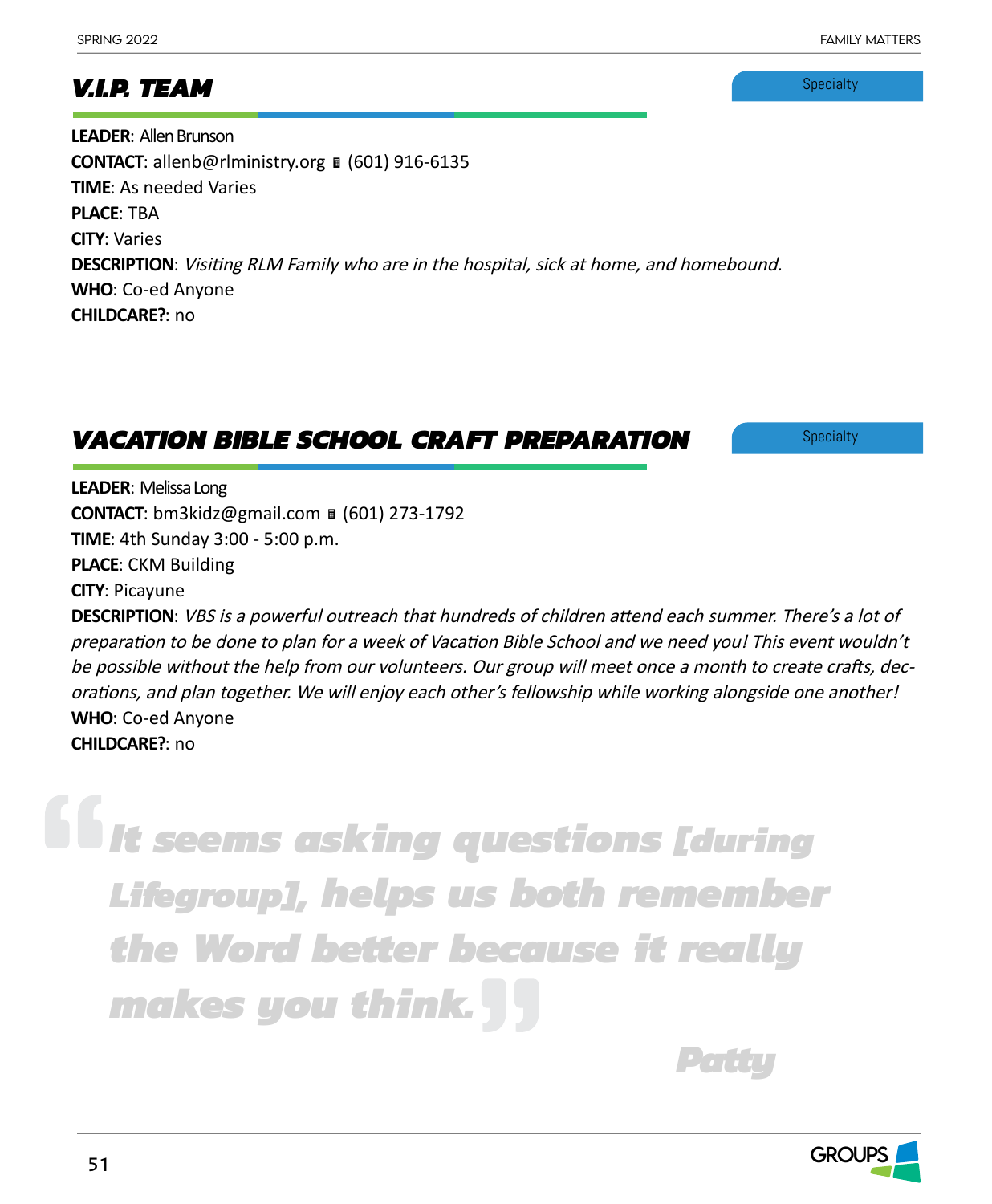# NEV **BELIEVERS TRACK**

CLEANSING STREAMS, BIBLE BASIC TRAINING 1 & 2 , MY NEW LIFE NOW, DESIGNED FOR FULFILLMENT

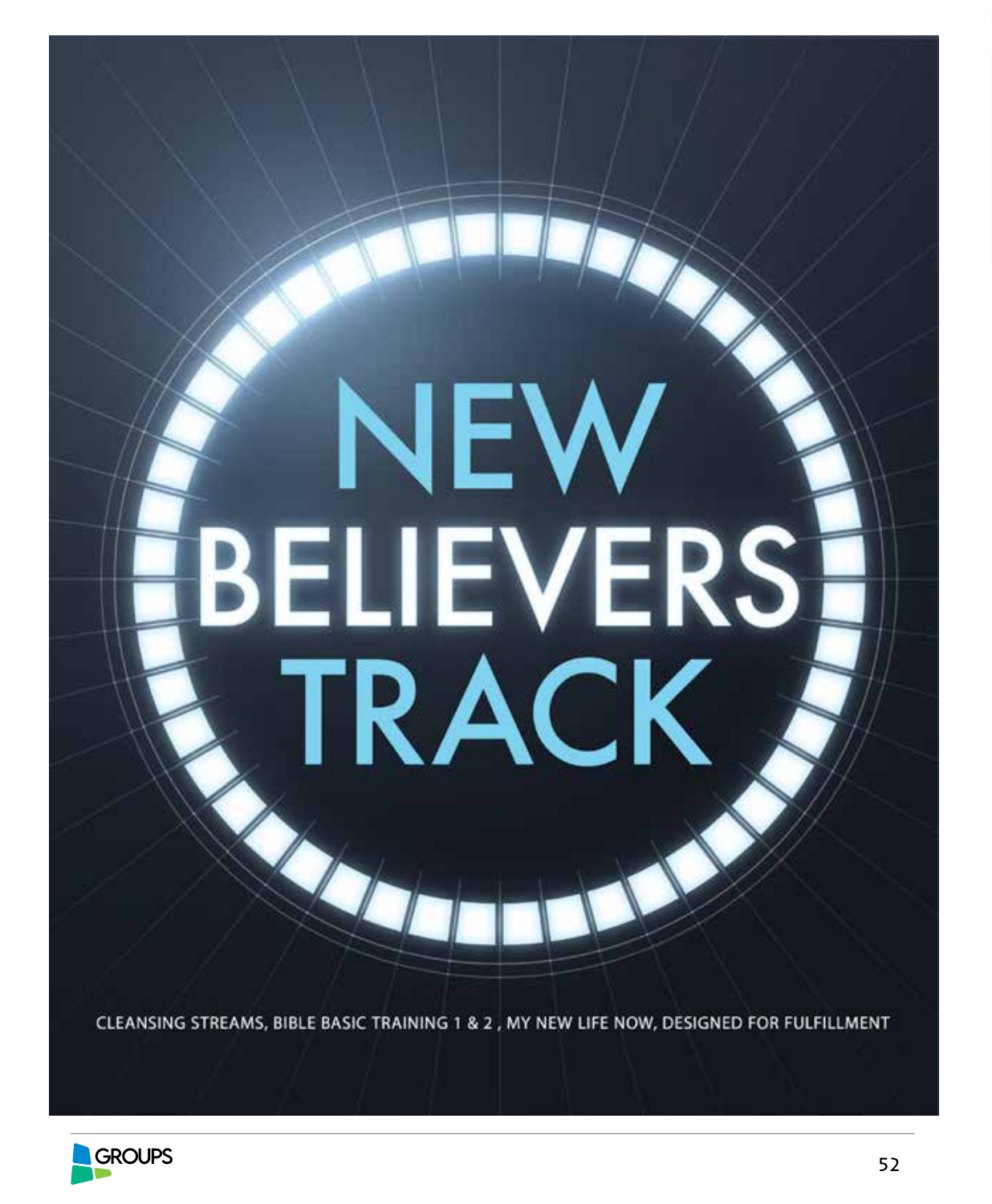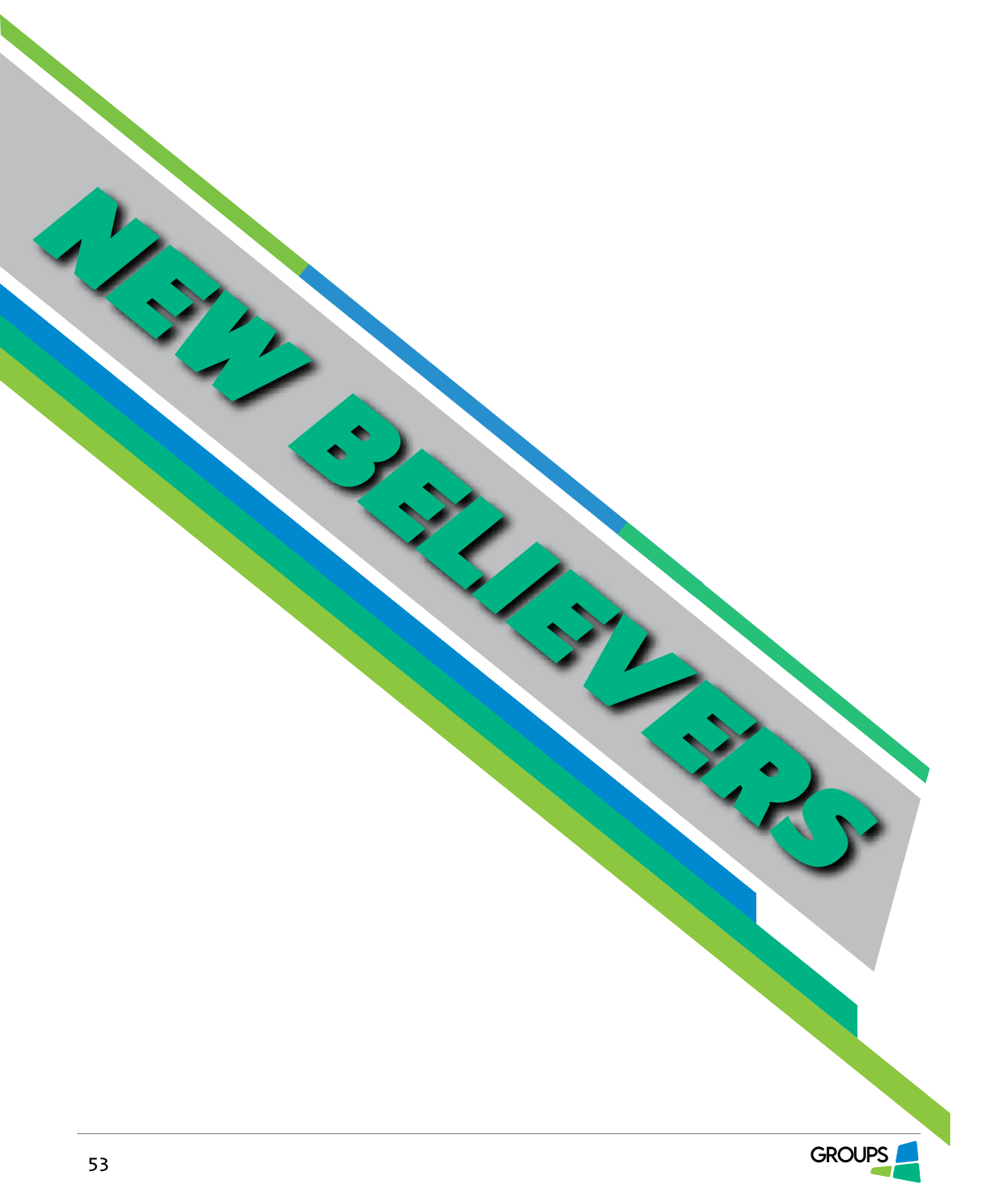# *BIBLE BASIC TRAINING I*

**LEADER**: Tina McMurrin **CONTACT:** Tinamcmurrin@yahoo.com ■ 985-664-7974 **TIME**: Tuesday 10:00 AM **PLACE**: Covenant Kids Room 103 **CITY**: Picayune **DESCRIPTION**: It is a firm foundation class on Jesus: how you are in Christ Jesus and how to enjoy your life with the Lord. You will learn about the way we tithe, why we worship, what the Trinity is, how to hear the Lord's voice, and much more. **WHO**: Co-ed Teens and up **REQUIREMENTS**: Notebook and a Bible

# *BIBLE BASIC TRAINING II*

**LEADER**: Denise Daigle **CONTACT**: nissidaigle@yahoo.com ■ 601-347-2150 **TIME**: Thursday 6pm **PLACE**: RLM West Wing **CITY**: Picayune **DESCRIPTION**: If you are alive and breathing, you have issues. If not today, then tomorrow or yesterday. This class deals with working out life's issues. "You can't conquer what you won't confront, and you can't confront what you don't identify." - "Identify, Confront, and Conquer" **WHO**: Co-ed youth and up **REQUIREMENTS**: purchase a workbook if possible

# *CLEANSING STREAMS*

**LEADER**: Todd Goodwin **CONTACT**: todd@rlministry.org ■ (601) 798-4511 **TIME**: Tuesday 7-8 pm **PLACE**: RLM Java Cafe **CITY**: Picayune **DESCRIPTION**: Cleansing Streams is a 12 week teaching followed by a "Freedom Night". The goal of Cleansing Streams is to discover areas of our pre-Christian life that still affects us today in a negative way. You will learn how to deal with these problem areas and be cleansed from them. **WHO**: Co-ed Teens and up **REQUIREMENTS**: purchase the study guide for \$10

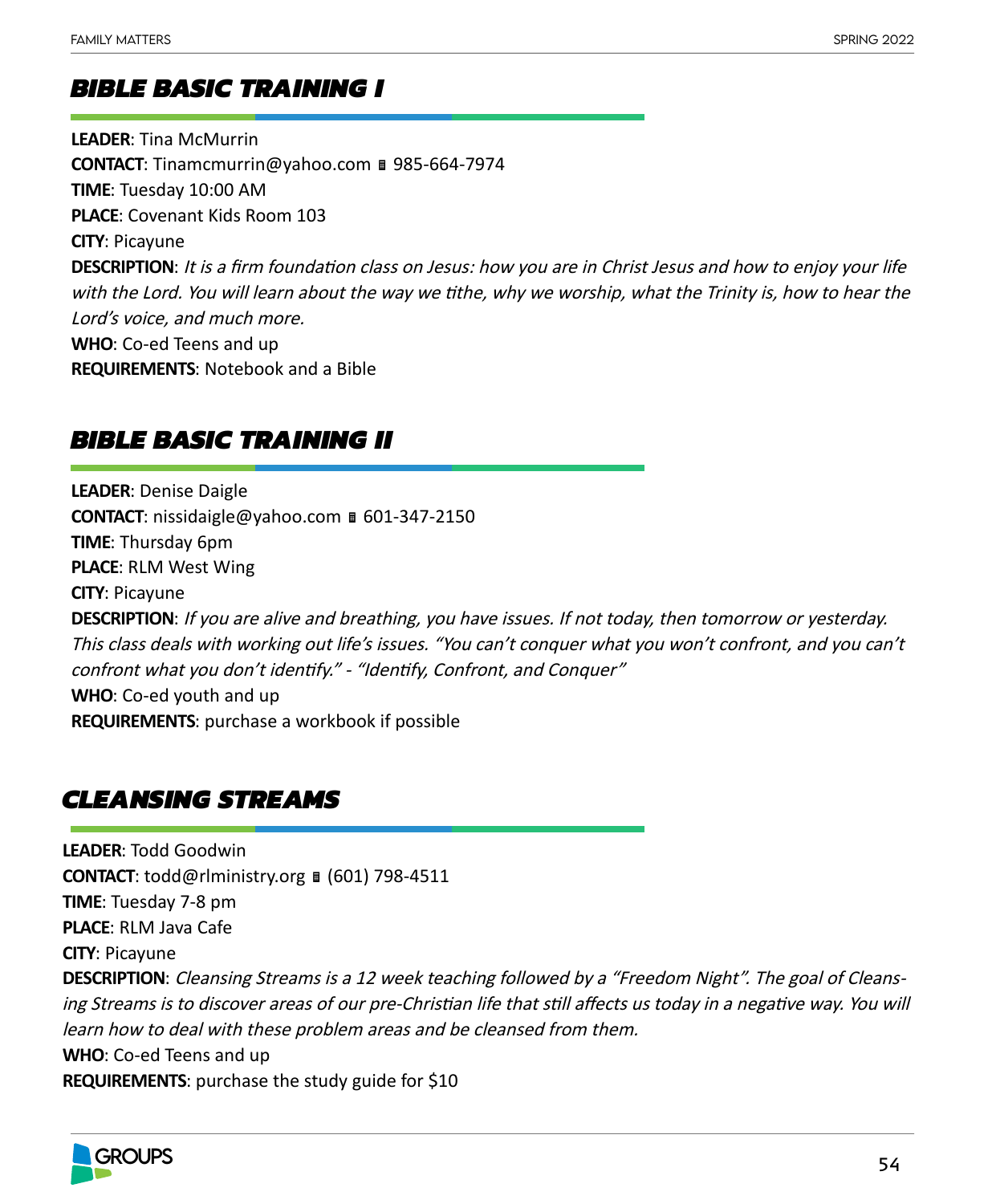# *DESIGNED FOR FULFILLMENT*

**LEADER**: Amy Hickman, Chuck & Debbie Wale **CONTACT**: chuckwale@gmail.com ■ 601-273-0562 **TIME**: Thursday, bi-weekly start Feb 4 6:15-8:00 pm **PLACE**: Covenant Kids Auditorium **CITY**: Picayune

**DESCRIPTION**: "Designed for Fulfillment" is all about the big picture, connecting you with people--how you're made and how you fit together. Discover who you really are and how to maximize your potential. This insightful study is so much more than a personality profile, revealing one "a-ha" moment after another to help you.

**WHO**: Co-ed youth and up

**REQUIREMENTS**: Book "Designed for Fulfillment" will be available for purchase but not required.